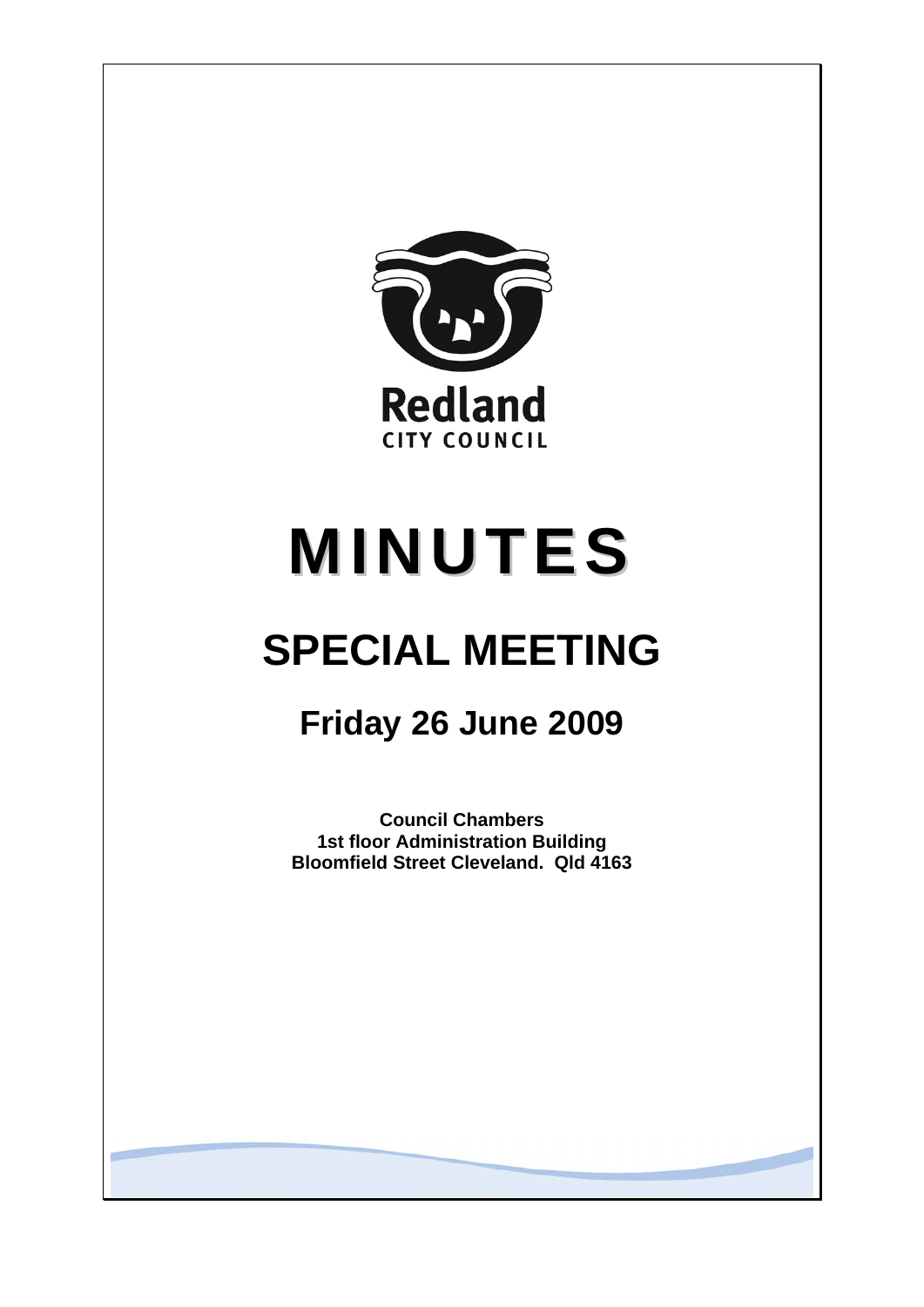### **TABLE OF CONTENTS**

| <b>ITEM</b>    |     | <b>SUBJECT</b>                                          | <b>PAGE NO</b> |  |  |  |
|----------------|-----|---------------------------------------------------------|----------------|--|--|--|
| 1              |     |                                                         |                |  |  |  |
| $\overline{2}$ |     | RECORD OF ATTENDANCE AND LEAVE OF ABSENCE 1             |                |  |  |  |
| 3              |     |                                                         |                |  |  |  |
| 4              |     | <b>DECLARATION OF MATERIAL PERSONAL INTEREST ON ANY</b> |                |  |  |  |
| 5              |     |                                                         |                |  |  |  |
|                | 5.1 | <b>PRESENTATION OF FINANCIAL INFORMATION FOR</b>        |                |  |  |  |
|                | 5.2 | <b>SCHEDULE OF FEES AND CHARGES 2009-20105</b>          |                |  |  |  |
|                | 5.3 |                                                         |                |  |  |  |
|                | 5.4 | <b>ANNUAL IMPLEMENTATION PLAN - RURAL FIRE LEVY -</b>   |                |  |  |  |
|                | 5.5 | ESTABLISHMENT OF RESERVE TRANSFERS  15                  |                |  |  |  |
|                | 5.6 |                                                         |                |  |  |  |
|                | 5.7 | ADOPTION OF BUDGET ESTIMATES AND FIXING OF              |                |  |  |  |
| 6              |     |                                                         |                |  |  |  |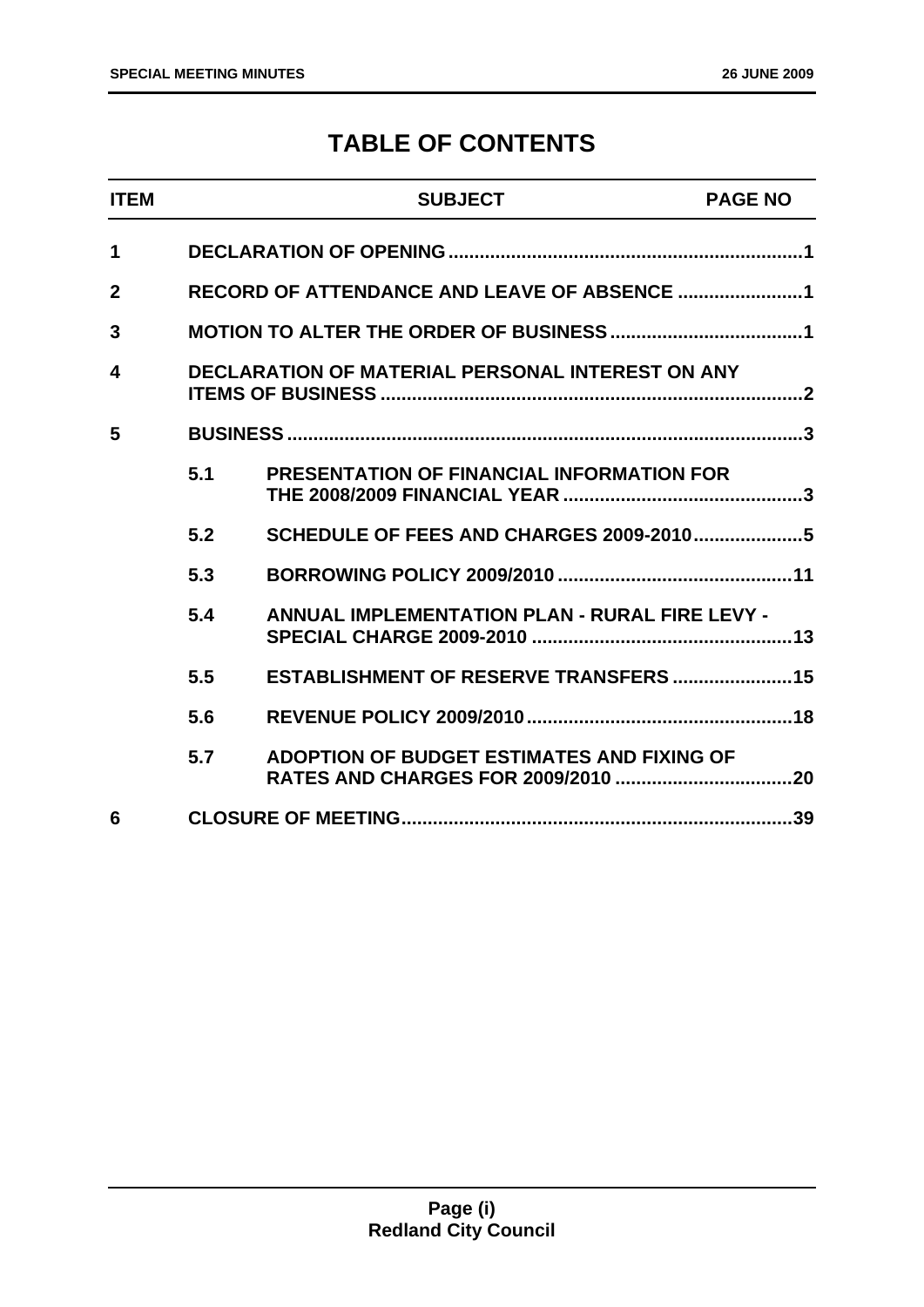#### <span id="page-2-0"></span>**1 DECLARATION OF OPENING**

The Mayor declared the meeting open at 2.00pm.

#### **2 RECORD OF ATTENDANCE AND LEAVE OF ABSENCE**

#### **MEMBERS PRESENT:**

| Cr M Hobson PSM     | Mayor                                  |
|---------------------|----------------------------------------|
| Cr T Bowler         | Deputy Mayor and Councillor Division 6 |
| Cr W Boglary        | <b>Councillor Division 1</b>           |
| Cr C Ogilvie        | <b>Councillor Division 2</b>           |
| Cr D Henry          | <b>Councillor Division 3</b>           |
| Cr J Burns          | <b>Councillor Division 4</b>           |
| Cr B Townsend       | <b>Councillor Division 5</b>           |
| Cr M Elliott        | <b>Councillor Division 7</b>           |
| <b>Cr K Reimers</b> | <b>Councillor Division 8</b>           |
| Cr K Williams       | <b>Councillor Division 9</b>           |
| Cr H Murray         | <b>Councillor Division 10</b>          |
|                     |                                        |

#### **EXECUTIVE LEADERSHIP GROUP:**

| Mr G Stevenson PSM | <b>Chief Executive Officer</b>                   |
|--------------------|--------------------------------------------------|
| Mr G Underwood     | <b>General Manager Planning and Policy</b>       |
| Mr L Smith         | <b>Acting General Manager Customer Services</b>  |
| Mrs K Phillips     | <b>Acting General Manager Corporate Services</b> |
| Mr G Soutar        | <b>General Manager Redland Water</b>             |
| Mrs K Fernon       | <b>Acting General Manager Governance</b>         |

#### **MINUTES:**

Mrs J Parfitt **Corporate Meetings & Registers Officer** 

#### **3 MOTION TO ALTER THE ORDER OF BUSINESS**

| Moved by:    | Cr Williams |
|--------------|-------------|
| Seconded by: | Cr Ogilvie  |

That all Items under 5.7 *Adoption of Budget Estimates and Fixing of Rates and Charges for 2009/2010* be dealt with individually.

On being put to the vote the motion was LOST.

A division was called for.

Crs Burns, Reimers, Williams and Ogilvie voted in the affirmative.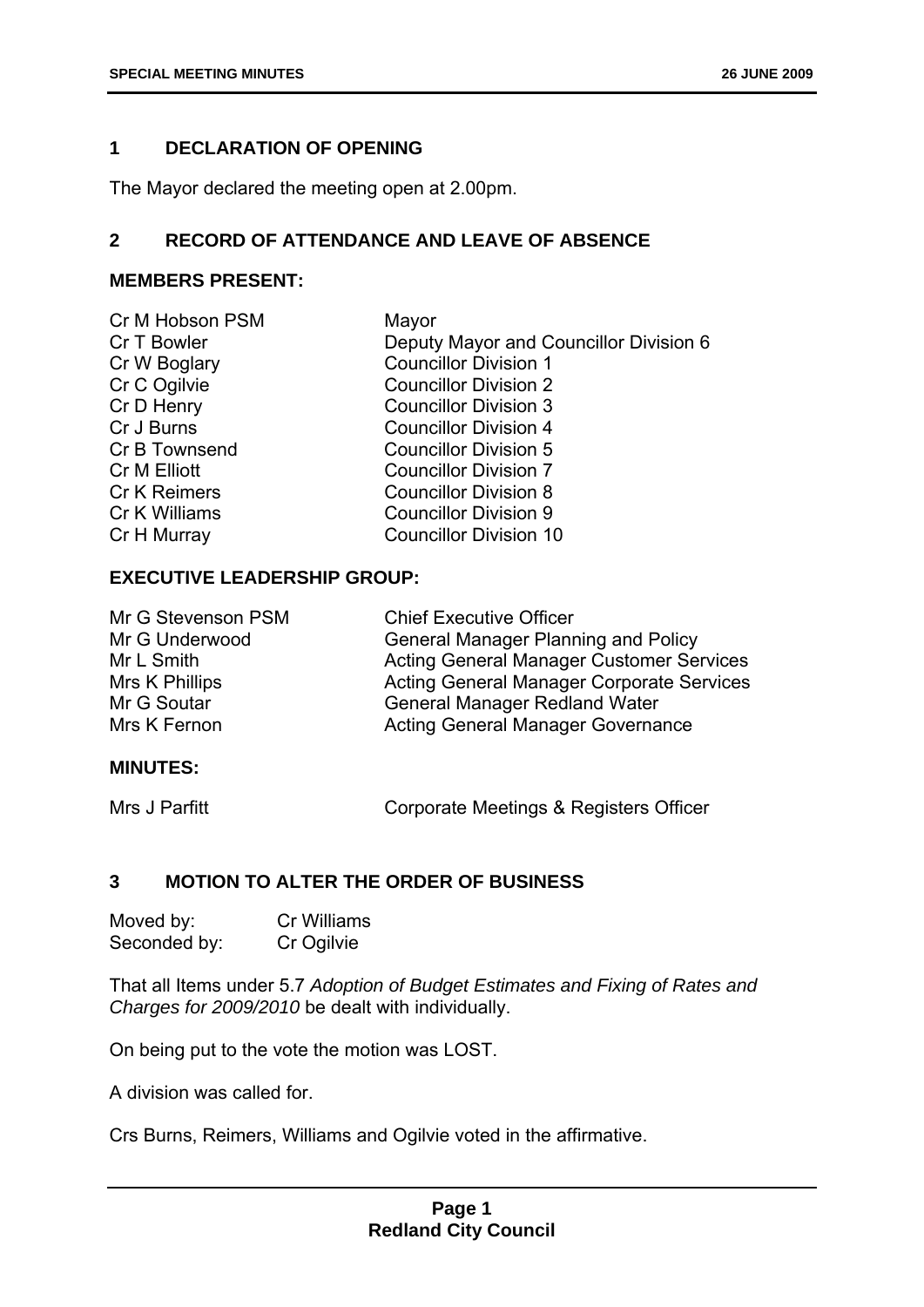<span id="page-3-0"></span>Crs Murray, Elliott, Bowler, Townsend, Henry, Boglary and Hobson voted in the negative.

The motion was declared by the Mayor as LOST.

#### **4 DECLARATION OF MATERIAL PERSONAL INTEREST ON ANY ITEMS OF BUSINESS**

Nil.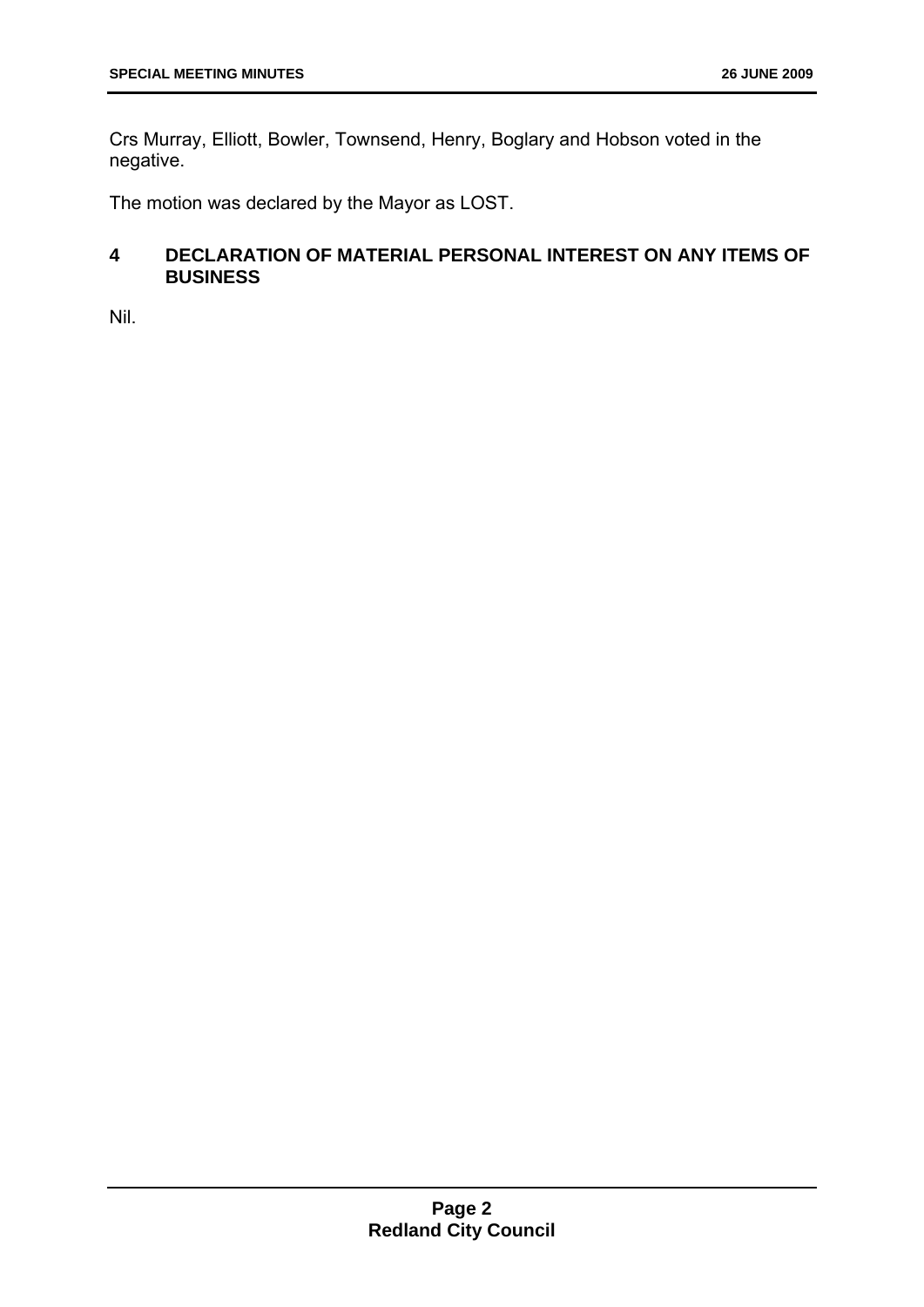#### <span id="page-4-0"></span>**5 BUSINESS**

#### **5.1 PRESENTATION OF FINANCIAL INFORMATION FOR THE 2008/2009 FINANCIAL YEAR**

| <b>Dataworks Filename:</b>       | <b>FM Financial Statements</b>                                              |
|----------------------------------|-----------------------------------------------------------------------------|
| <b>Attachments:</b>              | <b>Forecast Financial Statements for 2008/2009</b><br><b>Financial Year</b> |
| <b>Responsible Officer Name:</b> | <b>Gary Stevenson</b><br><b>Chief Executive Officer</b>                     |
| <b>Author Name:</b>              | <b>Kerry Phillips</b><br><b>Manager, Financial Services</b>                 |

#### **EXECUTIVE SUMMARY**

It is a requirement of Section 521 of the *Local Government Act 1993* and Section 57 of the *Local Government Finance Standard 2005* that financial information with respect to 2008/2009 be presented at Council's budget meeting.

The purpose of this report is to present Council with the anticipated financial position for the financial year 2008/2009 for noting. Details are provided in the attachments.

The revised budget for 2008/2009 was adopted by Council at its General Meeting of 27 May 2009 and has been used as the foundation for the anticipated position for 2008/2009. Since the adoption of the budget review, any variations to revenue and expenditure of significance have been amended where they can be quantified with certainty.

The 2008/09 anticipated revenues and expenditures have been considered in formulating the 2009/10 budget and forward year estimates.

#### **PURPOSE**

The purpose of this submission is to present Council's financial position for the 2008/2009 year in accordance with Section 521 of the *Local Government Act 1993* and Section 57 of the *Local Government Finance Standard 2005*.

#### **BACKGROUND**

It is a requirement of section 521 of the *Local Government Act 1993* and section 57 of the *Local Government Finance Standard 2005* that financial information with respect to 2008/2009 be presented at Council's budget meeting.

#### **ISSUES**

Under section 521 of the *Local Government Act 1993*, information presented must include: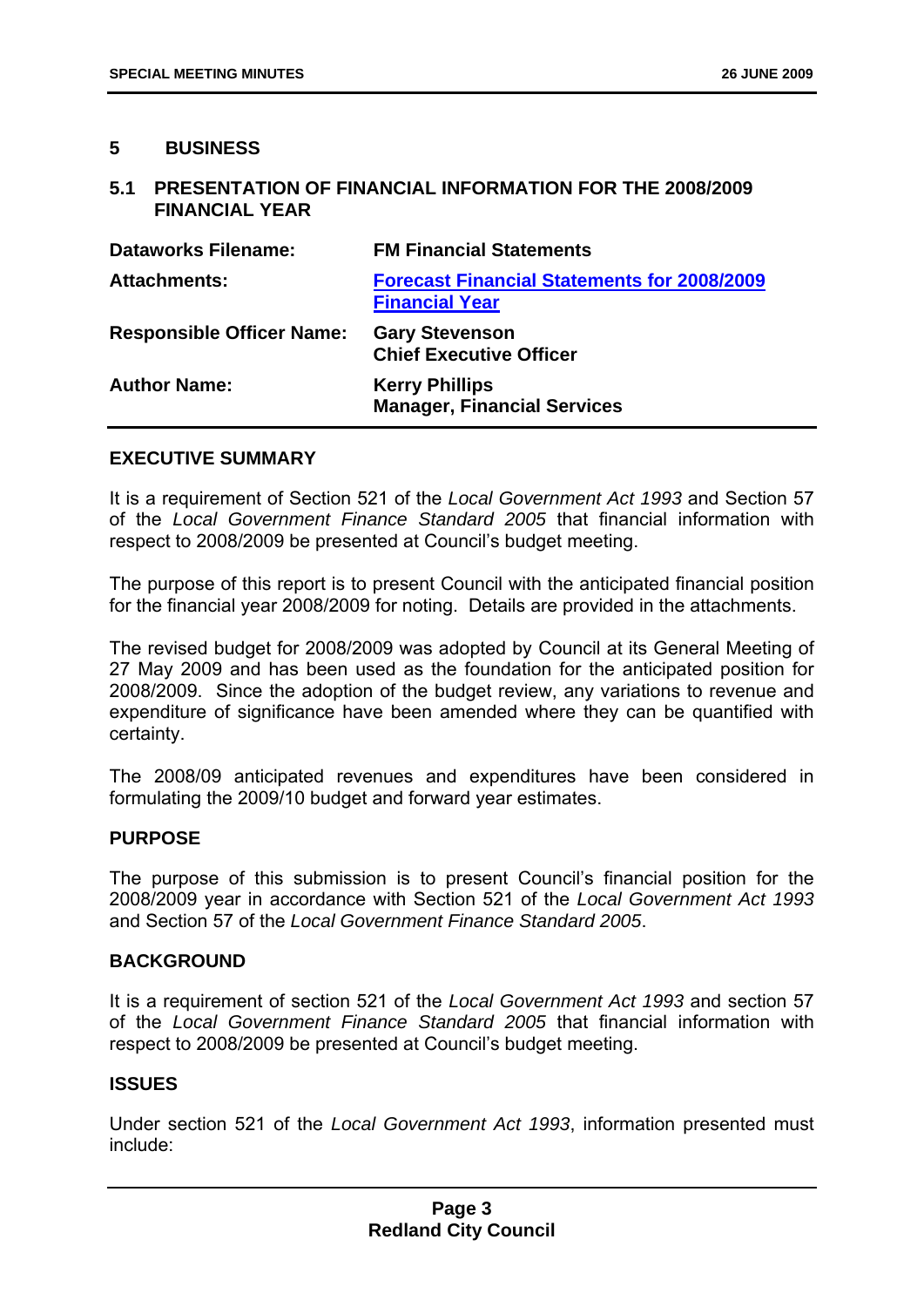- 1. the original budget estimates;
- 2. if an amended budget has been adopted the amended budget estimates;
- 3. actual or estimated expenses and revenue;
- 4. explanations of significant differences from the original budget (whether an actual or anticipated difference); and
- 5. an explanation of the impact of the budget and actual performance on future budgets.

The document must be prepared on an accrual basis. Details are provided in the attachments to this report

#### **RELATIONSHIP TO CORPORATE PLAN**

The recommendation primarily supports Council's strategic priority to ensure the long term financial viability of the City and provide public accountability in financial management.

#### **FINANCIAL IMPLICATIONS**

The revised budget for 2008/2009 was adopted by Council at its General Meeting of 27 May 2009 and has been used as the foundation for the anticipated position for 2008/2009. Since the adoption of the budget review, any variations to revenue and expenditure of significance have been amended where they can be quantified with certainty.

The 2008/09 anticipated revenues and expenditures have been considered in formulating the 2009/10 budget and forward year estimates.

#### **CONSULTATION**

The Executive Leadership Group, Manager Financial Services and the Service Manager Financial Reporting have ensured that this information is provided in accordance with legislative requirements.

#### **OFFICER'S RECOMMENDATION/ COUNCIL RESOLUTION**

| Moved by:    | <b>Cr Bowler</b>  |
|--------------|-------------------|
| Seconded by: | <b>Cr Elliott</b> |

**That Council resolve that the information with respect to Council's financial position for the 2008/2009 financial year, in accordance with Section 521 of the**  *Local Government Act 1993* **and Section 57 of the** *Local Government Finance Standard 2005***, as presented in the attachment, be noted.** 

#### **CARRIED**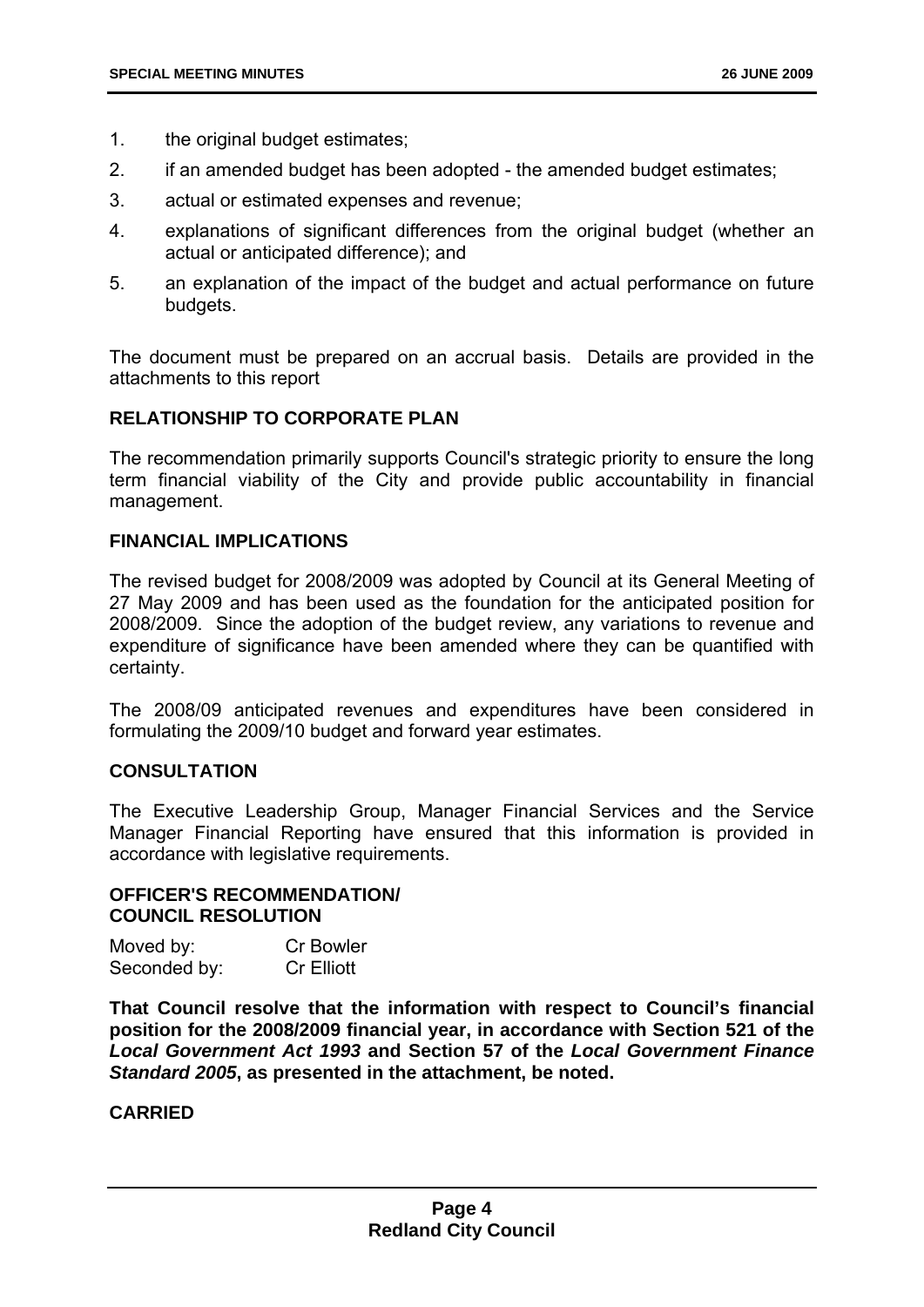#### <span id="page-6-0"></span>**5.2 SCHEDULE OF FEES AND CHARGES 2009-2010**

| <b>Dataworks Filename:</b>       | <b>FM Corporate Budget</b>                                                                |
|----------------------------------|-------------------------------------------------------------------------------------------|
| <b>Attachment:</b>               | <b>Fees &amp; Charges - 2009-2010</b>                                                     |
| <b>Responsible Officer Name:</b> | <b>Gary Stevenson</b><br><b>Chief Executive Officer</b>                                   |
| <b>Author Name:</b>              | <b>Gavin Holdway</b><br>Service Manager Budget, Financial Modellings<br>and Group Support |

#### **EXECUTIVE SUMMARY**

Under sections 36 and 1071A of the *Local Government Act 1993*, Council may adopt regulatory fees and non-regulatory fees, also known as commercial charges. Additionally, other Acts (e.g. *Integrated Planning Act 1997* and the *Environmental Protection Act 1994),* also provide Council with the power to adopt a variety of other fees.

Regulatory fees are fees determined under Section 1071 A (1) of the *Local Government Act 1993*. A regulatory fee must not be more than the cost to the local government of providing the service or taking the action for which the fee is charged. Under Section 36 (2) of the *Local Government Act 1993*, Council is able to charge for services and facilities it supplies which are not covered under Section 1071 A (1).

Unlike regulatory fees, Council has the option to factor in a margin for providing a non-regulatory charge. In developing these charges, Council have benchmarked various charges against other local authorities and/or commercial operators in order to set a relative and competitive charge for a particular product or service. Other fees have been developed based on the head of power being provided to Council to set a fee or charge other than that provided for under section 36 (2) (c) and section 1071 (a)of the *Local Government Act 1993*.

The Schedule of Fees and Charges for the 2009/2010 financial year includes regulatory fees, commercial charges and other fees. The range of fees and charges covers services that are provided from areas within Council such as Regulatory Services (Assessment Services), Customer and Community Services, Operations and Maintenance, Corporate Services Department, Planning and Policy Department and the Redland Water Business Unit.

#### **PURPOSE**

Under sections 36 and 1071 A of the *Local Government Act 1993* and various other sections of other Acts e.g. *Integrated Planning Act 1997* and the *Environmental Protection Act 1994*, Council may adopt commercial charges, regulatory fees and other fees.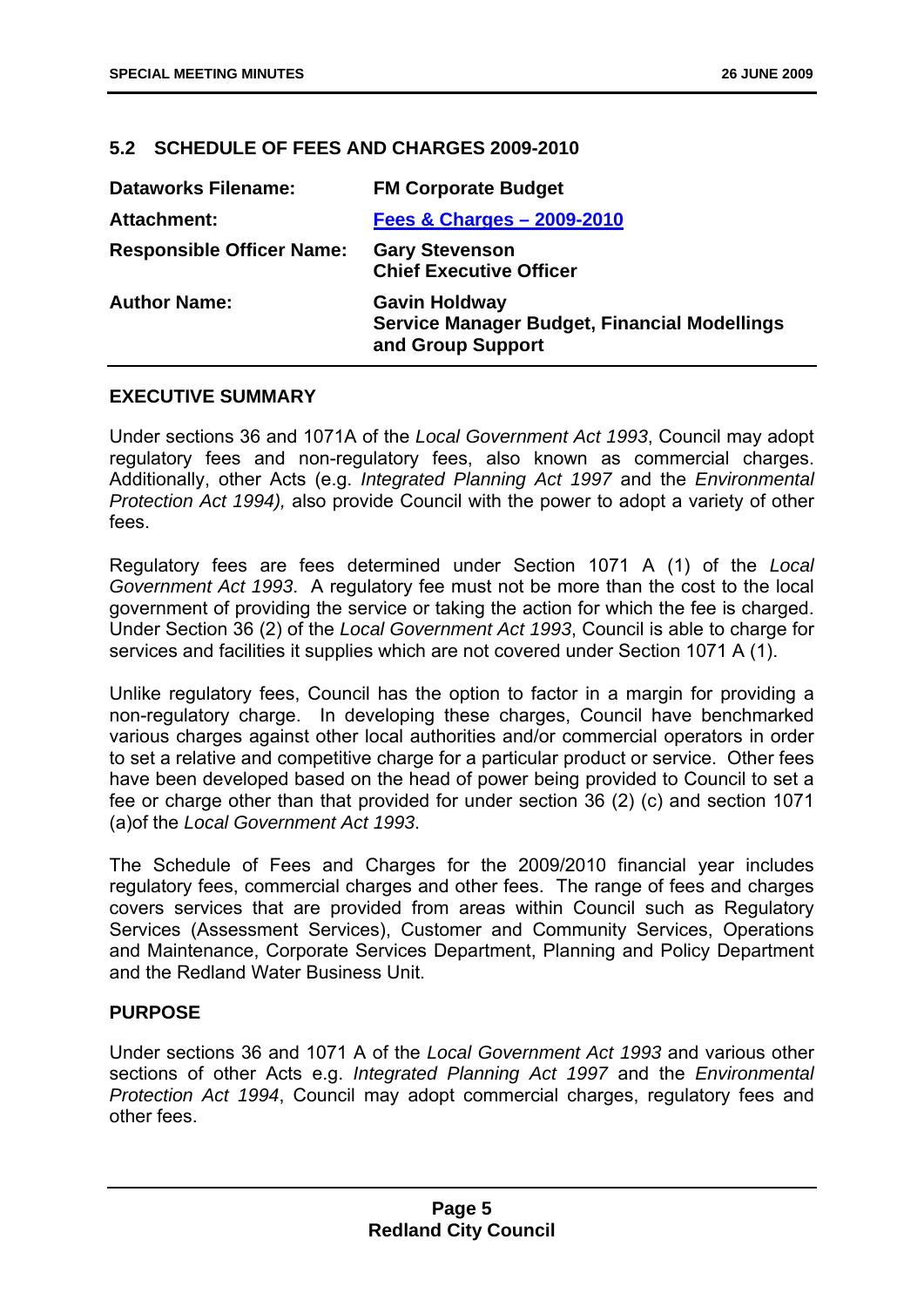#### **BACKGROUND**

Section 36 of *the Local Government Act 1993* provides that a local government may rely on its power as a legal entity to charge for services and facilities it supplies other than a service or facility for which a regulatory or other fee may be fixed.

Section 1071A provides that a local government may, by local law or resolution, fix a regulatory fee for any of the following:

- a) an application for, an issue of an approval, consent, licence, permission, registration or other authority under a local government Act;
- b) recording a change of ownership of land;
- c) giving information kept under a local government Act;
- d) seizing property or animals under a local government Act;
- e) the performance of a function, other than a function mentioned in paragraphs (a) to (d) imposed on a local government under the *Building Act 1975*, or the *Plumbing and Drainage Act 2002*.

Other Acts also make provision for a local authority to raise charges in association with activities undertaken under their jurisdiction: for example, *Freedom of Information Act 1992* and *Evidence Act 1977*. These charges are identified by type in the attached Fees and Charges schedule.

#### **ISSUES**

The Schedule of Fees and Charges for 2009/2010 has been developed as part of the 2009/2010 budgeting process and is now presented to Council for consideration and adoption. As attached, the Schedule of Fees & Charges for 2009/2010 includes commercial charges, regulatory fees and other fees covering the following areas:

#### **Regulatory Services (Assessment Services Group)**

Including: Animal Management, Development Control, Environmental Health, Local Laws, Land Development, Environmental Assessment, Development Assessment, Integrated Commercial, Domestic Building Certification and Plumbing and Drainage.

#### **Customer and Community Services Group**

Including: Caravan Parks and Camping, Redlands Performing Arts Centre, Interment and Community Services, Club Leasing, Community Halls, Major Venues, Library Fees, Children Services, Respite Care Service, Advertising on Bus Shelters, Mosquito Control and Event Bookings – Parks and Reserves.

#### **Operations and Maintenance Group**

Including: Waste Services, Roads, Drainage and Quarries and Redlands Indigiscapes Centre.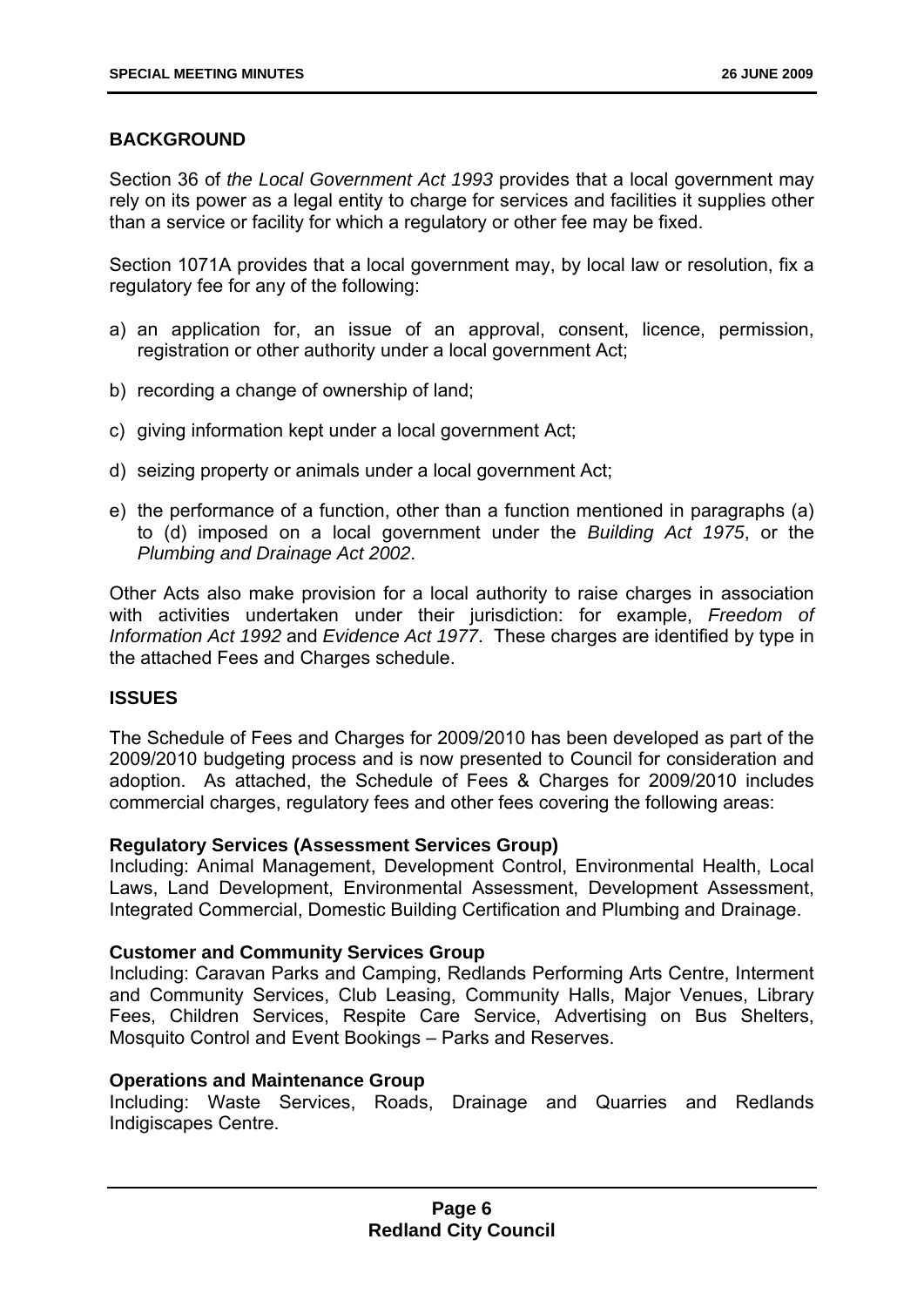#### **Planning and Policy Department**

Including: Infrastructure Planning, Transport Planning, Freedom of Information Applications.

#### **Corporate Services Department**

Including: Financial Management, Corporate Asset Information, Systems Engineering and Legal Services

#### **Redland Water Business Unit**

Including: Wastewater, Water Supply and Laboratory Fees

A workshop was conducted with Councillors on 9 April 2009 to review the Schedule of Fees and Charges.

In adopting the Schedule of Fees and Charges for 2009/2010, Council will provide the community with a clear statement of intention in relation to Fees and Charges for products and services of Council for the new financial year.

#### **RELATIONSHIP TO CORPORATE PLAN**

The recommendation primarily supports Council's strategic priority to ensure the long term financial viability of the City and provide public accountability in financial management.

#### **FINANCIAL IMPLICATIONS**

The Schedule of Fees and Charges for 2009/2010 provides the basis for the development of revenue estimates for products and services charged under the Schedule for the coming financial year.

The Fees and Charges have been developed using a number of methodologies; however mainly, factoring in an increase of 3.9% on the 2008/2009 Fees and Charges where applicable. This increase percentage has was calculated by Financial Services as part of the overall parameters recommended and adopted by Council in October 2008 (General Meeting Item 13.4.1 – 29 October 2008) for the development of the 2009/2010 budget. Another methodology commonly used to develop a fee or charge by Council officers is that of the activity-based costing approach. Although not conducted annually, this process is used periodically to capture and cost the direct and indirect related expenditure components that are consumed in the delivery of a particular Council service or facility.

The calculation for developing the 3.9% was based on the expected weighted expenditure profile for Council over four main categories of expenditure, these being; general expenditure, general construction costs, road & bridge expenditure and employee related costs such as salary and wages etc.

Below is an extract of the calculation supporting the 3.9% (known as the RCC Blended CPI);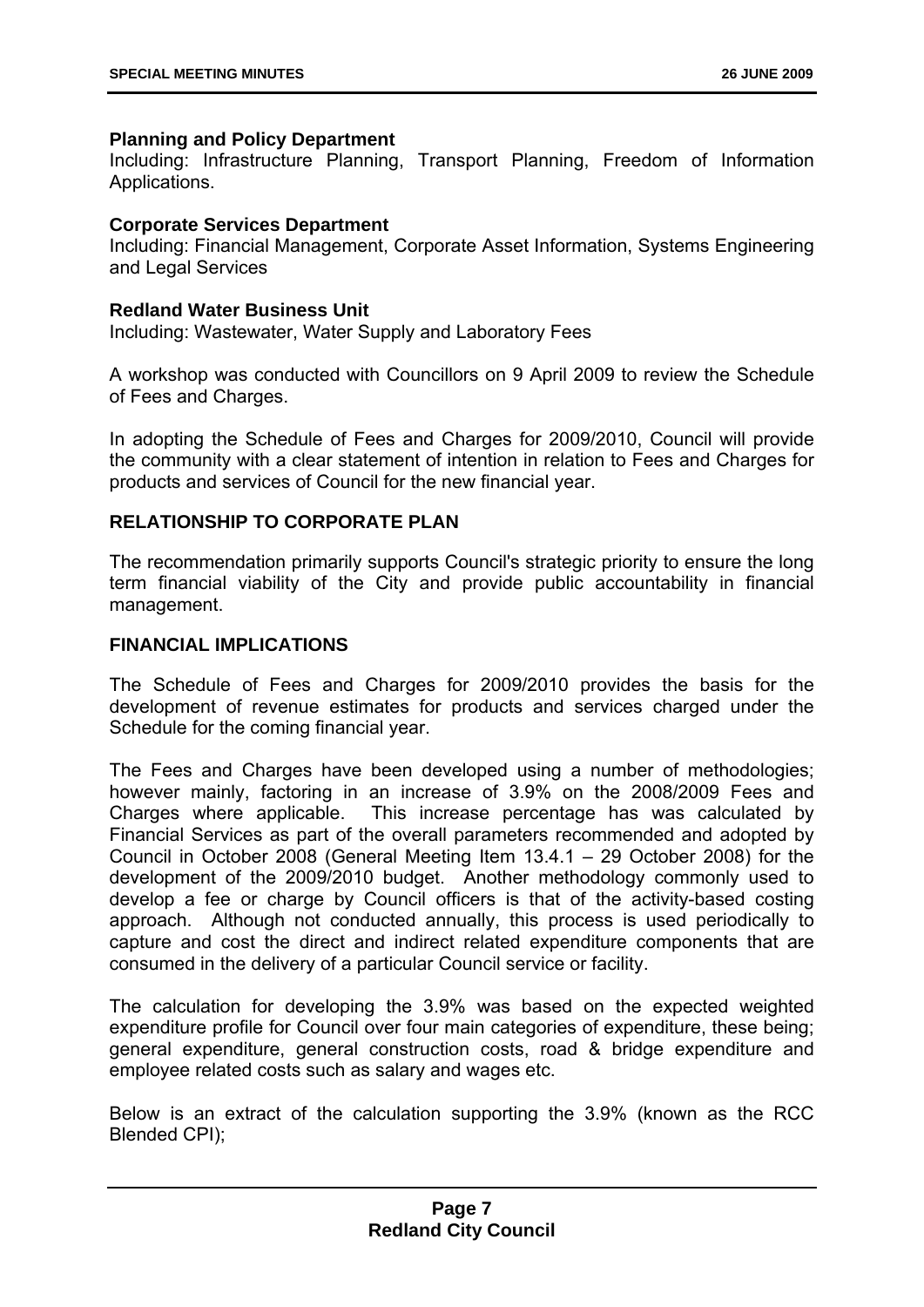| RCC - Blended CPI Calculation - 2009/10                                                               |                                                                                             |                              |      |  |  |
|-------------------------------------------------------------------------------------------------------|---------------------------------------------------------------------------------------------|------------------------------|------|--|--|
| Cost                                                                                                  | Index %                                                                                     | <b>Expense</b><br>Proportion |      |  |  |
|                                                                                                       |                                                                                             |                              |      |  |  |
| General                                                                                               | 2.6%                                                                                        | 42.5%                        | 1.1% |  |  |
| <b>General Construction</b>                                                                           | 6.5%                                                                                        | 9.8%                         | 0.6% |  |  |
| Roads & Bridges                                                                                       | 6.3%                                                                                        | 8.4%                         | 0.5% |  |  |
| Employee                                                                                              | 4.2%                                                                                        | 39.3%                        | 1.6% |  |  |
|                                                                                                       |                                                                                             | 100.0%                       | 3.9% |  |  |
| <b>Assumptions</b>                                                                                    |                                                                                             |                              |      |  |  |
| General<br>= Underlying CPI forecast for 2009/10 $@$ 2.6%.<br>(Source - Access Economics - June 2008) |                                                                                             |                              |      |  |  |
|                                                                                                       | Construction<br>= Based on historical measure provided by LGAQ.                             |                              |      |  |  |
| Roads & Bridges<br>Employee                                                                           | = Based on historical measure provided by LGAQ.<br>= As per current RCC EBA (EB6 extension) |                              |      |  |  |

At the time of developing the 2009/2010 budget parameters, Financial Services utilised statistical information both from Access Economics (June 2008 forecast), and the historical index analysis as provided by the Local Government Association of Queensland Inc. (LGAQ) Circular # 2008-026.

As noted in the above assumptions, both the construction index and roads and bridges index used have been sourced from LGAQ Queensland specific indexes. An extract of the LGAQ Circular # 2008-026 publication is below for information and reference.

Indexes of potential relevance include:-

|                              | <b>Increase</b><br>Dec. 03 to | <b>Increase</b><br>Dec. 04 to | <b>Increase</b><br>Dec. 05 to | <b>Increase</b><br>Dec. 06 to |
|------------------------------|-------------------------------|-------------------------------|-------------------------------|-------------------------------|
| <b>Index</b>                 | <b>Dec. 04</b>                | <b>Dec. 05</b>                | <b>Dec. 06</b>                | Dec. 07                       |
| CPI - Australia              | 2.6%                          | 2.8%                          | 3.3%                          | 3.0%                          |
| CPI - Brisbane               | 2.6%                          | 2.8%                          | 3.4%                          | 3.9%                          |
| Freight - Australia          | 4.6%                          | 3.4%                          | 2.7%                          | 1.4%                          |
| Wages - Australia (Sept.     | 3.6%                          | 4.2%                          | 4.0%                          | 4.2%                          |
| 06 to Sept. 07)              |                               |                               |                               |                               |
| construction<br>General      | 8.3%                          | 5.0%                          | 4.1%                          | 5.2%                          |
| industry - Australia         |                               |                               |                               |                               |
| General<br>construction      | 9.5%                          | 8.6%                          | 5.6%                          | 6.5%                          |
| industry - Queensland        |                               |                               |                               |                               |
| Road and<br><b>Bridge</b>    | 4.1%                          | 5.5%                          | 5.4%                          | 4.8%                          |
| Construction - Australia     |                               |                               |                               |                               |
| <b>Bridge</b><br>Road<br>and | 5.9%                          | 7.1%                          | 7.1%                          | 6.3%                          |
| Construction - Queensland    |                               |                               |                               |                               |
| Non Residential Building     | 11.7%                         | 5.2%                          | 5.9%                          | 5.7%                          |
| Construction - Australia     |                               |                               |                               |                               |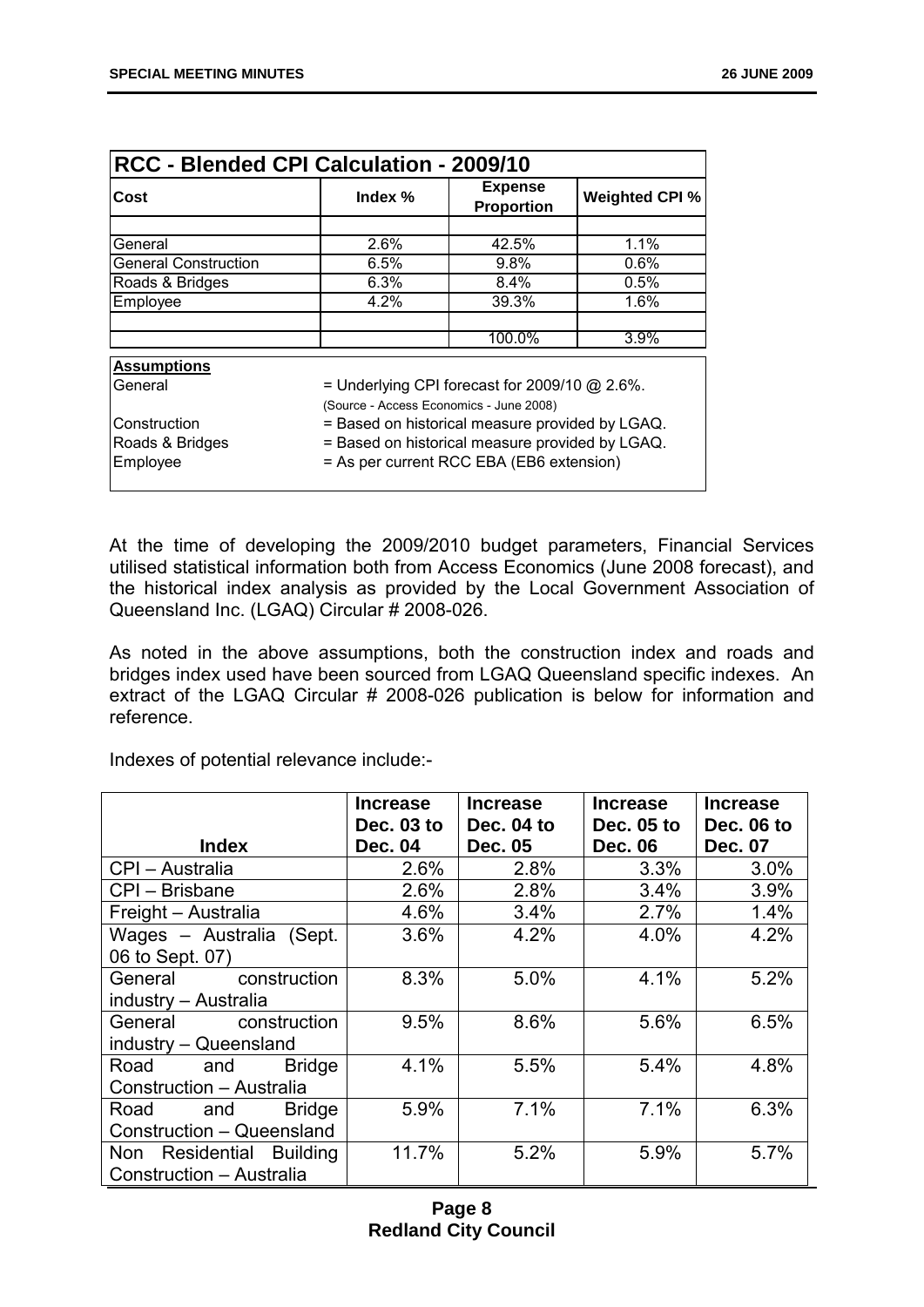| <b>Index</b>                                 | <b>Increase</b><br>Dec. 03 to<br><b>Dec. 04</b> | <b>Increase</b><br>Dec. 04 to<br>Dec. 05 | <b>Increase</b><br>Dec. 05 to<br><b>Dec. 06</b> | <b>Increase</b><br>Dec. 06 to<br><b>Dec. 07</b> |
|----------------------------------------------|-------------------------------------------------|------------------------------------------|-------------------------------------------------|-------------------------------------------------|
| Residential<br><b>Building</b><br><b>Non</b> | 13.3%                                           | 13.3%                                    | $7.0\%$                                         | 4.3%                                            |
| Construction - Queensland                    |                                                 |                                          |                                                 |                                                 |
| construction<br>Housing                      | 5.6%                                            | 4.5%                                     | 2.3%                                            | 4.9%                                            |
| Australia                                    |                                                 |                                          |                                                 |                                                 |
| Housing<br>construction                      | 6.0%                                            | 1.5%                                     | 2.2%                                            | 10.1%                                           |
| Queensland                                   |                                                 |                                          |                                                 |                                                 |
| <b>Local Government Cost</b><br><b>Index</b> | 6.1%                                            | 5.7%                                     | 4.5%                                            | 5.2%                                            |

Source: ABS Catalogues 6401.0,6345.0 and 6427.0

#### **CONSULTATION**

General Managers and Group Managers have developed the fees and charges for their respective areas. Workshops were conducted with the Executive Leadership Group on 1 April 2009 and with Councillors on 9 April 2009.

#### **OFFICER'S RECOMMENDATION**

- 1. That having regard to the direction given by the Minister under the *Integrated Planning Act 1997* in respect to existing Planning Scheme Policies, Council amend the Schedule of Fees and Charges for the 2009/2010 financial year in the attached report, by changing the amounts identified for Infrastructure Planning, Transport Planning, Water Supply and Sewerage Augmentation Charges to amounts that equal the 2008/2009 Infrastructure Planning, Transport Planning, Water Supply and Sewerage Augmentation Charges multiplied by the relevant annual increase (i.e. the increase for the period 31 March 2008 to 31 March 2009) in the "Brisbane All Groups CPI as published by ABS"; and
- 2. That Council resolve to adopt the amended Schedule of Fees and Charges for the 2009/2010 financial year.

#### **PROPOSED MOTION**

| Moved by:    | Cr Burns           |
|--------------|--------------------|
| Seconded by: | <b>Cr Williams</b> |

That the Officer's Recommendation be adopted with an amendment as follows:

Page 19 – Fees and Charges – Non Commercial Vehicles That these fees be deleted from the budget and the environment levy be adjusted down to reflect the capital needed to replace dump fees. This amount will be added to the General Rate.

Cr Elliott moved that Cr Burns' motion be put.

The motion to put the motion was put to the vote and CARRIED.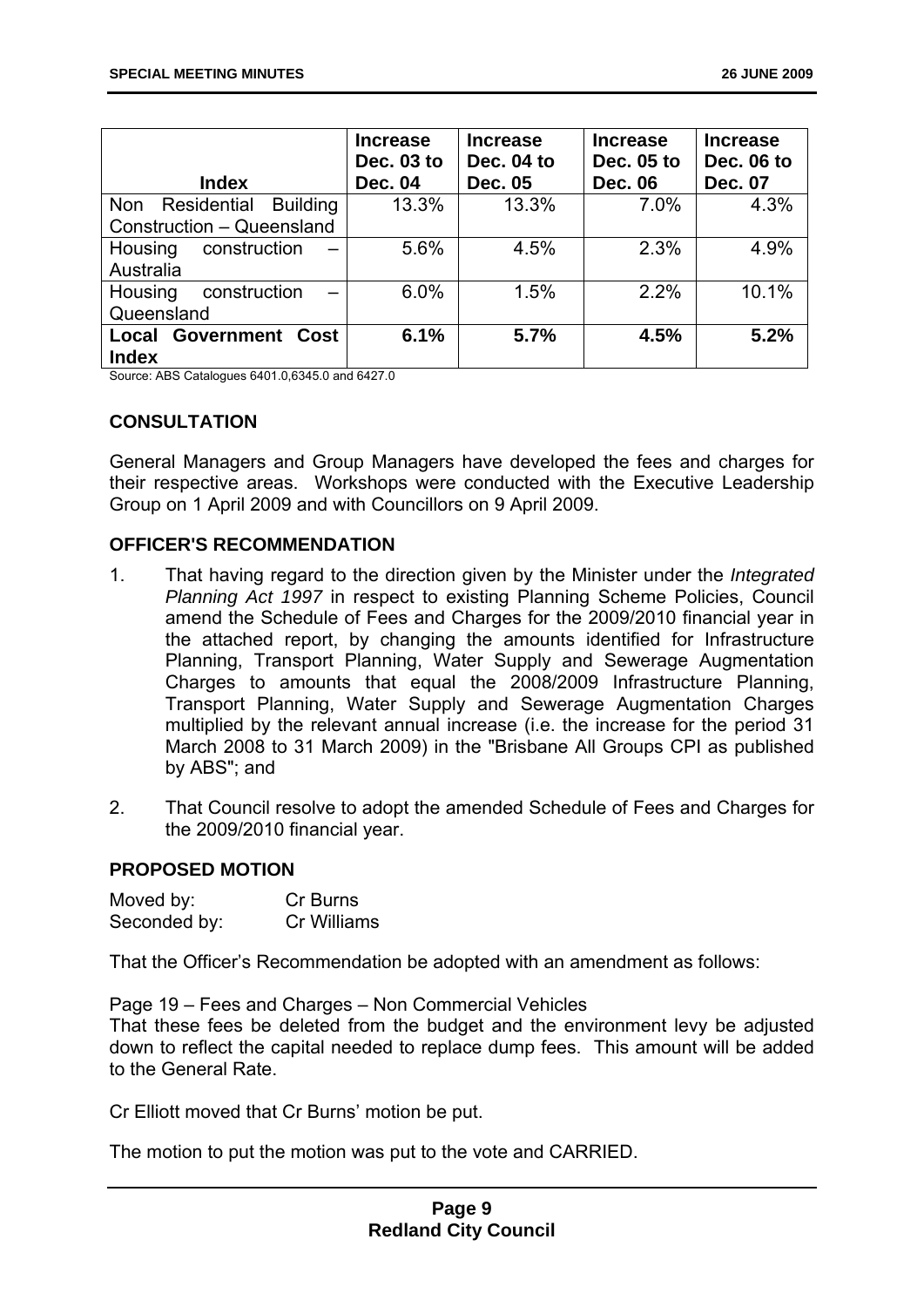The Mayor put Cr Burns' motion.

On being put to the vote the motion was LOST.

A division was called for.

Crs Burns, Reimers, Williams and Ogilvie voted in the affirmative.

Crs Murray, Elliott, Bowler, Townsend, Henry, Boglary and Hobson voted in the negative.

The motion was declared by the Mayor as LOST.

#### **COUNCIL RESOLUTION**

| Moved by:    | <b>Cr Elliott</b> |
|--------------|-------------------|
| Seconded by: | <b>Cr Bowler</b>  |

- **1. That having regard to the direction given by the Minister under the**  *Integrated Planning Act 1997* **in respect to existing Planning Scheme Policies, Council amend the Schedule of Fees and Charges for the 2009/2010 financial year in the attached report, by changing the amounts identified for Infrastructure Planning, Transport Planning, Water Supply and Sewerage Augmentation Charges to amounts that equal the 2008/2009 Infrastructure Planning, Transport Planning, Water Supply and Sewerage Augmentation Charges multiplied by the relevant annual increase (i.e. the increase for the period 31 March 2008 to 31 March 2009) in the "Brisbane All Groups CPI as published by ABS"; and**
- **2. That Council resolve to adopt the amended Schedule of Fees and Charges for the 2009/2010 financial year.**

#### **CARRIED**

A division was called for.

Crs Elliott, Bowler, Townsend, Henry, Boglary and Hobson voted in the affirmative.

Crs Burns, Reimers, Murray, Williams and Ogilvie voted in the negative.

The motion was declared by the Mayor as **CARRIED**.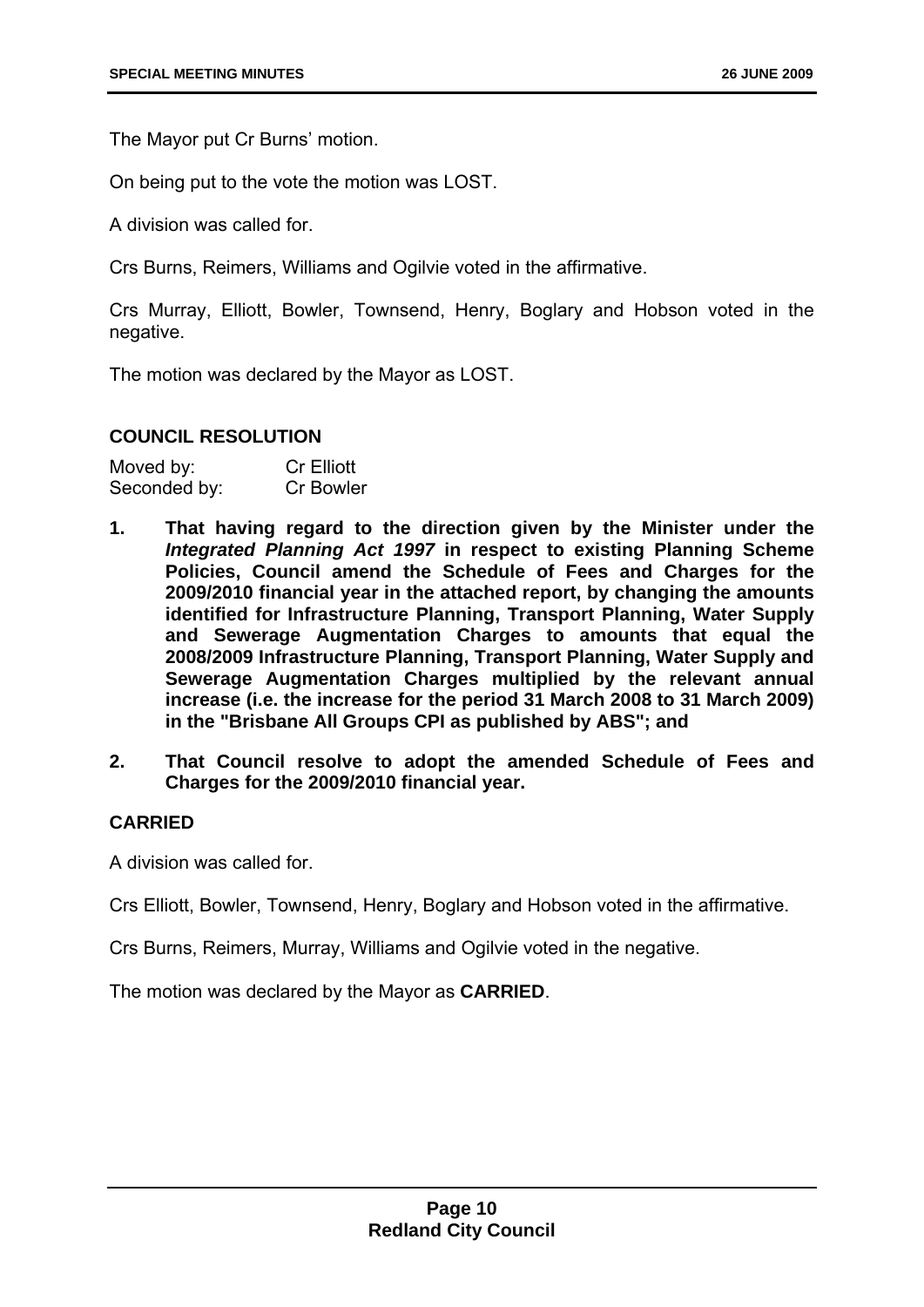#### <span id="page-12-0"></span>**5.3 BORROWING POLICY 2009/2010**

| <b>Dataworks Filename:</b>       | <b>FM Corporate Budget</b>                                  |
|----------------------------------|-------------------------------------------------------------|
| <b>Attachments:</b>              | <b>Borrowing Policy - POL-1838</b>                          |
| <b>Responsible Officer Name:</b> | <b>Gary Stevenson</b><br><b>Chief Executive Officer</b>     |
| <b>Author Name:</b>              | <b>Kerry Phillips</b><br><b>Manager, Financial Services</b> |

#### **EXECUTIVE SUMMARY**

Section 4(d) of the *Local Government Finance Standard 2005* requires that a local government must develop a policy about borrowings. Furthermore, Council's borrowing activities are governed by the *Statutory Bodies Financial Arrangements Act 1982* and section 525 of the *Local Government Act 1993*. The budget for the financial year for which the borrowing policy is adopted must be consistent with the policy.

The policy objective is to ensure the sound management of Council's existing and future debt

#### **PURPOSE**

The purpose of this report is for Council to adopt a borrowing policy for 2009/2010.

#### **BACKGROUND**

Section 4(d) of the *Local Government Finance Standard 2005* requires that a local government must develop a policy about borrowings. Furthermore, Council's borrowing activities are governed by the *Statutory Bodies Financial Arrangements Act 1982* and section 525 of the *Local Government Act 1993*. The budget for the financial year for which the borrowing policy is adopted must be consistent with the policy.

#### **ISSUES**

The borrowing policy will specify:

- a) new borrowings planned for 2009/2010 financial year and the anticipated amounts for the next four (4) financial years;
- b) the borrowings are raised on an entity basis, provided is a summary of the major projects these borrowings may be attributed to;
- c) the time over which it is planned to repay existing and proposed borrowings.

The policy objective is to ensure the sound management of Council's existing and future debt.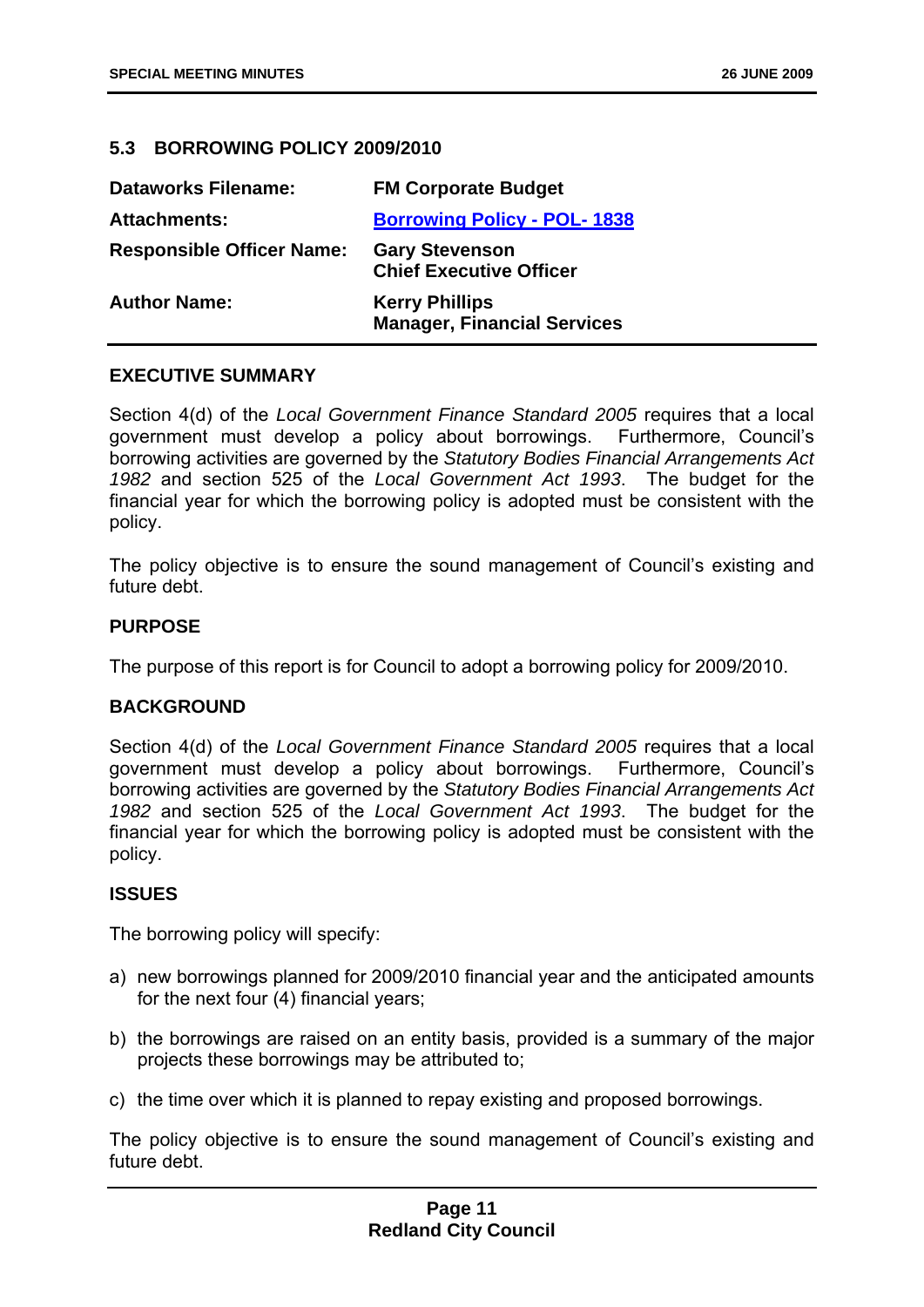#### **RELATIONSHIP TO CORPORATE PLAN**

The recommendation primarily supports Council's strategic priority to ensure the long term financial viability of the City and provide public accountability in financial management.

#### **FINANCIAL IMPLICATIONS**

The Borrowing Policy for 2009/2010 provides the policy framework for borrowing in the new financial year.

#### **CONSULTATION**

The Executive Leadership Group and Councillors were consulted regarding the contents of this policy in a budget workshop conducted 22 May 2009. In addition, the Service Manager Accounts and Cash Management and Queensland Treasury Corporation have been consulted in the preparation of this policy

#### **OFFICER'S RECOMMENDATION/ COUNCIL RESOLUTION**

Moved by: Cr Boglary Seconded by: Cr Bowler

**That Council resolve to adopt the Borrowing Policy (POL-1838), as attached, for the 2009/2010 financial year.** 

**CARRIED** (unanimously)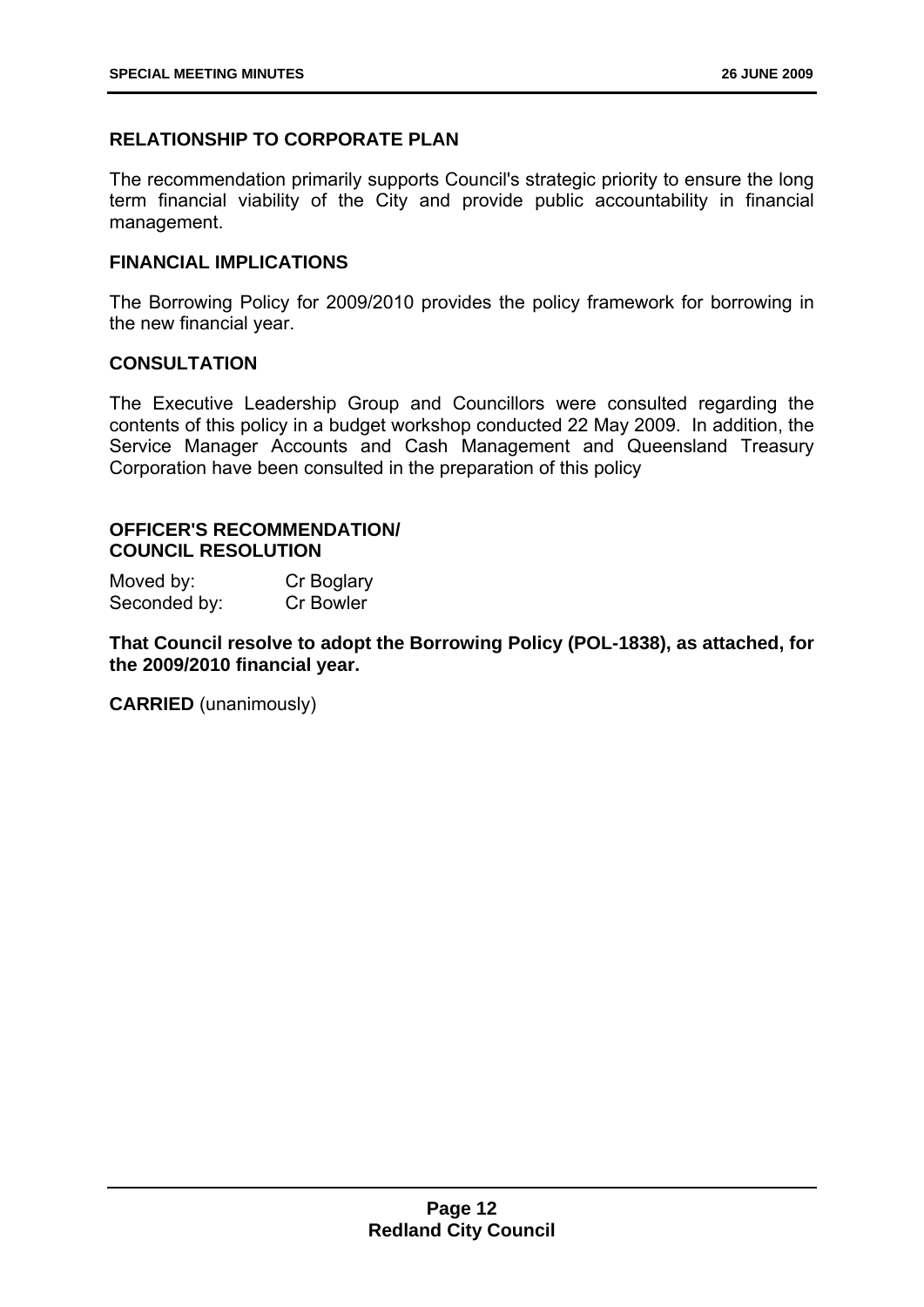#### <span id="page-14-0"></span>**5.4 ANNUAL IMPLEMENTATION PLAN - RURAL FIRE LEVY - SPECIAL CHARGE 2009-2010**

| <b>Dataworks Filename:</b>       | <b>FM Corporate Budget</b>                                  |
|----------------------------------|-------------------------------------------------------------|
| <b>Responsible Officer Name:</b> | <b>Kerry Phillips</b><br><b>Manager, Financial Services</b> |
| <b>Author Name:</b>              | <b>Kerry Phillips</b><br><b>Manager, Financial Services</b> |

#### **EXECUTIVE SUMMARY**

Under section 971 of the *Local Government Act 1993*, if an overall plan for a Special Charge will not be implemented within a financial year, the local government must, at or before the budget meeting for each year of the overall plan, adopt an annual implementation plan for the year.

The overall plan for the Rural Fire Levy Special charge was adopted 12 July 2000.

Details of specific works for 2009/2010 are provided in the proposed budgets for each of the rural fire brigades operating in the benefited area. These works constitute the Annual Implementation Plan for 2009/2010.

This Rural Fire Levy Special Charge Annual Implementation Plan for the 2009/2010 financial year is submitted to Council for adoption.

#### **PURPOSE**

To submit to Council for adoption the Rural Fire Levy Special Charge Annual Implementation Plan for the 2009/2010 financial year.

#### **BACKGROUND**

Under section 971 of the *Local Government Act 1993*, if an overall plan for a Special Charge will not be implemented within a financial year, the local government must, at or before the budget meeting for each year of the overall plan, adopt an annual implementation plan for the year.

Council adopted the overall plan for the Rural Fire Levy Special Charge on 12 July 2000.

An Annual Implementation Plan for the Rural Fire Levy Special charge has been adopted every year since the overall plan was adopted on 12 July 2000.

#### **ISSUES**

Under section 971 of the *Local Government Act 1993*, if an overall plan for a Special Charge will not be implemented within a financial year, the local government must, at or before the budget meeting for each year of the overall plan, adopt an annual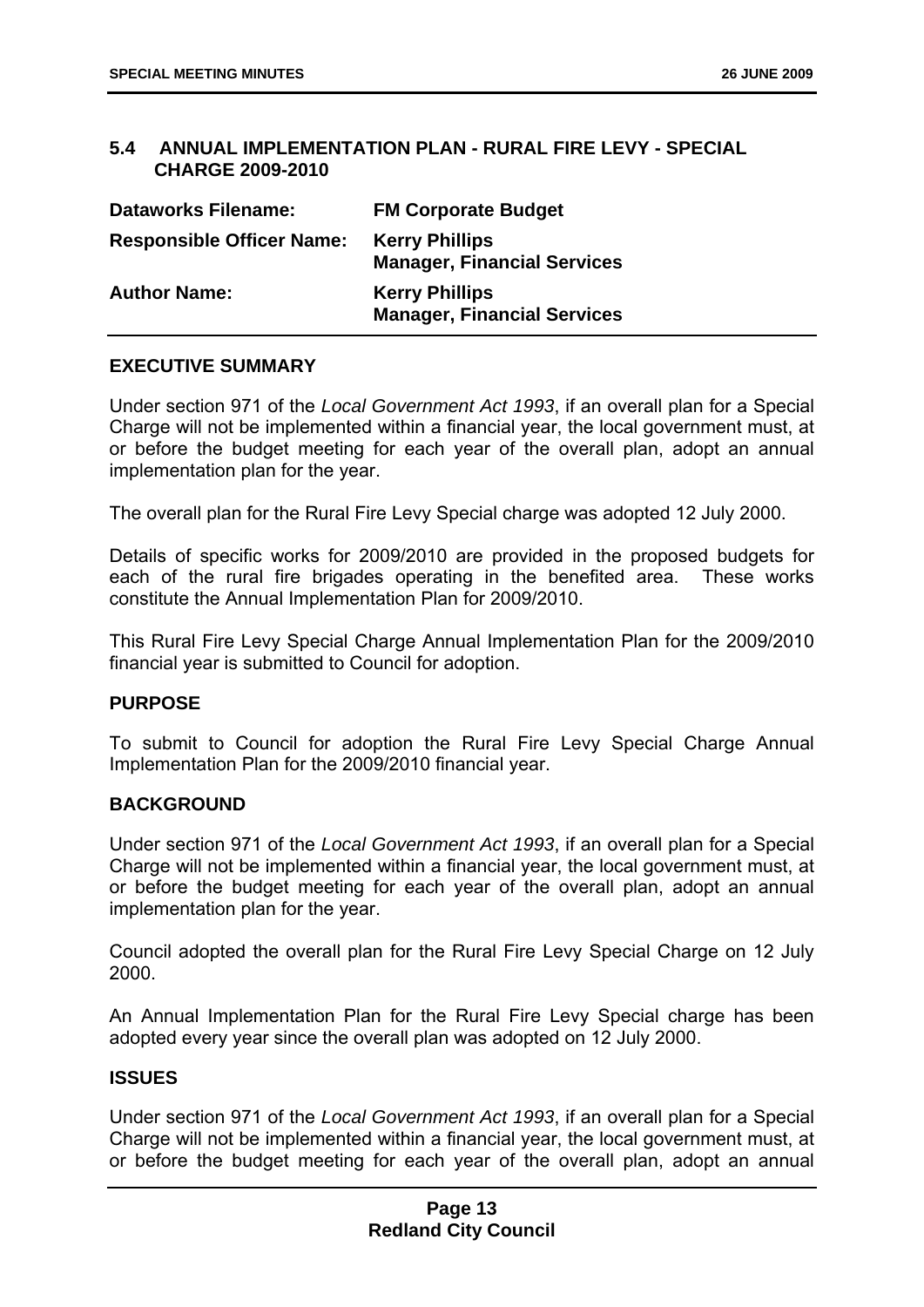implementation plan for the year. The overall plan for the Rural Fire Levy Special Charge was adopted 12 July 2000.

The time limit for implementing the overall plan will be based on external factors such as a decision by urban fire brigades to assume responsibility for fire response in the benefited areas and possibly future policy decisions by Council about continued funding. Services funded by the levy include construction and maintenance of fire brigade depots, purchase and maintenance of plant and equipment, operational response to incidents and training.

Details of specific works for 2009/2010 are provided in the proposed budgets for each of the rural fire brigades operating in the benefited area. These works constitute the Annual Implementation Plan for 2009/2010.

For the 2009/2010 financial year, Rural Fire Levy payments received from each Island will be distributed to the Island's Rural Fire Brigade.

The estimated amount to be raised by the levy for 2009/2010 is:

| Karragarra, Macleay and Perulpa Islands | \$123,600.00 |
|-----------------------------------------|--------------|
| Lamb and Russell Island                 | \$80,000.00  |
|                                         | \$203,600.00 |

#### **RELATIONSHIP TO CORPORATE PLAN**

The recommendation primarily supports Council's strategic priority to ensure the long term financial viability of the City and provide public accountability in financial management.

#### **FINANCIAL IMPLICATIONS**

The levies proposed are in response to consultation with the Rural Fire Service and the budgets submitted for 2009/2010.

#### **CONSULTATION**

The levies proposed are in response to consultation with the Rural Fire Service, the budgets submitted for 2009/2010, Rural Fire Brigades, District Inspector, Rural Fire Services, Executive Leadership Group and Councillors.

#### **OFFICER'S RECOMMENDATION/ COUNCIL RESOLUTION**

| Moved by:    | <b>Cr Elliott</b> |
|--------------|-------------------|
| Seconded by: | Cr Boglary        |

**That Council resolve to adopt the Annual Implementation Plan for the 2009/2010 financial year for the Rural Fire Levy Special Charge.** 

**CARRIED** (unanimously)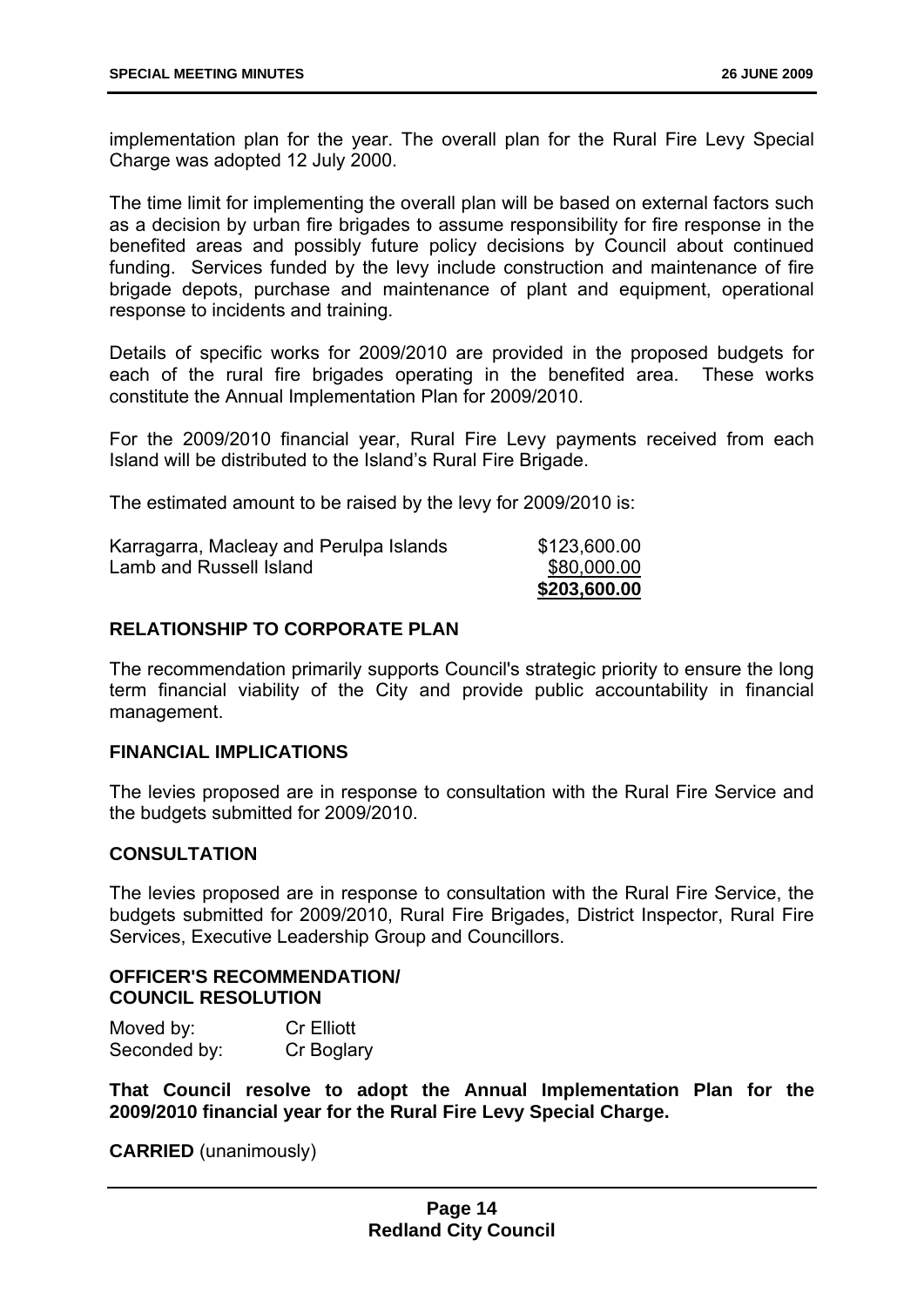#### <span id="page-16-0"></span>**5.5 ESTABLISHMENT OF RESERVE TRANSFERS**

| <b>Dataworks Filename:</b>       | <b>FM Corporate Budget</b>                                          |
|----------------------------------|---------------------------------------------------------------------|
| <b>Attachments:</b>              | <b>Reserve Transfers and Anticipated Reserve</b><br><b>Balances</b> |
| <b>Responsible Officer Name:</b> | <b>Gary Stevenson</b><br><b>Chief Executive Officer</b>             |
| <b>Author Name:</b>              | <b>Kerry Phillips</b><br><b>Manager, Financial Services</b>         |

#### **EXECUTIVE SUMMARY**

Section 515 of the *Local Government Act 1993* and sections 33 and 34 of the *Local Government Finance Standard 2005* provide the framework for and transfers to and from reserves.

The purpose of this report is to provide the anticipated information in relation to reserve balances for the 2008/2009 and 2009/2010 year, including the impact of anticipated and budgeted transfers to and from reserves for 2009/2010.

It is anticipated that reserves will decrease by \$1.091 million for 2008/09 and decrease by \$4.062 million for 2009/2010. Final figures for 2008/2009 will be established as part of the end of year finalisation of accounts.

This report recommends that Council resolve to adopt the budgeted reserve balances and transfers, as attached.

#### **PURPOSE**

The purpose of this report is to provide the anticipated information in relation to reserve balances for the 2008/2009 and 2009/2010 year, including the impact of anticipated and budgeted transfers to and from reserves for 2009/2010.

#### **BACKGROUND**

Section 515 of the *Local Government Act 1993* and sections 33 and 34 of the *Local Government Finance Standard 2005* provide the framework for the establishment of reserves and transfers to and from reserves.

#### **ISSUES**

Section 33 of the *Local Government Finance Standard 2005* stipulates in the following sub-sections:

1. A reserve within a local government's operating fund may be established only by including the reserve in the local government's adopted budget;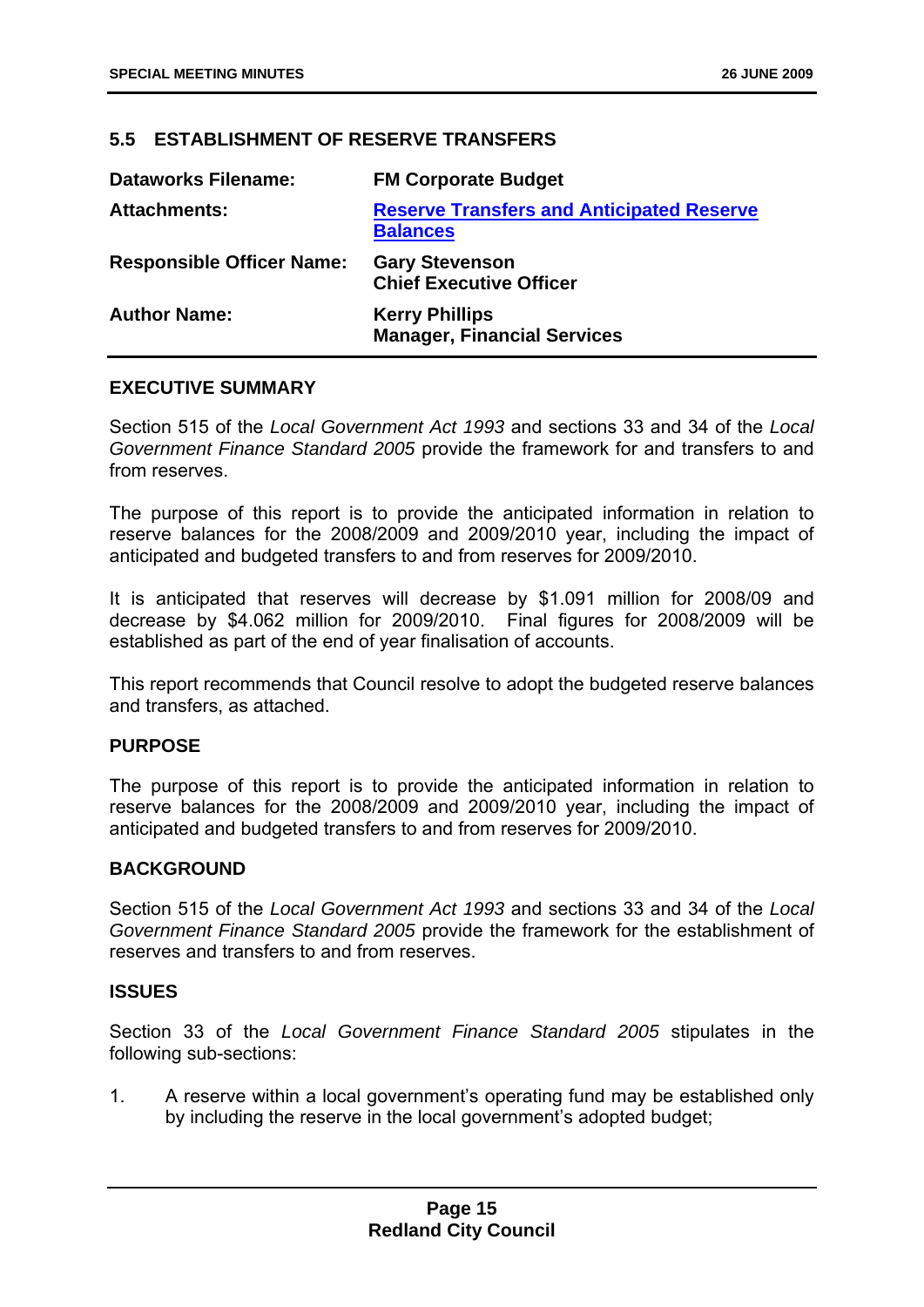2. The resolution adopting a budget or amendment of the budget, that includes the reserve must state the purpose of the reserve.

Section 34 of the *Local Government Finance Standard 2005* stipulates in the following sub-sections:

- 2) A relevant instrument for the reserve must state the way, subject to sub section (3), the assets of the local government representing the reserve are to be kept;
- 3. For subsection (2), the assets of the local government representing the reserve must be kept for the reserve either -
	- (a) as cash in a bank account that is used only for reserve; or
	- (b) the assets kept within the local government's pool of assets.
- 4. A transfer from the reserve may only be made by
	- (a) a resolution of the local government; or
	- (b) including the transfer in the local government's adopted budget.
- 5. If the transfer is made for a purpose other than the purpose of the reserve, the resolution making the transfer, or adopting the budget including the transfer, must state the purpose of the transfer.
- 6. In this section:

**relevant instrument**, for a reserve of a local government means either of the following-

- (a) the resolution of the local government adopting the budget in which the reserve was included;
- (b) a policy of the local government.

Detail pertaining to the opening balance of reserves as at 1 July 2008, the anticipated closing balance of reserves as at 30 June 2009, along with budgeted transfers and anticipated balances for 2009/2010 are provided in the attachment. The anticipated balances for 2008/2009 reflect the revised budget adopted by Council on 27 May 2009.

#### **RELATIONSHIP TO CORPORATE PLAN**

The recommendation primarily supports Council's strategic priority to ensure the long term financial viability of the City and provide public accountability in financial management.

#### **FINANCIAL IMPLICATIONS**

It is anticipated that reserves will decrease \$1.061 million for 2008/09 and decrease by \$4.062 million for 2009/2010. Final figures for 2008/2009 will be established as part of the end of year finalisation of accounts.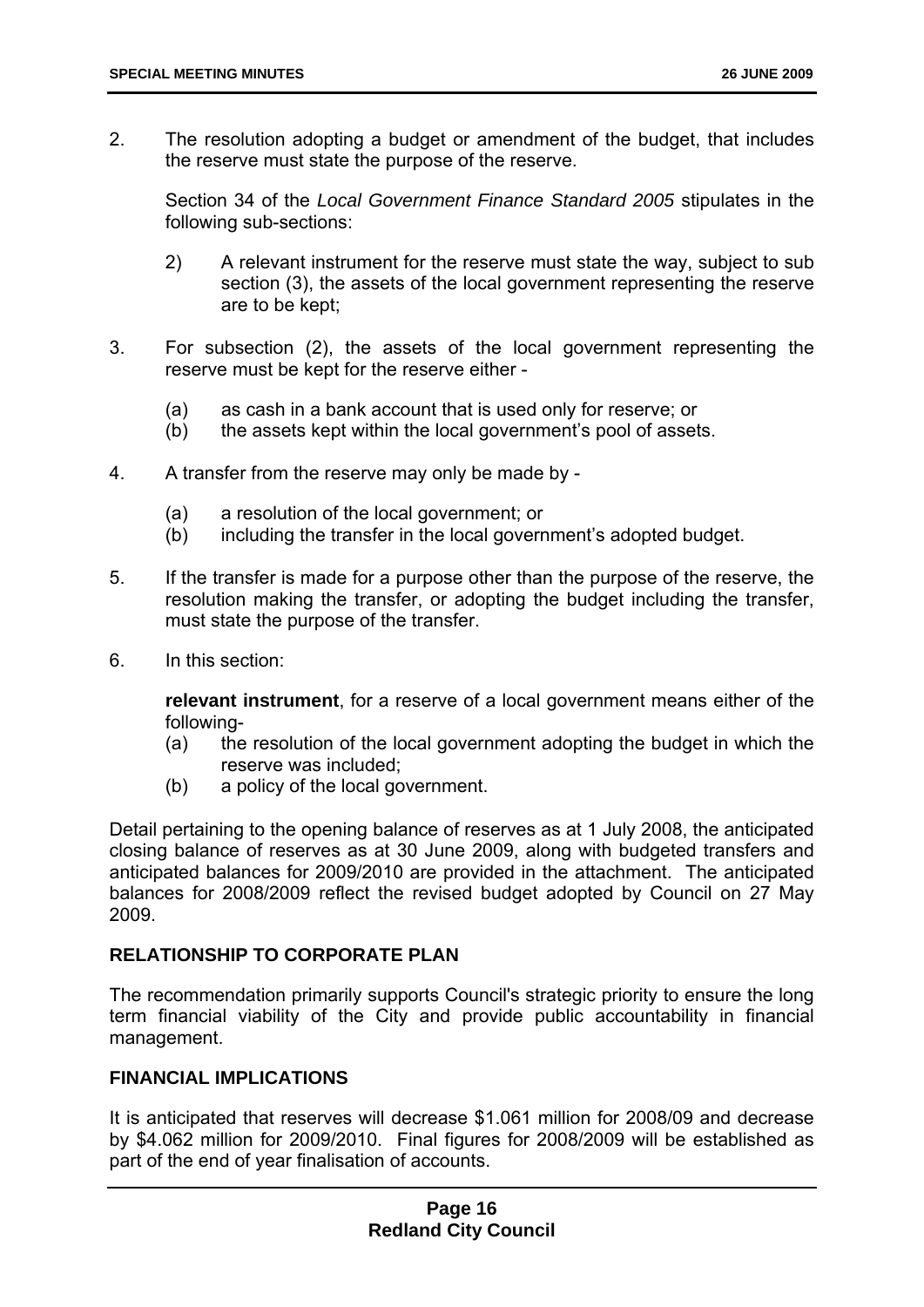#### **CONSULTATION**

Financial Services have consulted with group managers to establish the anticipated and budgeted transfers. The Executive Leadership Group and Councillors have been consulted as part of recent budget workshops in relation to budget transfers.

#### **OFFICER'S RECOMMENDATION/ COUNCIL RESOLUTION**

| Moved by:    | <b>Cr Elliott</b> |
|--------------|-------------------|
| Seconded by: | <b>Cr Bowler</b>  |

**That Council resolve to adopt, in accordance with section 515 of the** *Local Government Act 1993* **and sections 33 and 34 of the** *Local Government Finance Standard 2005***, the budgeted reserve balances and transfers, as attached.** 

#### **CARRIED**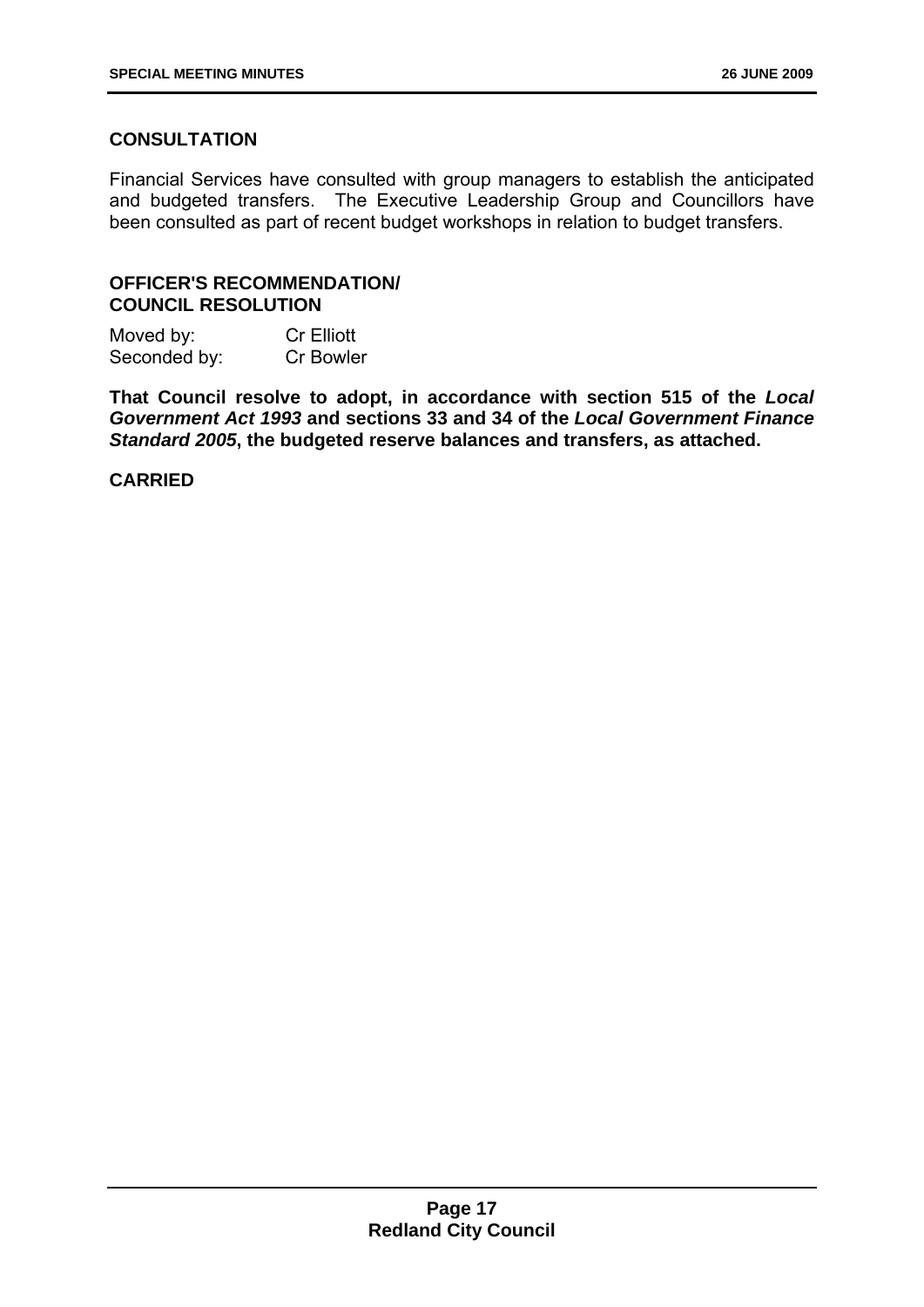#### <span id="page-19-0"></span>**5.6 REVENUE POLICY 2009/2010**

| <b>Dataworks Filename:</b>       | <b>FM Corporate Budget</b>                                  |
|----------------------------------|-------------------------------------------------------------|
| <b>Attachments:</b>              | <b>Revenue Policy - POL-1837</b>                            |
| <b>Responsible Officer Name:</b> | <b>Gary Stevenson</b><br><b>Chief Executive Officer</b>     |
| <b>Author Name:</b>              | <b>Kerry Phillips</b><br><b>Manager, Financial Services</b> |

#### **EXECUTIVE SUMMARY**

Section 513A(1) of the *Local Government Act 1993* requires that local governments prepare and adopt a revenue policy prior to the preparation and adoption of the budget for the financial year which is consistent with the policy.

The Revenue Policy is a strategic document that contains the statement of principles that will be used as the basis for developing the budget.

In adopting the Revenue Policy for 2009/2010, Council will provide the community with a clear statement of intention in relation to revenue-raising for the new financial year.

The Revenue Policy (POL-1837) for 2009/2010 is presented to Council for adoption.

#### **PURPOSE**

Section 513A(1) of the *Local Government Act 1993* requires that local governments prepare and adopt a revenue policy prior to the preparation and adoption of the budget for the financial year which is consistent with the policy.

#### **BACKGROUND**

The *Local Government Act 1993* requires that local governments prepare and adopt a revenue policy prior to the preparation and adoption of the budget for the next financial year.

#### **ISSUES**

The Revenue Policy is a strategic document that contains the statement of principles that will be used as the basis for developing the budget.

Section 12 of the *Local Government Finance Standard 2005* requires that the Revenue Policy must include details of the principles applied by Council for the financial year for:

- The making and levying rates and charges;
- Exercising its powers to grant rebates and concessions; and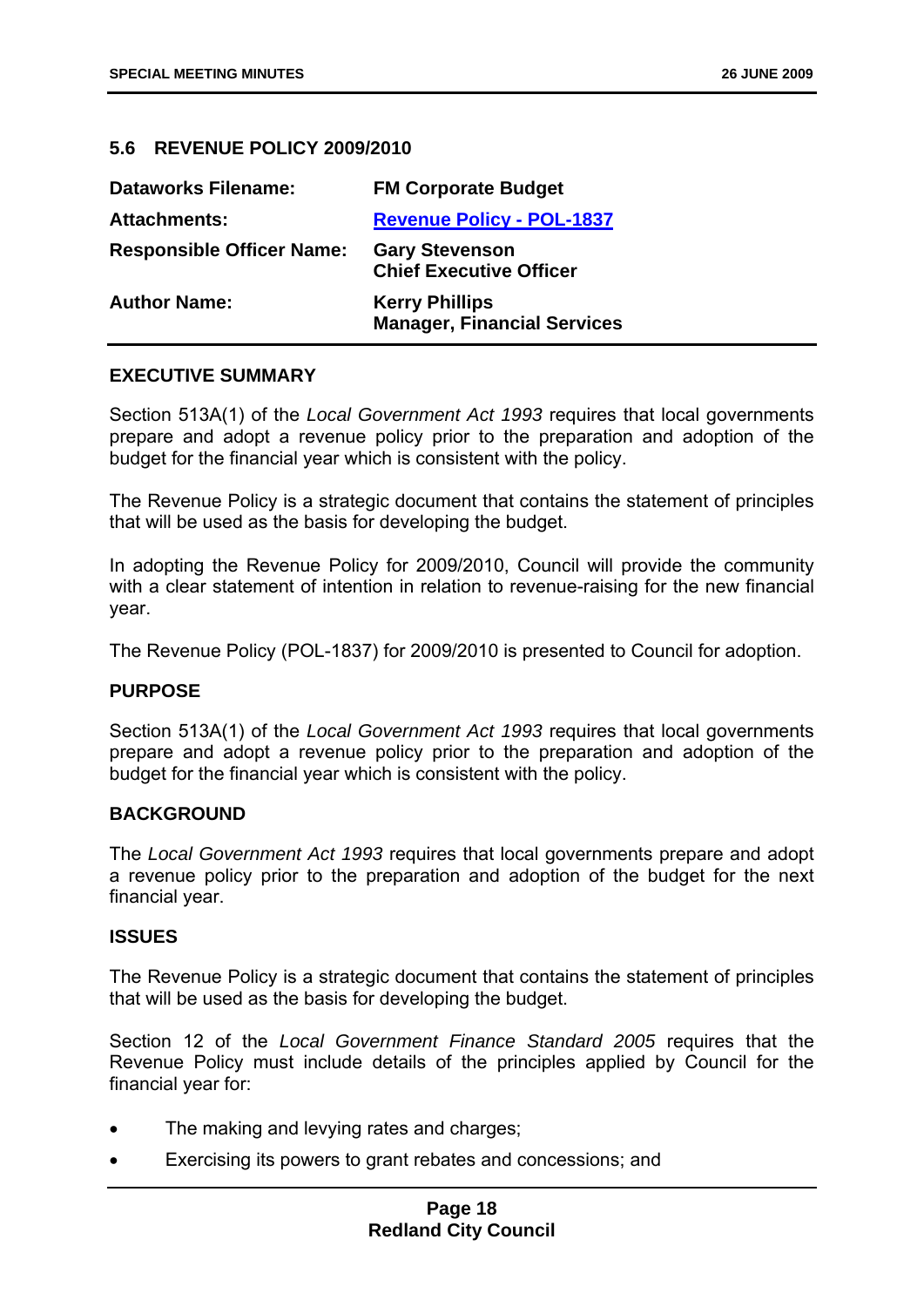Recovery of unpaid amounts of rates and charges.

In adopting the Revenue Policy for 2009/2010, Council will provide the community with a clear statement of intention in relation to revenue raising for the new financial year.

#### **RELATIONSHIP TO CORPORATE PLAN**

The recommendation primarily supports Council's strategic priority to ensure the long term financial viability of the City and provide public accountability in financial management.

#### **FINANCIAL IMPLICATIONS\**

The Revenue Policy for 2008/2009 provides the strategic framework for revenue raising in the new financial year.

#### **CONSULTATION**

The Executive Leadership Group and Councillors were consulted in developing this policy at a budget workshop held 12 May 2009. In addition, advice was provided by the Service Manager Revenue and Recovery and the Manager, Financial Services.

#### **OFFICER'S RECOMMENDATION/ COUNCIL RESOLUTION**

| Moved by:    | <b>Cr Bowler</b> |
|--------------|------------------|
| Seconded by: | Cr Williams      |

**That Council resolve to adopt the attached Revenue Policy (POL-1837) for the 2009/2010 financial year, as attached.** 

**CARRIED** (unanimously)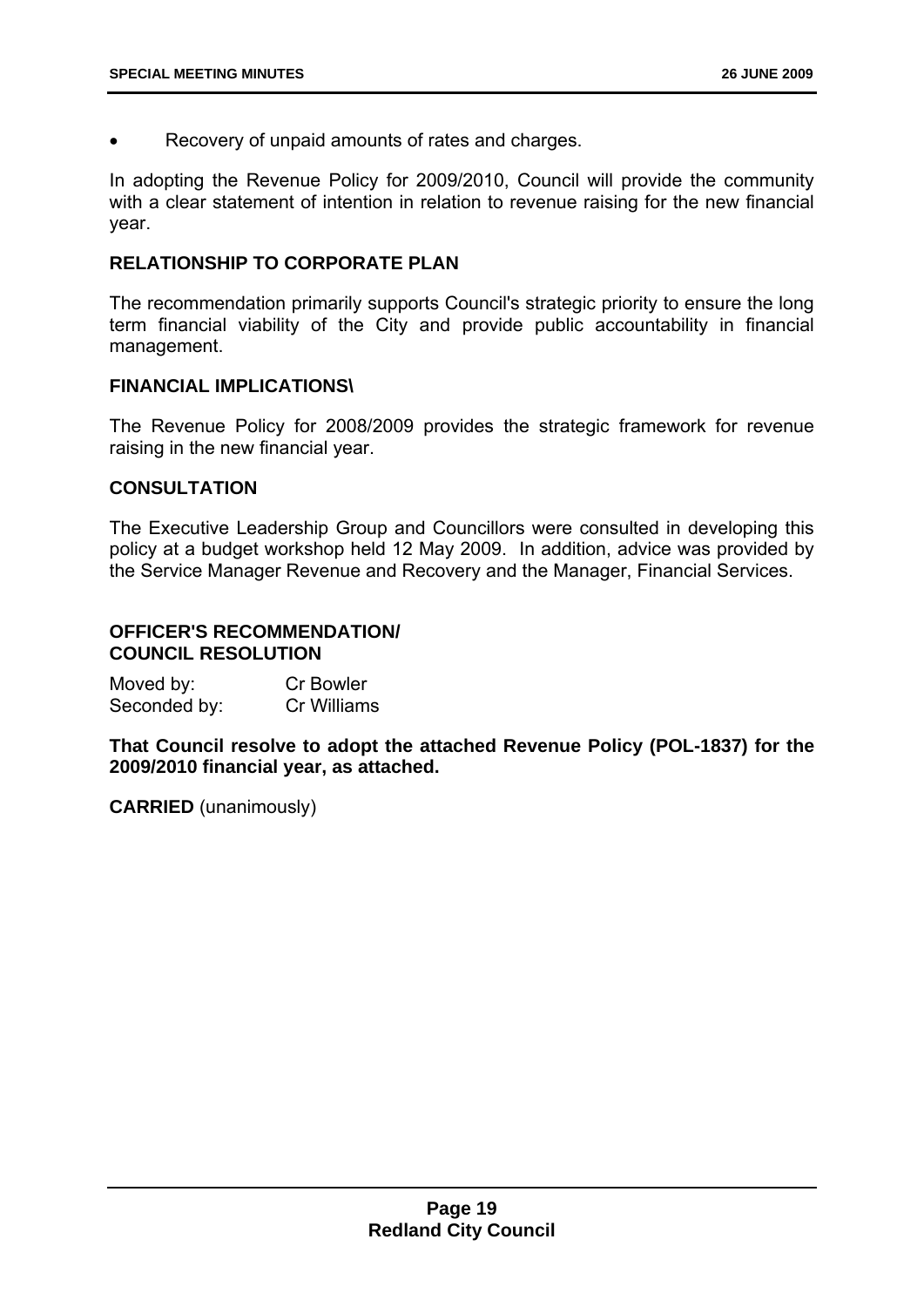#### <span id="page-21-0"></span>**5.7 ADOPTION OF BUDGET ESTIMATES AND FIXING OF RATES AND CHARGES FOR 2009/2010**

| <b>Dataworks Filename:</b>       | <b>FM Corporate Budget</b>                                  |
|----------------------------------|-------------------------------------------------------------|
| <b>Attachments:</b>              | <b>Budget Book - 2009/2010</b>                              |
| <b>Responsible Officer Name:</b> | <b>Gary Stevenson</b><br><b>Chief Executive Officer</b>     |
| <b>Author Name:</b>              | <b>Kerry Phillips</b><br><b>Manager, Financial Services</b> |

#### **EXECUTIVE SUMMARY**

In accordance with section 518 and 519 of the *Local Government Act 1993* (the Act), Council is required to adopt, by resolution, a budget and revenue statement for each financial year for its operating fund. Each budget of local government must be developed consistently with its Corporate Plan and Operational Plan. The 2009/2010 budget presented to Council meets all the requirements of section 519 of the Act.

#### **PURPOSE**

The purpose of the report is to formally adopt, in accordance with sections 518 and 519 of the *Local Government Act 1993* (the Act), the 2008/2009 budget and revenue statement

#### **BACKGROUND**

Council has the power to make and levy rates and charges under section 963 of the Act, which is done so in accordance with Part 2 and 3 of Chapter 14 of the Act. Council can also place limitations on increases of general rates under section 1036 of the Act.

Rate concessions are set by Council under Part 6 of Chapter 14 of the Act, together with the ability to charge interest on overdue rates under section 1018 of the Act.

Each budget of a local government must be developed consistently with its Corporate Plan and Operational Plan. Following a series of workshops and public consultation, Council adopted a revised Corporate Plan 2006–2010 on 27 June 2007 to take effect from 1 July 2007. Council adopted its Operational Plan 2009-2010 at the general meeting on the 24 June 2009.

#### **ISSUES**

#### REQUIREMENTS OF BUDGETS

The 2009/2010 budget meets all the requirements of section 519 of the Act in that it:

- has been developed consistently with the corporate and operational plans; and
- revenue policy; and
- is clearly linked with matters specified in the plans; and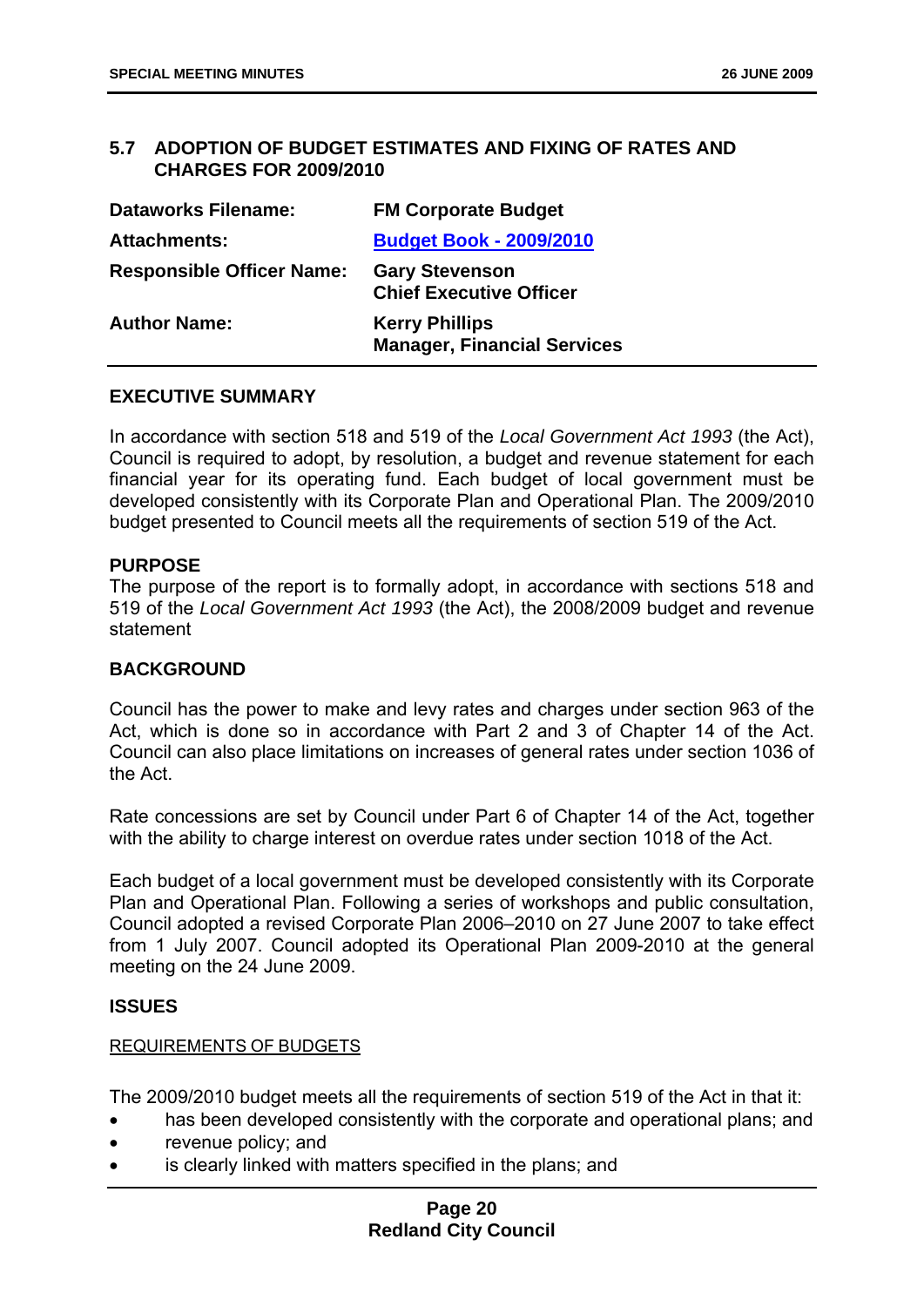- complies with the *Local Government Finance Standard 2005*; and
- is accompanied by Council's revenue statement.

#### CONTENTS OF OPERATING FUND BUDGETS

The budget as shown in the attachment and developed for the 2009-2010 operating fund contains:

- the estimated costs in total, and for each of its significant activities; and
- the source of funds necessary for spending provided for in the budget; and
- the estimated costs and source of funds for the next five (5) financial years; and
- the estimated costs of Council's significant business activities carried on, under Chapter 8, Part 5 of the Act, on a full cost pricing basis and the activities of Council's commercial business units under Chapter 8, Part 6 of the Act.

The budget set has been used as the basis on which rates are to be made and levied by the Council for the next financial year.

#### CATEGORISATION OF LAND FOR DIFFERENTIAL RATING

If Council moves to levy a differential general rate it is required to make a resolution under section 977 of the Act to determine the categories and the criteria by which the land will be rated. Council adopted the differential rate categories and criteria to apply for 2009/2010 at the general meeting 24 June 2009.

#### FIXING OF RATES AND CHARGES FOR THE 2009/2010 FINANCIAL YEAR

Council will fulfil its budget commitments by using its power under section 963 to make and levy rates and charges under the Act. The Act allows Council to make and levy:

- a general rate or differential general rates; and
- minimum general rates levies; and
- separate rates and charges; and special rates and charges; and
- utility charges.

#### LIMITATION ON INCREASE OF GENERAL RATES

Council recognises that valuation increases can have an adverse effect on ratepayers and has decided to limit the impact of valuation increases.

Where Council has levied a rate it also has the ability under section 1036 of the Act, to resolve that the rate increase is not more than the amount levied for the previous financial year or is the amount levied for the previous financial year increased by a specified percentage.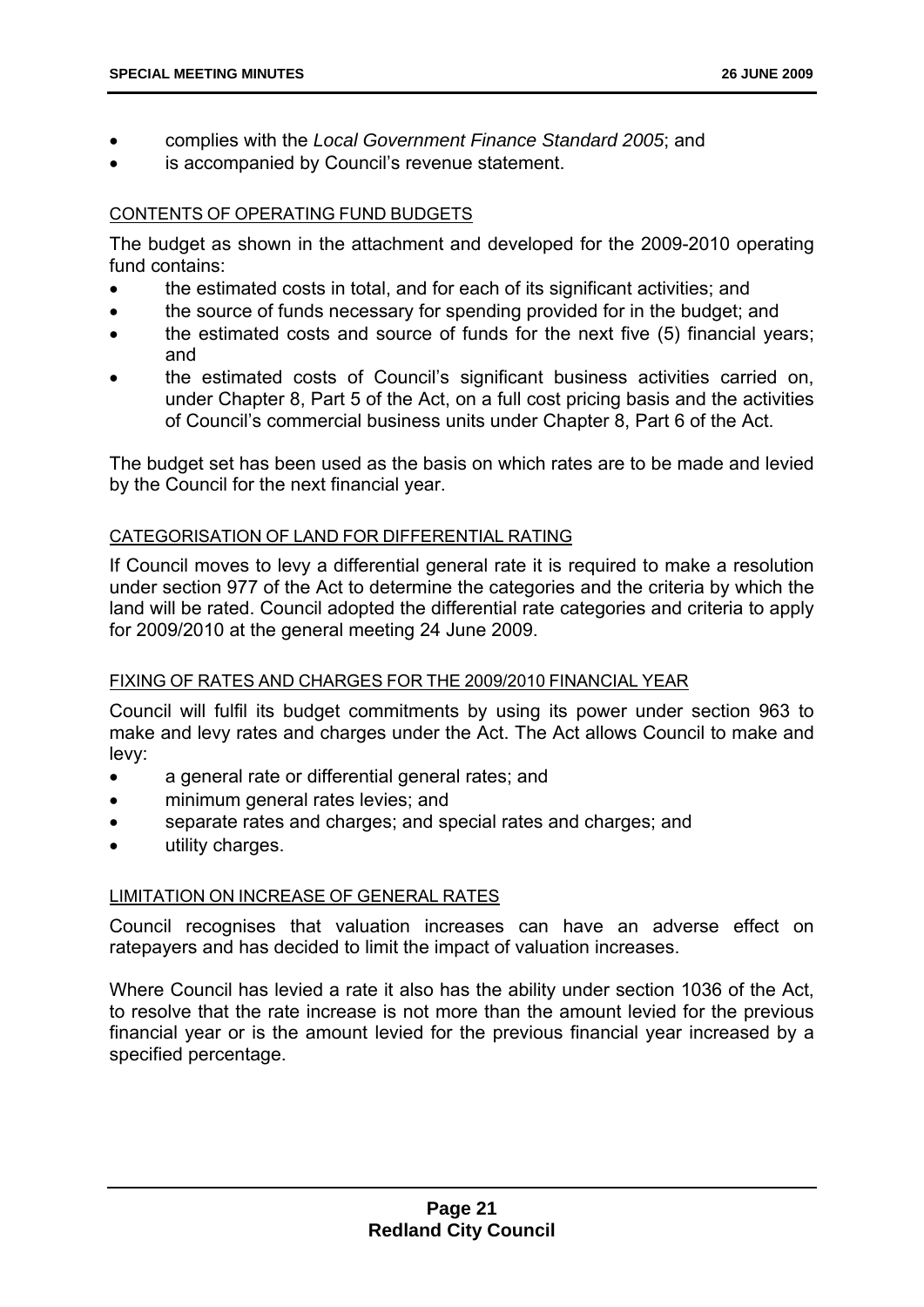#### TIME WITHIN WHICH RATES MUST BE PAID AND INTEREST FOR OVERDUE PAYMENTS

Under section 1014 of the Act Council, at its budget meeting, must decide the date by which, or the time within which, each rate must be paid. Council will nominate that interest must be paid on any overdue rates.

#### PENSIONER CONCESSIONS ON GENERAL RATES

Pensioners, who qualify in accordance with Council Policy, POL-2557 Council Pensioner Rebate Policy, will be allowed a rebate on general rates.

#### **RELATIONSHIP TO CORPORATE PLAN**

The recommendation primarily supports Council's strategic priority to ensure the long term financial viability of the City and provide public accountability in financial management.

#### **FINANCIAL IMPLICATIONS**

The financial implications have been assessed in accordance with section 519 of the Act and detailed in the attached budget 2009/2010.

#### **CONSULTATION**

The Executive Leadership Group (ELG) and Councillors have conducted the following workshops to assist in the preparation of the budget for 2009/2010;

- 2 Councillor/ELG workshops to review the 10 year capital works projects;
- 7 Councillor / ELG Rating and revenue workshops;
- 4 Executive Leadership Group Operational Budget workshops;
- 3 Councillor/ELG operational budget workshops.

#### **COUNCIL RESOLUTION**

| Moved by:    | Cr Boglary |
|--------------|------------|
| Seconded by: | Cr Bowler  |

**That Items 5.7.1 to 5.7.2.12 be adopted as follows:** 

#### **5.7.1 ADOPTION OF BUDGET ESTIMATES FOR THE FINANCIAL YEAR 2009/2010**

**That Council resolve, in accordance with section 518 of the** *Local Government Act 1993***, to adopt the budget estimates for 2009/2010 shown in the Budget attached on pages 20 to 27 and 34 to 39.**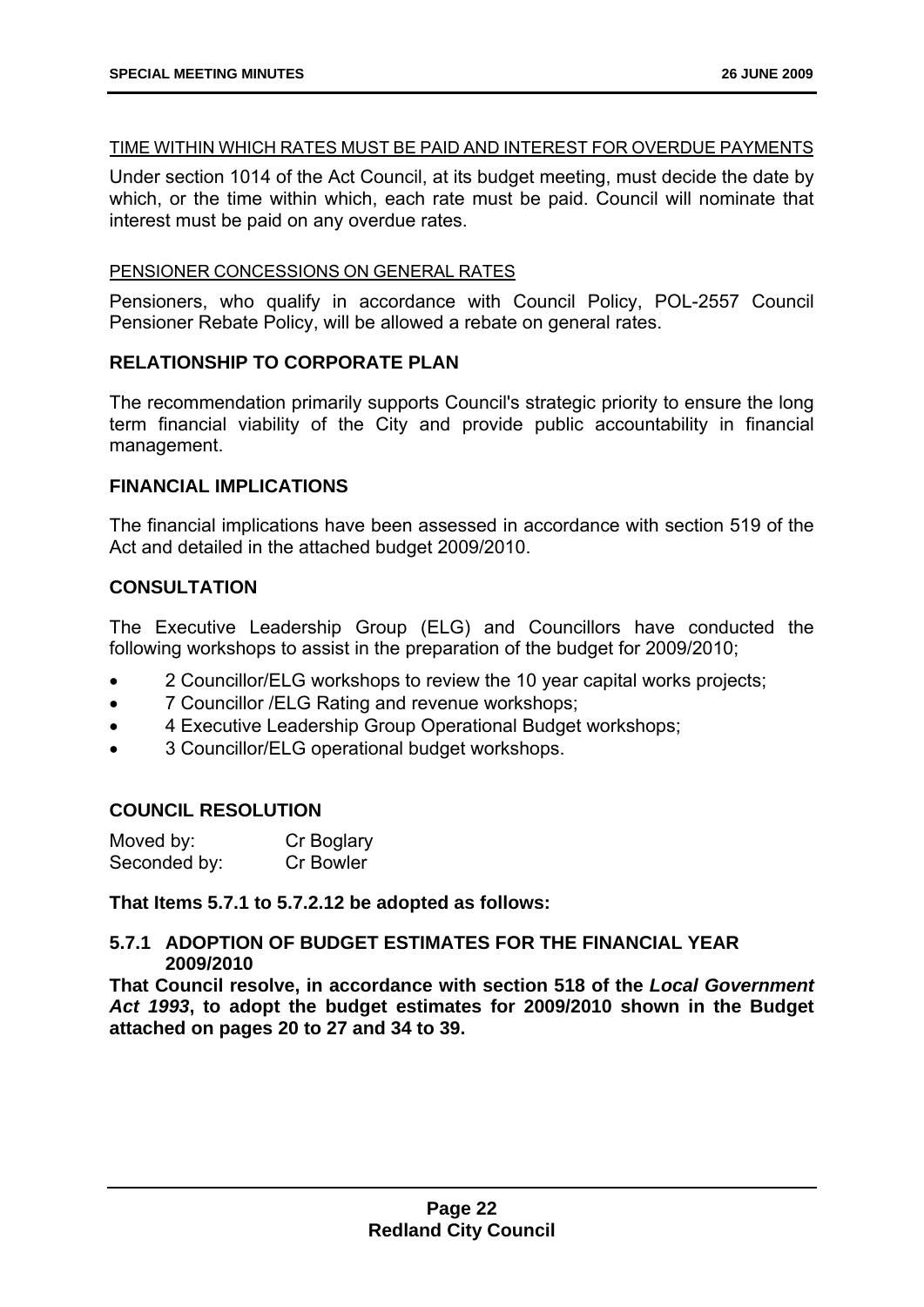#### **5.7.2 RATES AND CHARGES FOR THE FINANCAL YEAR 20092010**

#### **5.7.2.1 Differential General rates and Minimum General Rates**

#### **That Council resolve –**

In accordance with Part 2 and 3 of Chapter 14 of the *Local Government Act 1993*, Council will make and levy differential general rates and a minimum general rate for each rating category for the 2009/2010 financial year that balances distribution, limits the impact of changes in Unimproved Capital Value and takes into consideration the impact and usage patterns of Council services, activities and facilities by various segments of our community; and progresses Council's viewpoint that, legislation permitting, the cost and level of services provided to like households should be distributed evenly.

The scheme has 35 categories of land:– Pursuant to section 977 of the *Local Government Act 1993*, the categories in to which rateable land is categorised and the criteria by which land is categorised is as follows:

| <b>Category</b> | <b>Criteria</b>                                                                                                                                                                                                                                                                                                |
|-----------------|----------------------------------------------------------------------------------------------------------------------------------------------------------------------------------------------------------------------------------------------------------------------------------------------------------------|
| 1a              | Includes all rateable land on the Mainland, Coochiemudlo Island and<br>North Stradbroke Island used for Residential purposes with an<br>unimproved capital valuation of \$181,161 or less that is the registered<br>owner's principal place of residence. This category includes vacant land.                  |
| 1 <sub>b</sub>  | Includes all rateable land on the Mainland, Coochiemudlo Island and<br>North Stradbroke Island used for Residential purposes with an<br>unimproved capital valuation between \$181,162 and \$405,456 that is the<br>registered owner's principal place of residence. This category includes<br>vacant land.    |
| 1 <sub>c</sub>  | Includes all rateable land on the Mainland, Coochiemudlo Island and<br>North Stradbroke Island used for Residential purposes with an<br>unimproved capital valuation between \$405,457 and \$611,418 that is the<br>registered owner's principal place of residence. This category includes<br>vacant land.    |
| 1 <sub>d</sub>  | Includes all rateable land on the Mainland, Coochiemudlo Island and<br>North Stradbroke Island used for Residential purposes with an<br>unimproved capital valuation between \$611,419 and \$819,996 that is the<br>registered owner's principal place of residence. This category includes<br>vacant land.    |
| 1e              | Includes all rateable land on the Mainland, Coochiemudlo Island and<br>North Stradbroke Island used for Residential purposes with an<br>unimproved capital valuation equal to or greater than \$819,997 that is the<br>registered owner's principal place of residence. This category includes<br>vacant land. |
| 2a              | Includes all rateable land on the Mainland, Coochiemudlo Island and<br>North Stradbroke Island used for Residential purposes with<br>an<br>unimproved capital valuation of \$181,162 or less that is NOT the<br>registered owner's principal place of residence.                                               |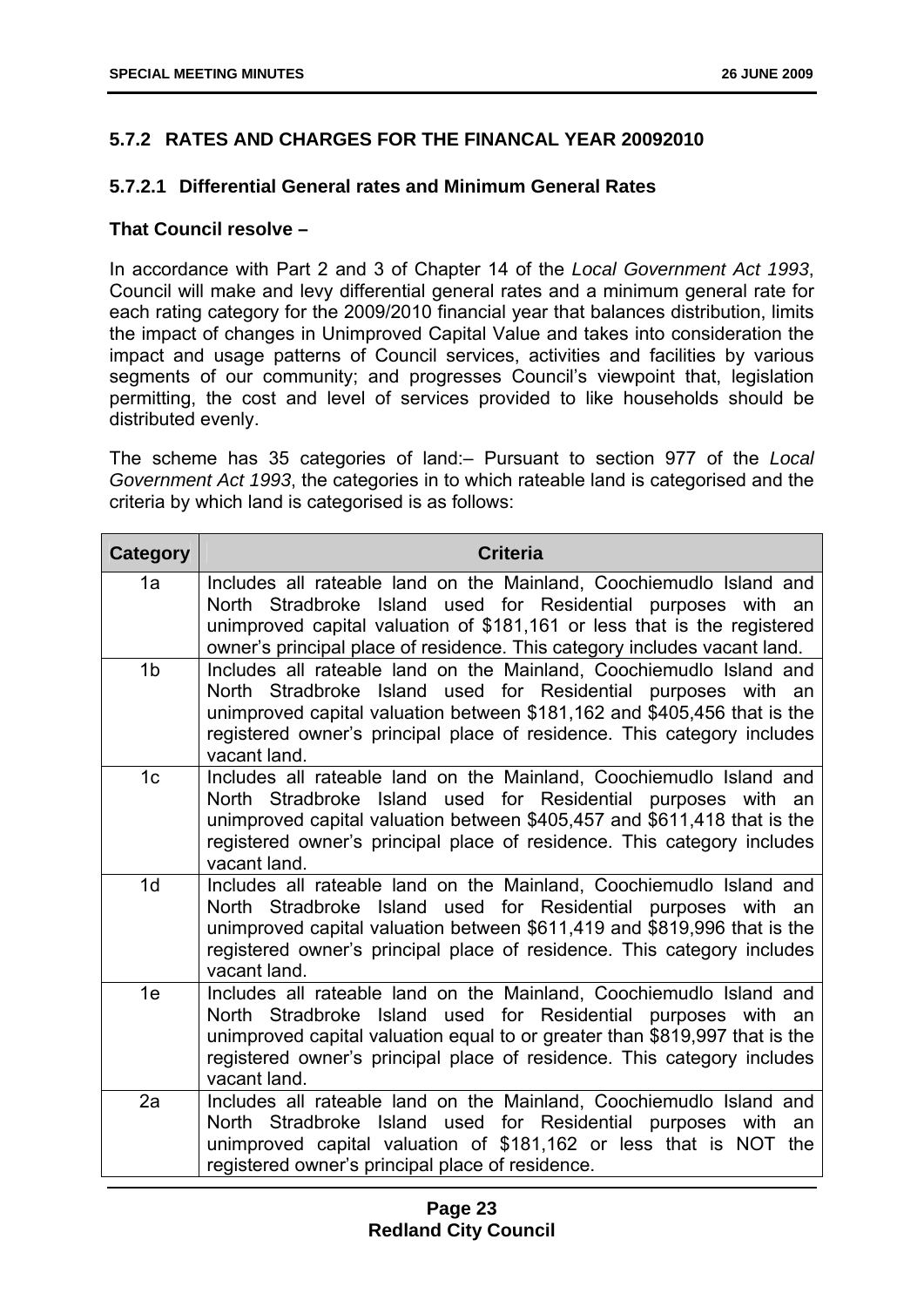| <b>Category</b> | <b>Criteria</b>                                                                                                                                                                                                                                                             |
|-----------------|-----------------------------------------------------------------------------------------------------------------------------------------------------------------------------------------------------------------------------------------------------------------------------|
| 2 <sub>b</sub>  | Includes all rateable land on the Mainland, Coochiemudlo Island and<br>North Stradbroke Island used for Residential purposes with an<br>unimproved capital valuation between \$181,163 and \$405,455 that is<br>NOT the registered owner's principal place of residence.    |
| 2c              | Includes all rateable land on the Mainland, Coochiemudlo Island and<br>North Stradbroke Island used for Residential purposes with an<br>unimproved capital valuation between \$405,456 and \$611,419 that is<br>NOT the registered owner's principal place of residence.    |
| 2d              | Includes all rateable land on the Mainland, Coochiemudlo Island and<br>North Stradbroke Island used for Residential purposes with an<br>unimproved capital valuation between \$611,420 and \$819,999 that is<br>NOT the registered owner's principal place of residence.    |
| 2e              | Includes all rateable land on the Mainland, Coochiemudlo Island and<br>North Stradbroke Island used for Residential purposes with an<br>unimproved capital valuation equal to or greater than \$820,000 that is<br>NOT the registered owner's principal place of residence. |
| 3a              | Includes all rateable land on Karragarra, Lamb, Perulpa, Macleay and<br>Russell Islands with an unimproved capital valuation of \$120,004 or less<br>that is the registered owner's principal place of residence. This category<br>includes vacant land.                    |
| 3b              | Includes all rateable land on Karragarra, Lamb, Perulpa, Macleay and<br>Russell Islands with an unimproved capital valuation between \$120,005<br>and \$144,236 that is the registered owner's principal place of residence.<br>This category includes vacant land.         |
| 3c              | Includes all rateable land on Karragarra, Lamb, Perulpa, Macleay and<br>Russell Islands with an unimproved capital valuation between \$144,237<br>and \$163,980 that is the registered owner's principal place of residence.<br>This category includes vacant land.         |
| 3d              | Includes all rateable land on Karragarra, Lamb, Perulpa, Macleay and<br>Russell Islands with an unimproved capital valuation between \$163,981<br>and \$195,352 that is the registered owner's principal place of residence.<br>This category includes vacant land.         |
| 3e              | Includes all rateable land on Karragarra, Lamb, Perulpa, Macleay and<br>Russell Islands with an unimproved capital valuation between \$195,353<br>and \$237,155 that is the registered owner's principal place of residence.<br>This category includes vacant land.         |
| 3f              | Includes all rateable land on Karragarra, Lamb, Perulpa, Macleay and<br>Russell Islands with an unimproved capital valuation between \$237,156<br>and \$314,950 that is the registered owner's principal place of residence.<br>This category includes vacant land.         |
| 3g              | Includes all rateable land on Karragarra, Lamb, Perulpa, Macleay and<br>Russell Islands with an unimproved capital valuation between \$314,951<br>and \$445,920 that is the registered owner's principal place of residence.<br>This category includes vacant land.         |
| 3h              | Includes all rateable land on Karragarra, Lamb, Perulpa, Macleay and<br>Russell Islands with an unimproved capital valuation equal to or greater<br>than \$445,921 that is the registered owner's principal place of residence.                                             |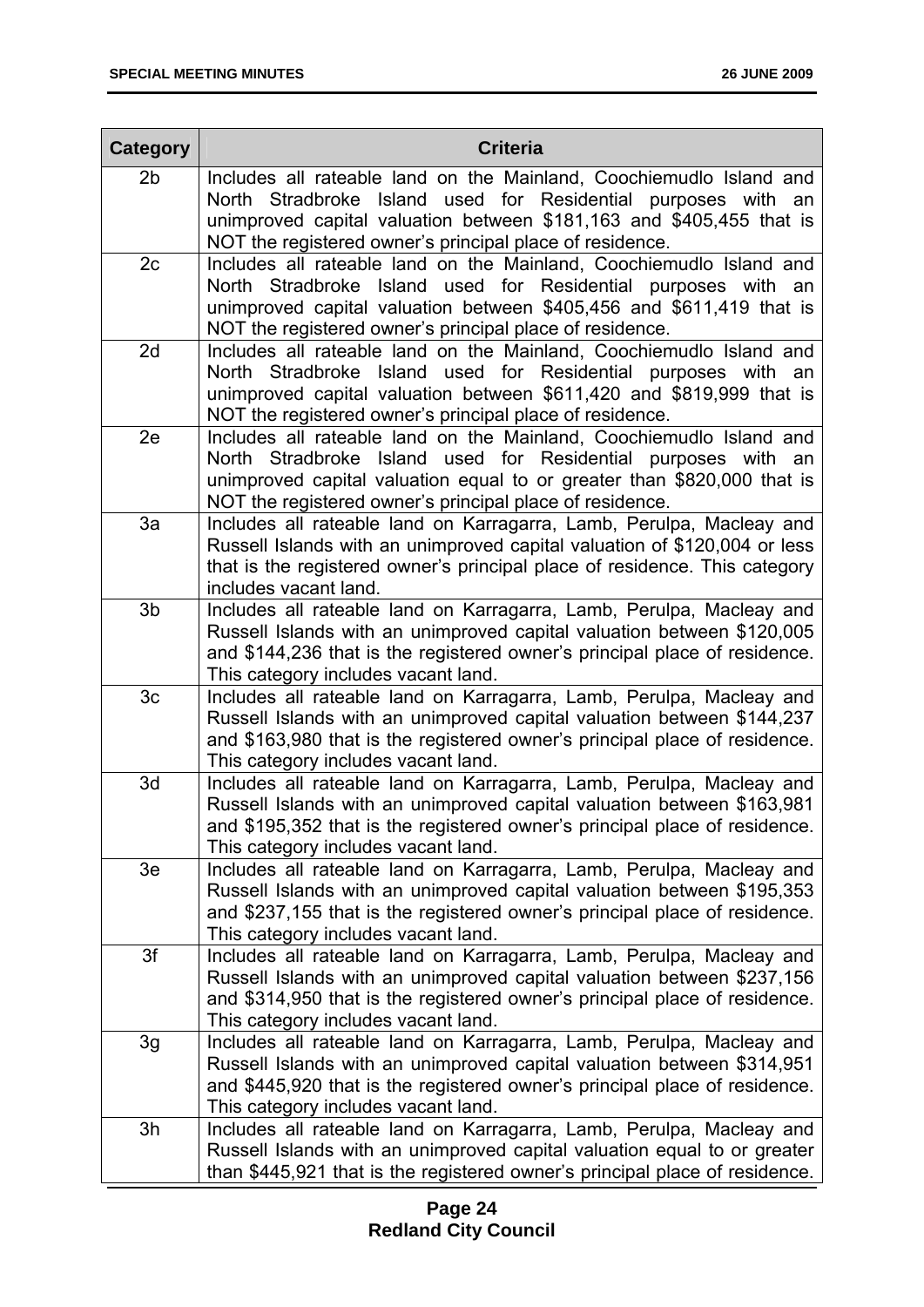| Category       | <b>Criteria</b>                                                                                                                                                                                                                                                                                                                                                                                                                                                                                                                                                                                                                                                                                                                                                                                                                                                                                                                                                             |  |  |  |
|----------------|-----------------------------------------------------------------------------------------------------------------------------------------------------------------------------------------------------------------------------------------------------------------------------------------------------------------------------------------------------------------------------------------------------------------------------------------------------------------------------------------------------------------------------------------------------------------------------------------------------------------------------------------------------------------------------------------------------------------------------------------------------------------------------------------------------------------------------------------------------------------------------------------------------------------------------------------------------------------------------|--|--|--|
|                | This category includes vacant land.                                                                                                                                                                                                                                                                                                                                                                                                                                                                                                                                                                                                                                                                                                                                                                                                                                                                                                                                         |  |  |  |
| 4a             | Includes all rateable land on Karragarra, Lamb, Perulpa, Macleay and<br>Russell Islands with an unimproved capital valuation of \$117,072 or less<br>that is NOT the registered owner's principal place of residence.                                                                                                                                                                                                                                                                                                                                                                                                                                                                                                                                                                                                                                                                                                                                                       |  |  |  |
| 4 <sub>b</sub> | Includes all rateable land on Karragarra, Lamb, Perulpa, Macleay and<br>Russell Islands with an unimproved capital valuation between \$117,073<br>and \$146,433 that is NOT the registered owner's principal place of<br>residence.                                                                                                                                                                                                                                                                                                                                                                                                                                                                                                                                                                                                                                                                                                                                         |  |  |  |
| 4c             | Includes all rateable land on Karragarra, Lamb, Perulpa, Macleay and<br>Russell Islands with an unimproved capital valuation between \$146,434<br>and \$159,018 that is NOT the registered owner's principal place of<br>residence.                                                                                                                                                                                                                                                                                                                                                                                                                                                                                                                                                                                                                                                                                                                                         |  |  |  |
| 4d             | Includes all rateable land on Karragarra, Lamb, Perulpa, Macleay and<br>Russell Islands with an unimproved capital valuation between \$159,019<br>and \$187,558 that is NOT the registered owner's principal place of<br>residence.                                                                                                                                                                                                                                                                                                                                                                                                                                                                                                                                                                                                                                                                                                                                         |  |  |  |
| 4e             | Includes all rateable land on Karragarra, Lamb, Perulpa, Macleay and<br>Russell Islands with an unimproved capital valuation between \$187,559<br>and \$208,723 that is NOT the registered owner's principal place of<br>residence.                                                                                                                                                                                                                                                                                                                                                                                                                                                                                                                                                                                                                                                                                                                                         |  |  |  |
| 4f             | Includes all rateable land on Karragarra, Lamb, Perulpa, Macleay and<br>Russell Islands with an unimproved capital valuation between \$208,724<br>and \$253,102 that is NOT the registered owner's principal place of<br>residence.                                                                                                                                                                                                                                                                                                                                                                                                                                                                                                                                                                                                                                                                                                                                         |  |  |  |
| 4g             | Includes all rateable land on Karragarra, Lamb, Perulpa, Macleay and<br>Russell Islands with an unimproved capital valuation between \$253,103<br>and \$362,571 that is NOT the registered owner's principal place of<br>residence.                                                                                                                                                                                                                                                                                                                                                                                                                                                                                                                                                                                                                                                                                                                                         |  |  |  |
| 4h             | Includes all rateable land on Karragarra, Lamb, Perulpa, Macleay and<br>Russell Islands with an unimproved capital valuation equal to or greater<br>than \$362,572 that is NOT the registered owner's principal place of<br>residence.                                                                                                                                                                                                                                                                                                                                                                                                                                                                                                                                                                                                                                                                                                                                      |  |  |  |
| 5a             | Includes all rateable land with an unimproved capital valuation of<br>\$111,121 or less that is used, or is intended for residential use or any<br>other purpose other than Commercial or Industrial that has been<br>identified in the Southern Moreton Bay Islands Development Entitlements<br>Protection Regulation 2006 that has recognised development potential<br>and where the current owner was in possession of the land immediately<br>before 13 April 2005. The development entitlements, which existed under<br>the 'superseded' Transitional Planning Scheme, have been protected on<br>these lots for a period of ten years from the commencement of the<br>Redlands Planning Scheme or until a change in ownership occurs. The<br>protection of development entitlements does not extend to future owners<br>of land included in this category. Land in this category is included in the<br>Conservation Sub-Area CN1 zone of the Redlands Planning Scheme. |  |  |  |
| 5b             | Includes all rateable land and with an unimproved capital valuation that is<br>between \$111,122 and \$149,219 that is used, or is intended for                                                                                                                                                                                                                                                                                                                                                                                                                                                                                                                                                                                                                                                                                                                                                                                                                             |  |  |  |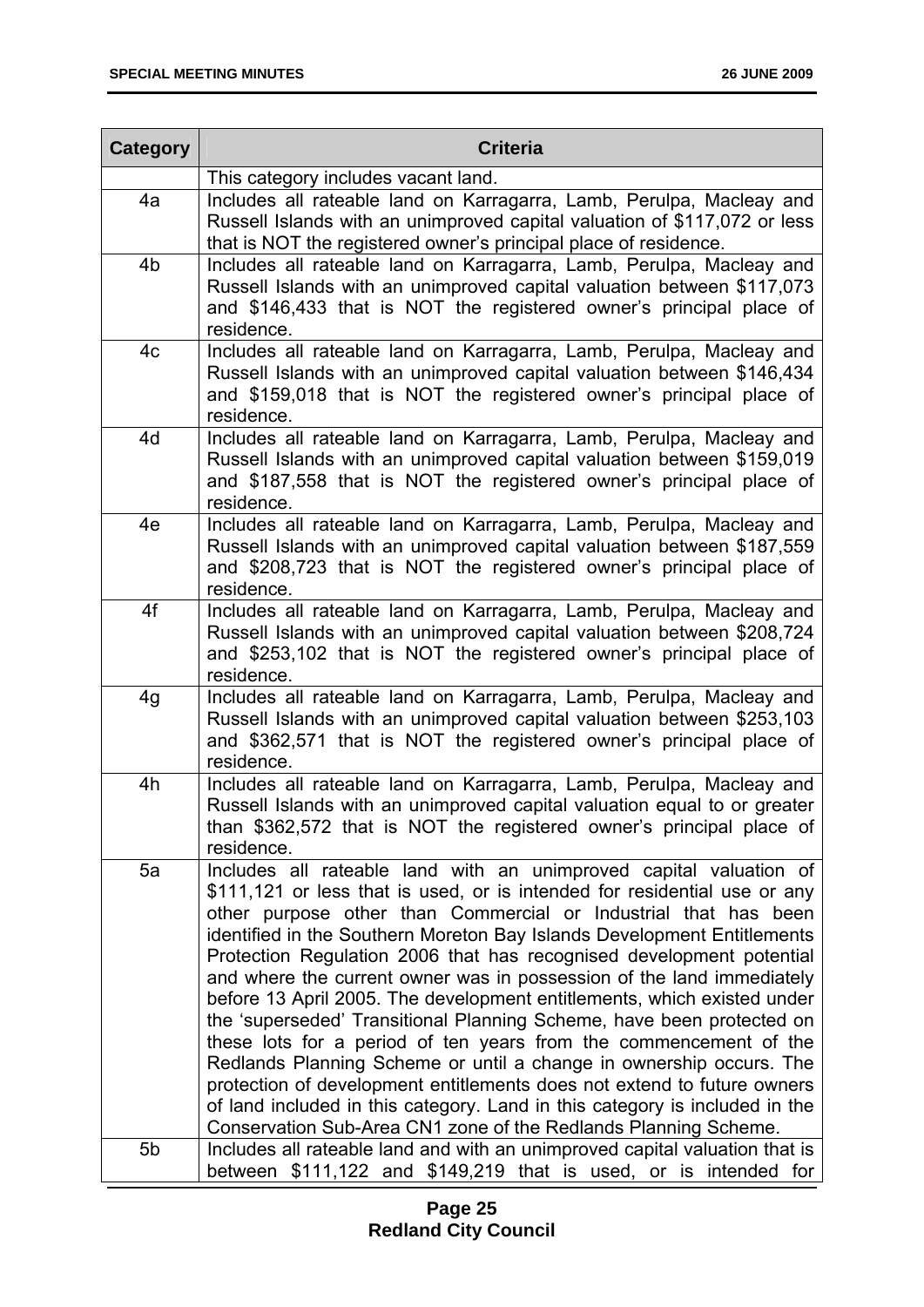| <b>Category</b> | <b>Criteria</b>                                                                                                                                                                                                                                                                                                                                                                                                                                                                                                                                                                                                                                                                                                                                                                                                                                                                                                                                                                               |  |  |  |
|-----------------|-----------------------------------------------------------------------------------------------------------------------------------------------------------------------------------------------------------------------------------------------------------------------------------------------------------------------------------------------------------------------------------------------------------------------------------------------------------------------------------------------------------------------------------------------------------------------------------------------------------------------------------------------------------------------------------------------------------------------------------------------------------------------------------------------------------------------------------------------------------------------------------------------------------------------------------------------------------------------------------------------|--|--|--|
|                 | residential use or any other purpose other than Commercial or Industrial<br>that has been identified in the Southern Moreton Bay Islands<br>Development Entitlements Protection Regulation 2006 that has<br>recognised development potential and where the current owner was in<br>possession of the land immediately before 13 April 2005. The<br>development entitlements, which existed under the 'superseded'<br>Transitional Planning Scheme, have been protected on these lots for a<br>period of ten years from the commencement of the Redlands Planning<br>Scheme or until a change in ownership occurs. The protection of<br>development entitlements does not extend to future owners of land                                                                                                                                                                                                                                                                                      |  |  |  |
|                 | included in this category. Land in this category is included in the<br>Conservation Sub-Area CN1 zone of the Redlands Planning Scheme.                                                                                                                                                                                                                                                                                                                                                                                                                                                                                                                                                                                                                                                                                                                                                                                                                                                        |  |  |  |
| 5c              | Includes all rateable land and with an unimproved capital valuation equal<br>to or greater than \$149,220 that is used, or is intended for residential use<br>or any other purpose other than Commercial or Industrial that has been<br>identified in the Southern Moreton Bay Islands Development Entitlements<br>Protection Regulation 2006 that has recognised development potential<br>and where the current owner was in possession of the land immediately<br>before 13 April 2005. The development entitlements, which existed under<br>the 'superseded' Transitional Planning Scheme, have been protected on<br>these lots for a period of ten years from the commencement of the<br>Redlands Planning Scheme or until a change in ownership occurs. The<br>protection of development entitlements does not extend to future owners<br>of land included in this category. Land in this category is included in the<br>Conservation Sub-Area CN1 zone of the Redlands Planning Scheme. |  |  |  |
| 6               | Includes all rateable land on the Mainland, Coochiemudlo Island and<br>North Stradbroke Island that is used for full commercial or industrial use.<br>This category includes not-for-profit organisations and clubs.                                                                                                                                                                                                                                                                                                                                                                                                                                                                                                                                                                                                                                                                                                                                                                          |  |  |  |
| $\overline{7}$  | Includes all rateable land on Karragarra, Lamb, Perulpa, Macleay and<br>Russell Islands that is used for full commercial or industrial use. This<br>category includes not-for-profit organisations and clubs.                                                                                                                                                                                                                                                                                                                                                                                                                                                                                                                                                                                                                                                                                                                                                                                 |  |  |  |
| 8               | Includes all rateable land that is used for quarry or extractive industry<br>purposes. An extractive industry is any activity that removes material<br>substance from the ground.                                                                                                                                                                                                                                                                                                                                                                                                                                                                                                                                                                                                                                                                                                                                                                                                             |  |  |  |
| 9               | Includes all rateable land that is used for the purpose of a major shopping<br>centre that has a leasable area of not less than 5,000m2.                                                                                                                                                                                                                                                                                                                                                                                                                                                                                                                                                                                                                                                                                                                                                                                                                                                      |  |  |  |
| 10              | Includes all rateable land that has been identified as having an<br>insurmountable drainage constraint such that it is unlikely a development<br>permit, or permits, for the erection of a dwelling house on the land would<br>be granted. Includes some rateable land that has been identified as<br>having significant conservation values. All rateable land included in this<br>category identified with insurmountable drainage<br>problems<br>or<br>conservation values is zoned Conservation Sub-Area CN1 in<br>the<br>Redlands Planning Scheme.                                                                                                                                                                                                                                                                                                                                                                                                                                       |  |  |  |
|                 | This category also includes all rateable land on the Southern Moreton<br>Bay Islands that is vacant and has been included within the Open Space                                                                                                                                                                                                                                                                                                                                                                                                                                                                                                                                                                                                                                                                                                                                                                                                                                               |  |  |  |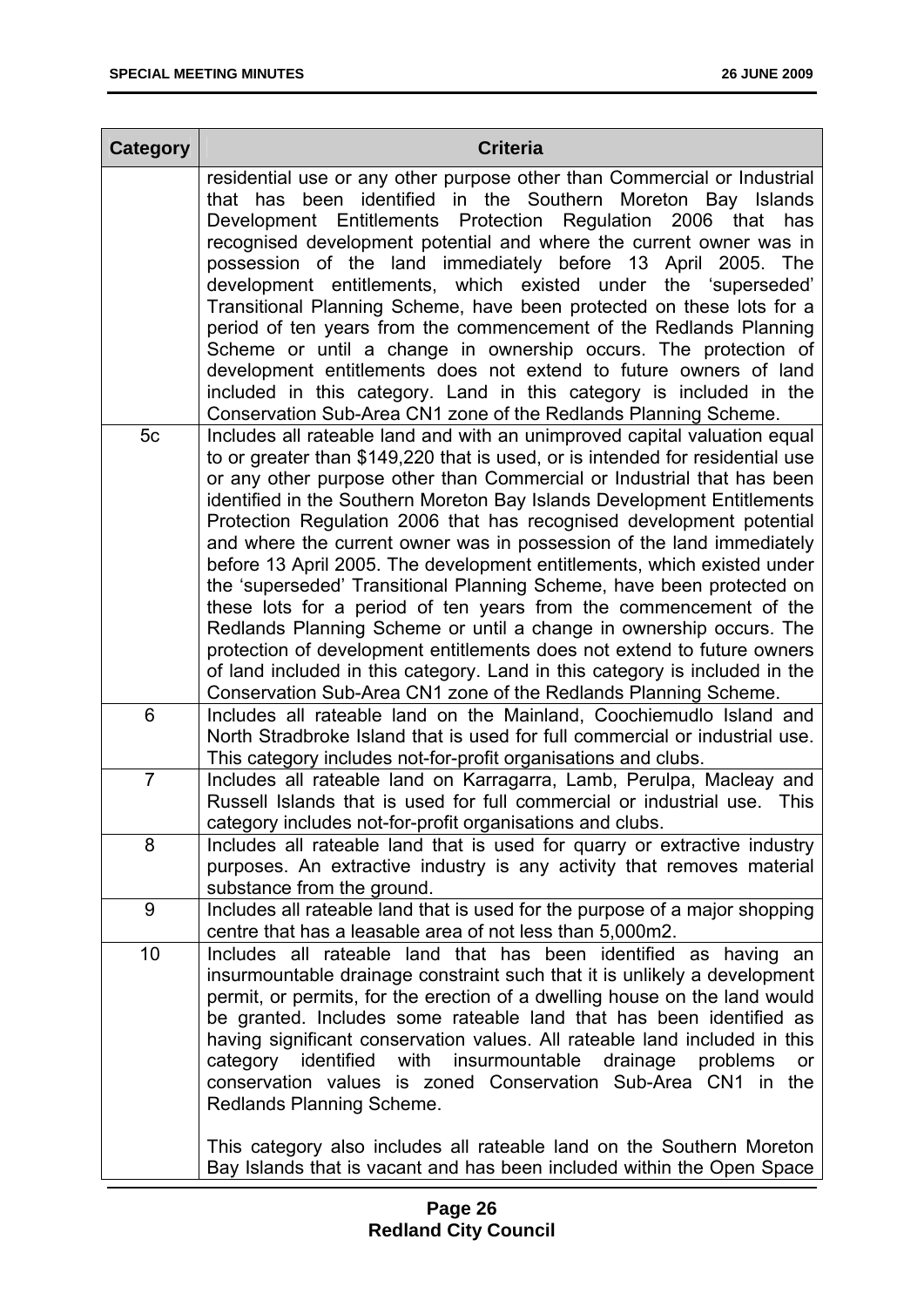| Category | <b>Criteria</b>                                                                                                                                                                                                                                                                                                                                                                                                |
|----------|----------------------------------------------------------------------------------------------------------------------------------------------------------------------------------------------------------------------------------------------------------------------------------------------------------------------------------------------------------------------------------------------------------------|
|          | zone of the Redlands Planning Scheme.                                                                                                                                                                                                                                                                                                                                                                          |
| 11       | In accordance with Section 25 of the Valuation of Land Act 1944<br>(Valuation-discounting for subdivided land), for the purpose of levying the<br>General Rate the Unimproved Capital Valuation (UCV) of land subject to<br>this Section will be discounted by 40%. Furthermore, a minimum general<br>rate will not apply to this land in accordance with Section 967 (4) of the<br>Local Government Act 1993. |

A separate rate-in-the-dollar and minimum general rate will apply to land identified within each category. The minimum general rate will be applied to land below a certain (threshold) valuation and is determined by Council's opinion of what reflects a fair contribution towards the services provided to all ratepayers as well as basic general administration costs.

The following table shows the rate in the dollar, minimum general rate, threshold valuation, and attribute type (for each rating category. Pursuant to sections 965 and 966 of the Local Government Act 1993, the differential general rate to be made and levied for each differential general rate category and, pursuant to section 967 of the Local Government Act 1993, the minimum general rate to be made and levied for each differential category is as follows:

| <b>Rating</b>   | Rate In the   | <b>Minimum General</b> |
|-----------------|---------------|------------------------|
| <b>Category</b> | <b>Dollar</b> | Rate [MGR]             |
| 1a              | 0.00510207    | \$649.39               |
| 1b              | 0.00428574    | \$924.30               |
| 1 <sub>c</sub>  | 0.00408166    | \$1,737.68             |
| 1d              | 0.00387757    | \$2,495.60             |
| 1e              | 0.00367349    | \$3,179.60             |
| 2a              | 0.00522962    | \$665.63               |
| 2 <sub>b</sub>  | 0.00439288    | \$947.41               |
| 2c              | 0.00418370    | \$1,781.11             |
| 2d              | 0.00397451    | \$2,557.99             |
| 2e              | 0.00376533    | \$3,259.09             |
| За              | 0.00740692    | \$822.19               |
| 3b              | 0.00697263    | \$888.86               |
| 3c              | 0.00674425    | \$1,005.71             |
| 3d              | 0.00609228    | \$1,105.92             |
| 3e              | 0.00565605    | \$1,190.14             |
| 3f              | 0.00517905    | \$1,341.36             |
| 3g              | 0.00516786    | \$1,631.14             |
| 3h              | 0.00478717    | \$2,304.45             |
| 4a              | 0.00758766    | \$838.43               |
| 4 <sub>b</sub>  | 0.00698779    | \$888.30               |
| 4c              | 0.00669578    | \$1,023.25             |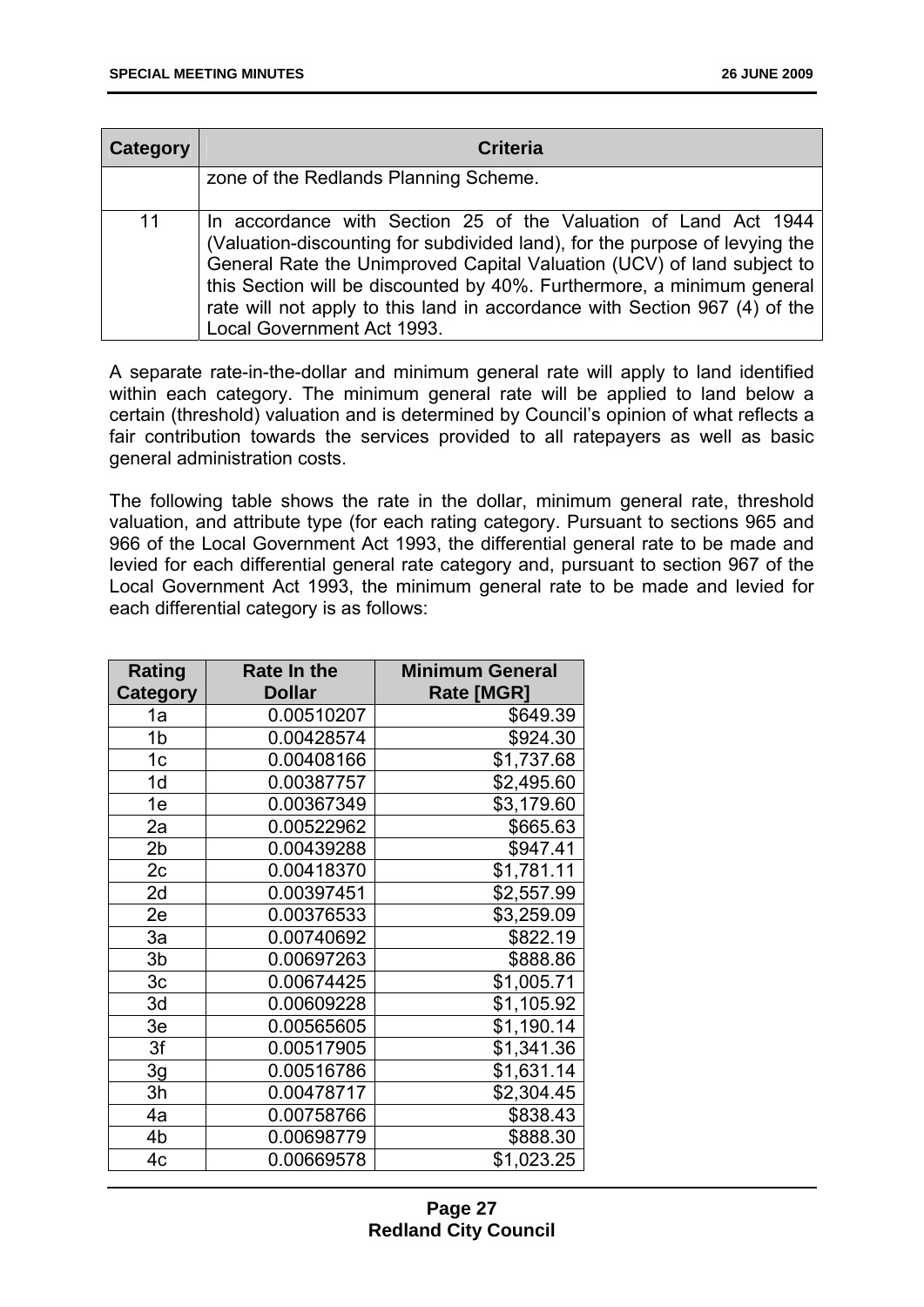| 4d             | 0.00652188 | \$1,064.75 |  |  |
|----------------|------------|------------|--|--|
| 4e             | 0.00595012 | \$1,223.23 |  |  |
| 4f             | 0.00554076 | \$1,241.92 |  |  |
| 4g             | 0.00533997 | \$1,402.38 |  |  |
| 4h             | 0.00478264 | \$1,936.12 |  |  |
| 5a             | 0.00766742 | \$822.19   |  |  |
| 5 <sub>b</sub> | 0.00714721 | \$852.01   |  |  |
| 5c             | 0.00666602 | \$1,066.50 |  |  |
| 6              | 0.00522962 | \$662.63   |  |  |
| 7              | 0.00752734 | \$835.43   |  |  |
| 8              | 0.01505110 | \$1,147.05 |  |  |
| 9              | 0.00867352 | \$3,649.72 |  |  |
| 10             | 0.00510207 | \$115.88   |  |  |
| 11             | 0.00522962 | n/a        |  |  |

#### **5.7.2.2 Limitation on Increase of General Rates**

**That Council resolve,** in accordance with section 1036 of the *Local Government Act 1993*, that:

- (a) Council recognises that significant valuation increases have an adverse effect on ratepayers and as such will cap general rate increases on the following categories of land to a maximum of:
	- 16% pa on all land categorised within the rating categories of Residential Mainland 1 to 5 and Constrained;
	- 20% pa on all land categorised in Residential Investment Mainland 1 to 5;
	- 30% pa on all land categorised within the rating category of Major Shopping Centre; and
	- 40% pa on all land categorised in Residential SMBI, Residential Investment SMBI and Restricted Development Entitlements.
- (b) In the event a general rate has not been levied on a property for the whole of 2008/2009, Council will calculate the corresponding annual amount that would have been applied for the whole of 2008/2009 to determine whether a cap will apply in 2009/2010.
- (c) In the event that the ownership of a property is transferred (excluding Transmission by Death or Record of Death) or there is a change to the rating category, the cap will be removed from the first day of the next financial year for a period of 12 months. On expiry of this period the property will become eligible for capping, except in the event the property is on-sold during that financial year.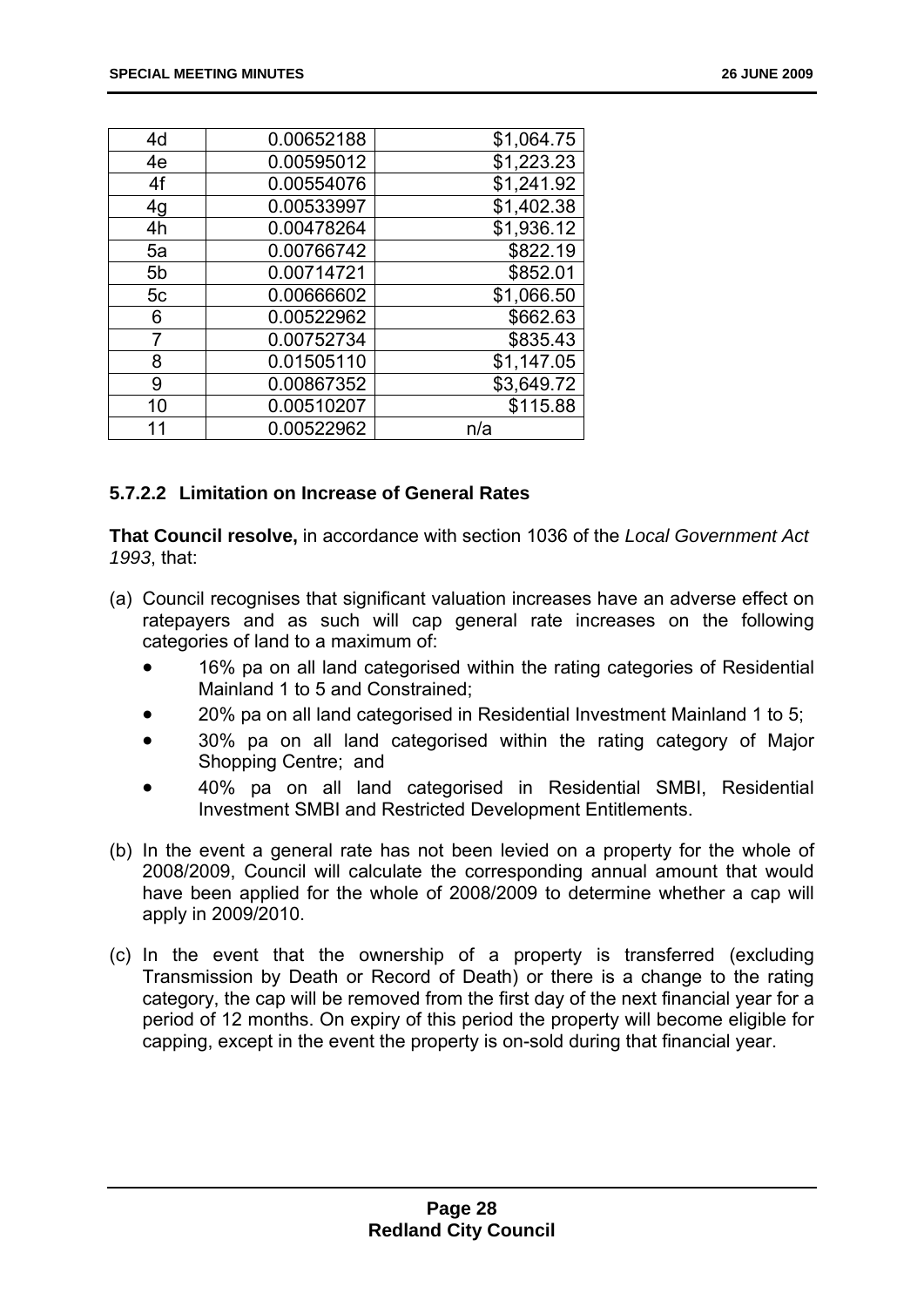#### **5.7.2.3 Utility Charges**

**That Council resolve** to make utility charges for 2009/2010 financial year in accordance with sections 963, 973, 973A, and 973AA of the *Local Government Act 1993,* and Council's policies:

- Corporate Policy POL-3028 ― Application of Water Charges;
- Corporate Policy POL-3045 Application of Water Charges for Nursing Homes and Retirement Villages;
- Corporate Policy POL-3027 ― Wastewater Services Application of Charges
- Corporate Policy POL-2836 Waste and Recycling Collection Services; and
- Statutory Policy POL-1234 Trade Waste Policy

Council will apply utility charges for all Community Titles Scheme land according to sections 195 and 196 of the *Body Corporate and Community Management Act 1997* and section 64 of the *Building Units and Group Titles Act 1980*.

Water charges are set as a two part tariff - an access charge and a consumption charge. This is a requirement of the *Local Government Act 1993* to satisfy National Competition Policy. The prices are set to eventually recover sufficient revenue so that the water supply business covers its costs including a contribution to Council and a return on the assets employed in the business. This full cost pricing is also a requirement of National Competition Policy.

#### **(A) Water Access Charges**

Access charges will be applied on a per lot basis, except where adjoining residential lots in the same ownership name are amalgamated for rating purposes and either-

- the main roof structure of an occupied dwelling is constructed over the adjoining boundary line of those lots, or
- one of the adjoining lots would, if sold separately, be unable to lawfully accommodate a dwelling, or
- one of the adjoining lots would not be issued a building permit unless an existing approved structure was removed,

then Water Access charges will be applied against such adjoining lots as if they are one lot. All other adjoining lots will be charged Water Access charges on a per lot basis.

| <b>Base Rate</b>            | \$233.50         |
|-----------------------------|------------------|
| BW01, BW03, BW04 (domestic) | per meter/lot    |
| <b>Base Rate</b>            | \$58.38 per unit |
| BW02 (caravan parks)        |                  |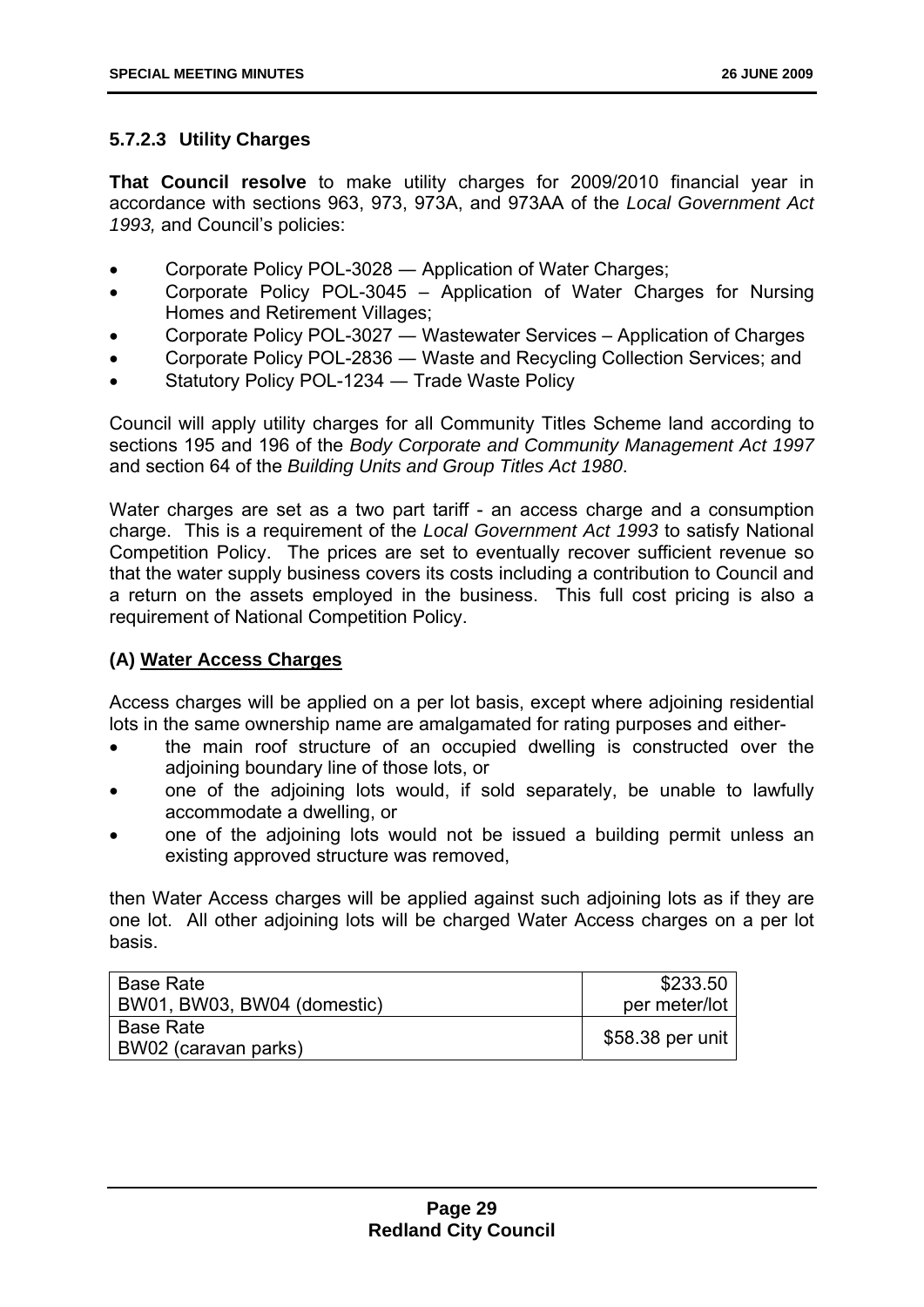| Units, Flats, Guest Houses, Multiple Dwellings 20mm to 150mm and<br><b>Residential 25mm to 150mm</b> |                       |               |  |  |  |
|------------------------------------------------------------------------------------------------------|-----------------------|---------------|--|--|--|
| <b>Meter Size</b>                                                                                    | <b>Attribute Type</b> | <b>Charge</b> |  |  |  |
| 20mm                                                                                                 | <b>BM20</b>           | \$233.50      |  |  |  |
| 25mm                                                                                                 | <b>BM25</b>           | \$365.00      |  |  |  |
| 32mm                                                                                                 | <b>BM32</b>           | \$598.00      |  |  |  |
| 40mm                                                                                                 | <b>BM40</b>           | \$934.00      |  |  |  |
| 50mm                                                                                                 | <b>BM50</b>           | \$1,459.00    |  |  |  |
| 80mm                                                                                                 | <b>BM80</b>           | \$3,736.00    |  |  |  |
| 100mm                                                                                                | <b>BM100</b>          | \$5,838.00    |  |  |  |
| 150mm                                                                                                | <b>BM150</b>          | \$13,134.00   |  |  |  |
| <b>Commercial and Industrial</b>                                                                     |                       |               |  |  |  |
| <b>Meter Size</b>                                                                                    | <b>Attribute Type</b> | <b>Charge</b> |  |  |  |
| 20mm                                                                                                 | <b>BW20</b>           | \$304.00      |  |  |  |
| 25mm                                                                                                 | <b>BW25</b>           | \$475.00      |  |  |  |
| 32mm                                                                                                 | <b>BW32</b>           | \$777.00      |  |  |  |
| 40mm                                                                                                 | <b>BW40</b>           | \$1,214.00    |  |  |  |
| 50mm                                                                                                 | <b>BW50</b>           | \$1,897.00    |  |  |  |
| 80mm                                                                                                 | <b>BW80</b>           | \$4,857.00    |  |  |  |
| 100mm                                                                                                | <b>BW100</b>          | \$7,589.00    |  |  |  |
| 150mm                                                                                                | <b>BW150</b>          | \$17,074.00   |  |  |  |

#### **(B) Water Consumption Charges**

The consumption charge is calculated on a tiered basis for Residential and Concessional, and at a flat rate for Non-residential and Council.

| WC01 Residential (Domestic, Caravan Parks, Units, Flats, Guest |                      |  |  |  |
|----------------------------------------------------------------|----------------------|--|--|--|
| Houses, Multiple Dwellings)                                    |                      |  |  |  |
| <b>WC03 Concessional</b>                                       |                      |  |  |  |
|                                                                |                      |  |  |  |
| • First 400 litres per day (146kl pa)                          | \$1.55 per kilolitre |  |  |  |
| • Between 401 and 800 litres per day (146kl to                 | \$1.95 per kilolitre |  |  |  |
| 292kl pa)                                                      | \$2.35 per kilolitre |  |  |  |
| • Above 800 litres per day (292kl pa)                          |                      |  |  |  |
| WC02 Non-residential (Commercial, Industrial)                  | \$2.35 per kilolitre |  |  |  |
| <b>WC04 Council</b>                                            | \$2.35 per kilolitre |  |  |  |
| <b>Recycled Water</b>                                          | \$1.55 per kilolitre |  |  |  |

#### **(C) Wastewater/Sewerage Charges**

Wastewater [sewerage] charges are set as one tariff based on sewer units. Commercial and industrial properties are charged on a per lot and/or, per pedestal or equivalent pedestal (urinal) basis. The prices are set to eventually recover sufficient revenue so that the sewerage business covers its costs including a contribution to Council and a return on the assets employed in the business. This full cost pricing is also a requirement of National Competition Policy.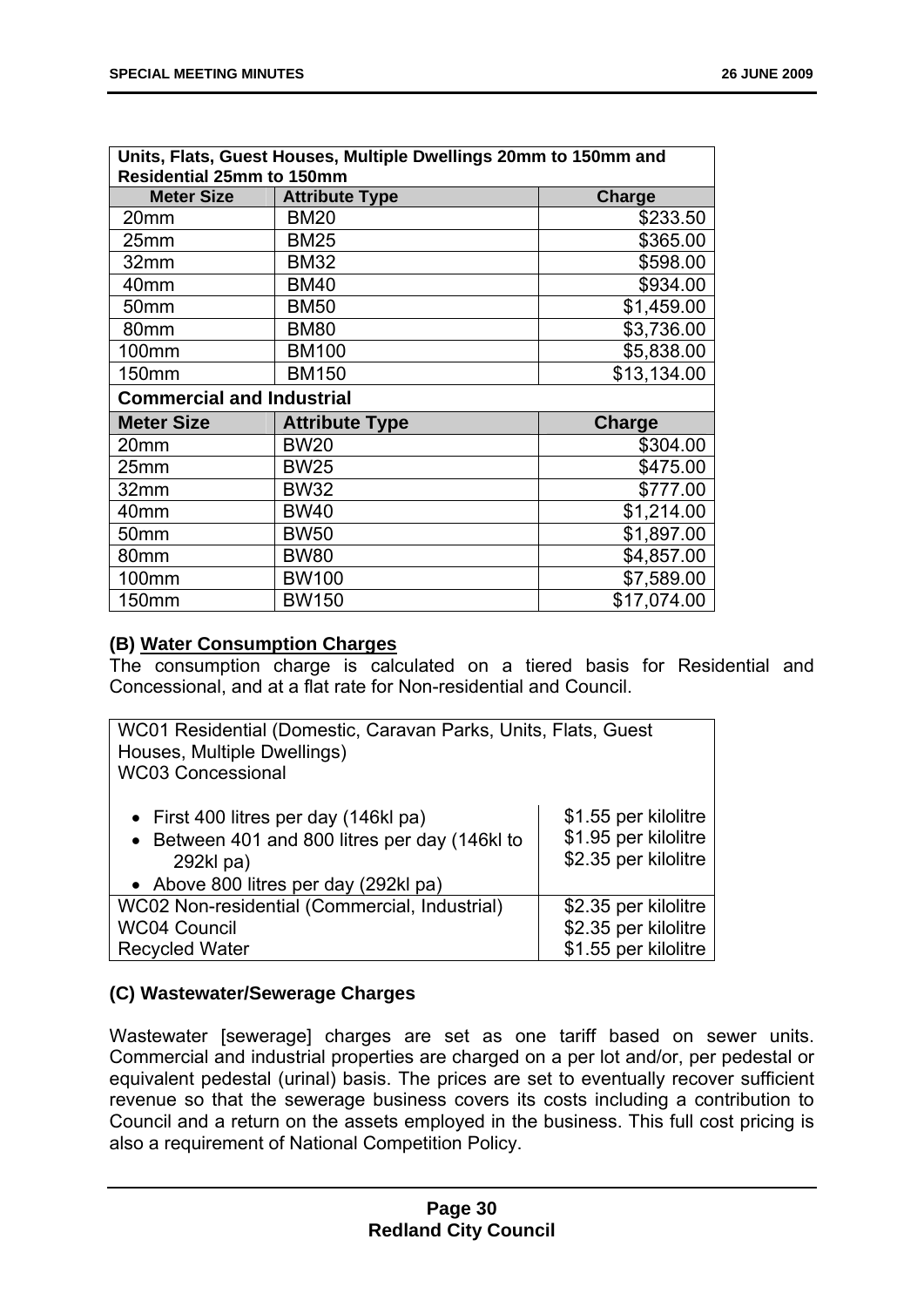Developed residential and vacant residential properties are charged for 25 sewer units.

Residential wastewater charges will be applied on a per lot basis, except where adjoining residential lots in the same ownership name are amalgamated for rating purposes and either-

- the main roof structure of an occupied dwelling is constructed over the adjoining boundary line of those lots, or
- one of the adjoining lots would, if sold separately, be unable to lawfully accommodate a dwelling, or
- one of the adjoining lots would not be issued a building permit unless an existing approved structure was removed,

then wastewater charges will be applied against such adjoining lots as if they are one lot. All other adjoining lots will be charged wastewater charges on a per lot basis.

Some sewered properties are required to pay trade waste charges if they discharge higher strength waste to the sewer. Trade waste charges are comprised of three parts, one for access, one based on the volume and one based on strength and quantity of waste accepted by Council for treatment. The same philosophy for setting wastewater charges applies for trade waste charges.

| Base Charge (SW01)                           |                                    | \$26.00 per   |
|----------------------------------------------|------------------------------------|---------------|
|                                              | unit                               |               |
| Trade Waste Generator Charge (TP01)          |                                    | \$290.00 pa   |
| Trade Waste Discharge - Volume (TW01):       |                                    | \$1.61 per kl |
| Trade Waste Discharge –   Biochemical oxygen | demand                             | \$1.18 per kg |
| Quantity (TW01):                             | (B.O.D)                            |               |
|                                              | Chemical<br>demand<br>oxygen       | \$1.18 per kg |
|                                              | (C.O.D)                            |               |
|                                              | solids<br>Total<br>suspended       | \$0.53 per kg |
|                                              | (N.F.R.)                           |               |
|                                              | Oil & Grease                       | \$0.53 per kg |
|                                              | Phosphorous                        | \$4.87 per kg |
|                                              | Nitrogen                           | \$1.46 per kg |
|                                              | disposal<br>units<br>Food<br>waste | \$25.10       |
|                                              | based on power of motor.           | (As charge    |
|                                              |                                    | "C" in Trade  |
|                                              |                                    | Waste         |
|                                              | Environmental                      |               |
|                                              | Plan.)                             |               |
|                                              | Constant "d"<br>for<br>when<br>use | 1.2           |
|                                              | determining 'additional charge'    | (Refer Trade  |
|                                              | for excess strength waste.         | Waste         |
|                                              |                                    | Environmental |
|                                              |                                    | Plan.)        |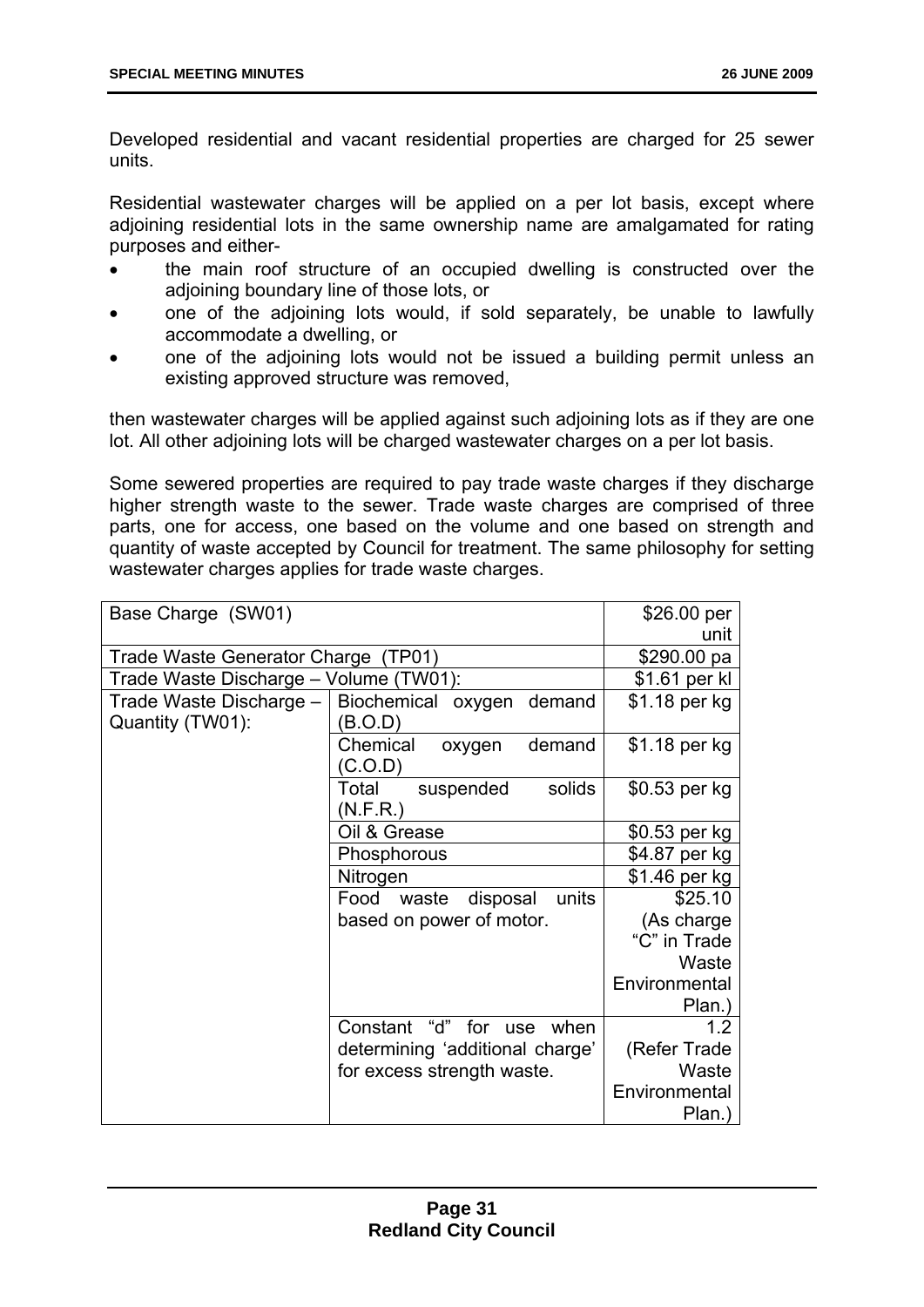#### **(D) Waste/Recycling Charges**

The waste/recycling charge is determined by Council to ensure that it is able to cover the majority of costs associated with the provision of the waste management service. The costs include payment to contractors for both waste collection and a kerbside recycling service (for waste/recycling charges Island is deemed to be the Southern Moreton Bay Islands, North Stradbroke Island and Coochiemudlo Island). Disposal costs are also factored into the charge to cover contractor costs for disposal, site development works, environmental monitoring, management and administration costs as well as other costs associated with the consumption of the current landfill by residents and other users.

|                                                                                              | <b>Mainland</b>  |                         | <b>Island</b>  |                         |
|----------------------------------------------------------------------------------------------|------------------|-------------------------|----------------|-------------------------|
|                                                                                              | Charge<br>Code   | Annual<br><b>Amount</b> | Charge<br>Code | Annual<br><b>Amount</b> |
| 240 litre Refuse/240 litre<br><b>Recycling Collection</b>                                    | RF <sub>01</sub> | \$239                   | <b>RF201</b>   | \$267                   |
| 240 litre Additional Refuse Bin<br>(RF09)                                                    | RF <sub>09</sub> | \$150                   | <b>RF209</b>   | \$167                   |
| 240 litre Refuse Bin – Temporary<br>service (=< 3 months Mainland<br>only) RF13              | <b>RF13</b>      | \$7 per<br>lift         | N/a            | N/a                     |
| 120 litre/140 litre Refuse/240 litre<br><b>Recycling Collection (RF15)</b>                   | <b>RF15</b>      | \$197                   | <b>RF215</b>   | \$223                   |
| 120 litre/140 litre Refuse $-$<br>Temporary service $(=$ < 3 months<br>Mainland only) (RF12) | <b>RF12</b>      | \$7 per<br>lift         | N/a            | N/a                     |
| 240 litre Recycling Bin (RF16)                                                               | <b>RF16</b>      | \$89                    | <b>RF216</b>   | \$100                   |
| 240 litre Recycling Bin -<br>Temporary $(= < 3$ months<br>Mainland only) (RF14)              | <b>RF14</b>      | \$8 per<br>lift         | N/a            | N/a                     |

Services in excess of those listed in the schedule are subject to Special Quotation.

| <b>Refuse</b><br><b>Bulk Bin</b><br>Size $(m^3)$     | <b>MAINLAND</b><br>1 Service per week -<br><b>Annual Charge</b> |               | <b>ISLAND</b><br>1 Service per week -<br><b>Annual Charge</b> |               |
|------------------------------------------------------|-----------------------------------------------------------------|---------------|---------------------------------------------------------------|---------------|
|                                                      | <b>Charge code</b>                                              | <b>Amount</b> | <b>Charge code</b>                                            | <b>Amount</b> |
| 0.66                                                 | <b>RF20</b>                                                     | \$700         | <b>RF100</b>                                                  | \$17,575      |
| 1.10                                                 | <b>RF23</b>                                                     | \$2,204       | <b>RF103</b>                                                  | \$19,840      |
| 1.50                                                 | <b>RF26</b>                                                     | \$1,902       | <b>RF106</b>                                                  | \$2,888       |
| 2.25                                                 | <b>RF29</b>                                                     | \$2,798       | <b>RF109</b>                                                  | \$4,228       |
| 3.00                                                 | <b>RF32</b>                                                     | \$3,724       | <b>RF112</b>                                                  | \$5,548       |
| 4.00                                                 | <b>RF35</b>                                                     | \$4,868       | <b>RF115</b>                                                  | \$7,143       |
| <b>Additional</b><br><b>Refuse</b><br><b>Service</b> | <b>MAINLAND</b><br>1 Service per week                           |               | <b>ISLAND</b><br><b>1 Service per Week</b>                    |               |
| 0.66                                                 | <b>RF21</b>                                                     | \$32          | <b>RF101</b>                                                  | \$338         |
| 1.10                                                 | <b>RF24</b>                                                     | \$43          | <b>RF104</b>                                                  | \$382         |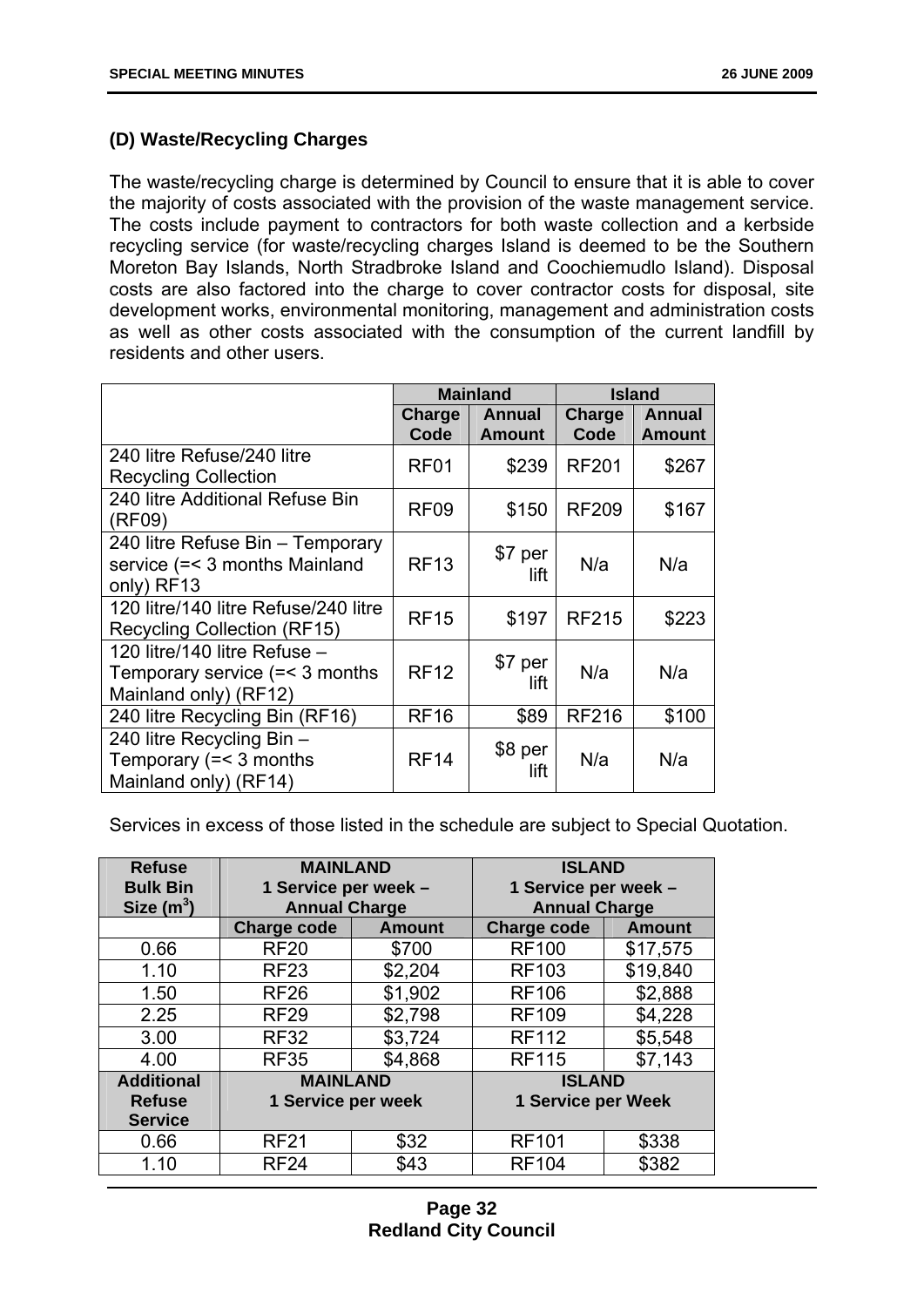| 1.50 | <b>RF27</b> | \$37 | <b>RF107</b> | \$68  |
|------|-------------|------|--------------|-------|
| 2.25 | <b>RF30</b> | \$54 | <b>RF110</b> | \$94  |
| 3.00 | <b>RF33</b> | \$72 | <b>RF113</b> | \$119 |
| 4.00 | <b>RF36</b> | \$94 | <b>RF116</b> | \$150 |

| <b>Temporary</b><br><b>Refuse</b><br>$(1 - 3)$<br>months) | <b>MAINLAND</b><br>1 Service |               | <b>ISLAND</b><br>1 Service |               |
|-----------------------------------------------------------|------------------------------|---------------|----------------------------|---------------|
|                                                           | <b>Charge code</b>           | <b>Amount</b> | <b>Charge code</b>         | <b>Amount</b> |
| 0.66                                                      | <b>RF22</b>                  | \$56          | <b>RF102</b>               | \$374         |
| 1.10                                                      | <b>RF25</b>                  | \$67          | <b>RF105</b>               | \$418         |
| 1.50                                                      | <b>RF28</b>                  | \$73          | <b>RF108</b>               | \$80          |
| 2.25                                                      | <b>RF31</b>                  | \$84          | <b>RF111</b>               | \$106         |
| 3.00                                                      | <b>RF34</b>                  | \$106         | <b>RF114</b>               | \$131         |
| 4.00                                                      | <b>RF37</b>                  | \$134         | <b>RF117</b>               | \$162         |

| <b>Recycle</b><br><b>Bulk Bin Size</b><br>(m <sup>3</sup> ) | <b>MAINLAND</b><br>1 Service per fortnight -<br><b>Annual Charge</b> |               | <b>ISLAND</b><br>1 Service per fortnight -<br><b>Annual Charge</b> |               |
|-------------------------------------------------------------|----------------------------------------------------------------------|---------------|--------------------------------------------------------------------|---------------|
|                                                             | <b>Charge</b>                                                        | <b>Amount</b> | <b>Charge code</b>                                                 | <b>Amount</b> |
|                                                             | code                                                                 |               |                                                                    |               |
| 0.66                                                        | <b>RF60</b>                                                          | \$4,886       | <b>RF130</b>                                                       | \$7,351       |
| 1.10                                                        | <b>RF63</b>                                                          | \$5,061       | <b>RF133</b>                                                       | \$7,527       |
| 1.50                                                        | RF <sub>66</sub>                                                     | \$1,103       | <b>RF136</b>                                                       | \$1,926       |
| 2.25                                                        | <b>RF69</b>                                                          | \$1,601       | <b>RF139</b>                                                       | \$2,778       |
| 3.00                                                        | <b>RF72</b>                                                          | \$2,101       | <b>RF142</b>                                                       | \$3,571       |
| 4.00                                                        | <b>RF75</b>                                                          | \$2,684       | <b>RF145</b>                                                       | \$4,456       |
| <b>Additional</b>                                           | <b>MAINLAND</b>                                                      |               | <b>ISLAND</b>                                                      |               |
| <b>Recycle</b>                                              | 1 Service per fortnight                                              |               | 1 Service per fortnight                                            |               |
| <b>Service</b>                                              |                                                                      |               |                                                                    |               |
| 0.66                                                        | <b>RF61</b>                                                          | \$188         | <b>RF131</b>                                                       | \$283         |
| 1.10                                                        | <b>RF64</b>                                                          | \$195         | <b>RF134</b>                                                       | \$290         |
| 1.50                                                        | <b>RF67</b>                                                          | \$161         | <b>RF137</b>                                                       | \$296         |
| 2.25                                                        | <b>RF70</b>                                                          | \$181         | <b>RF140</b>                                                       | \$307         |
| 3.00                                                        | <b>RF73</b>                                                          | \$200         | <b>RF143</b>                                                       | \$319         |
| 4.00                                                        | <b>RF76</b>                                                          | \$222         | <b>RF146</b>                                                       | \$334         |
| <b>Temporary</b>                                            | <b>MAINLAND</b>                                                      |               | <b>ISLAND</b>                                                      |               |
| <b>Recycle</b>                                              | <b>1 Service</b>                                                     |               | <b>1 Service</b>                                                   |               |
| $(1 - 3$ months)                                            |                                                                      |               |                                                                    |               |
| 0.66                                                        | <b>RF62</b>                                                          | \$70          | <b>RF132</b>                                                       | \$129         |
| 1.10                                                        | <b>RF65</b>                                                          | \$77          | <b>RF135</b>                                                       | \$136         |
| 1.50                                                        | <b>RF68</b>                                                          | \$83          | <b>RF138</b>                                                       | \$142         |
| 2.25                                                        | <b>RF71</b>                                                          | \$93          | <b>RF141</b>                                                       | \$153         |
| 3.00                                                        | <b>RF74</b>                                                          | \$106         | <b>RF144</b>                                                       | \$165         |
| 4.00                                                        | <b>RF77</b>                                                          | \$121         | <b>RF147</b>                                                       | \$180         |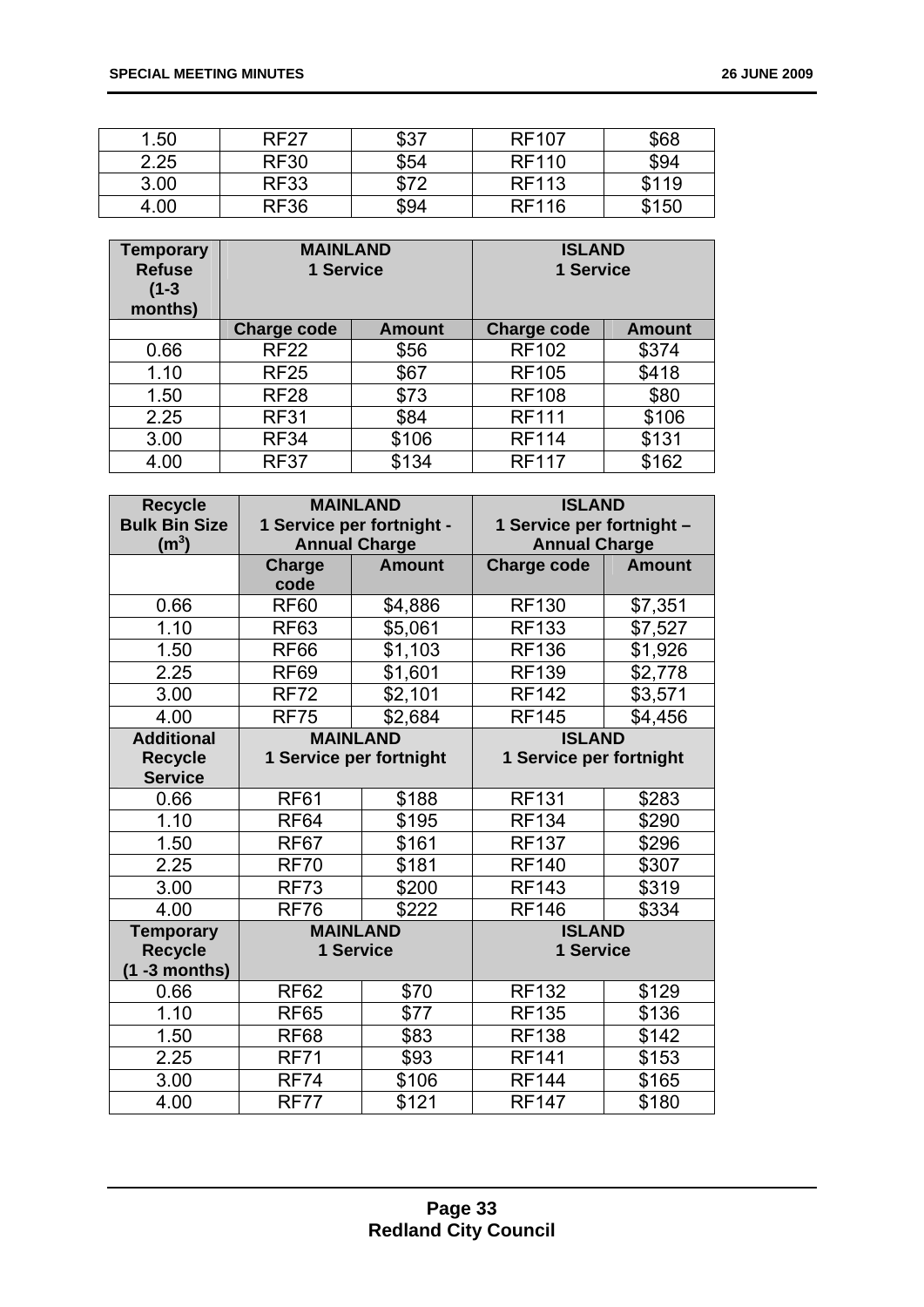#### **5.7.2.4 Environment Separate Charge**

**That Council resolve**, in accordance with Section 972 of the *Local Government Act 1993* Council has determined that the community in general will benefit from the protection, management, promotion and enhancement of biodiversity – including koala habitat, bushland, greenspace, waterways, catchments, air and coastal ecosystems in the City – that cannot be effectively protected through Council's regulatory powers, or management programs.

The charge has a capital and an operational component. The capital component is predominantly directed towards land purchase, acquisition of the conservation interests in land, and the funding of ancillary facilities that support or enhance environmental outcomes. The operational component is predominantly directed towards waterway and land management, rehabilitation, implementation of environment policies and strategies ― including the Koala Policy and Strategy ― and strengthening stewardship of the natural environment.

The charge is applied on a per lot basis.

| <b>Separate Charge</b>    | Charge<br><b>Amount</b> | Charge<br><b>Basis</b> |
|---------------------------|-------------------------|------------------------|
| <b>Environment Charge</b> |                         | Charge per             |
| EN01)                     | \$98.80                 | lot                    |

#### **5.7.2.5 Landfill Remediation Separate Charge**

**That Council resolve**, in accordance with Section 972 of the *Local Government Act 1993* Council has determined that the community in general will benefit from the monitoring and remediation of all landfills closed prior to July 1998 and the landfill at Myora North Stradbroke Island, excluding all other operational landfills such as Birkdale and Giles Road, to prevent environmental harm. The charge is applied on a per lot basis and will be subject to Council's Farming Concession.

| <b>Separate Charge</b>             | Charge Amount   Charge Basis |                |
|------------------------------------|------------------------------|----------------|
| Landfill Remediation Charge (EN03) | \$37.50                      | Charge per lot |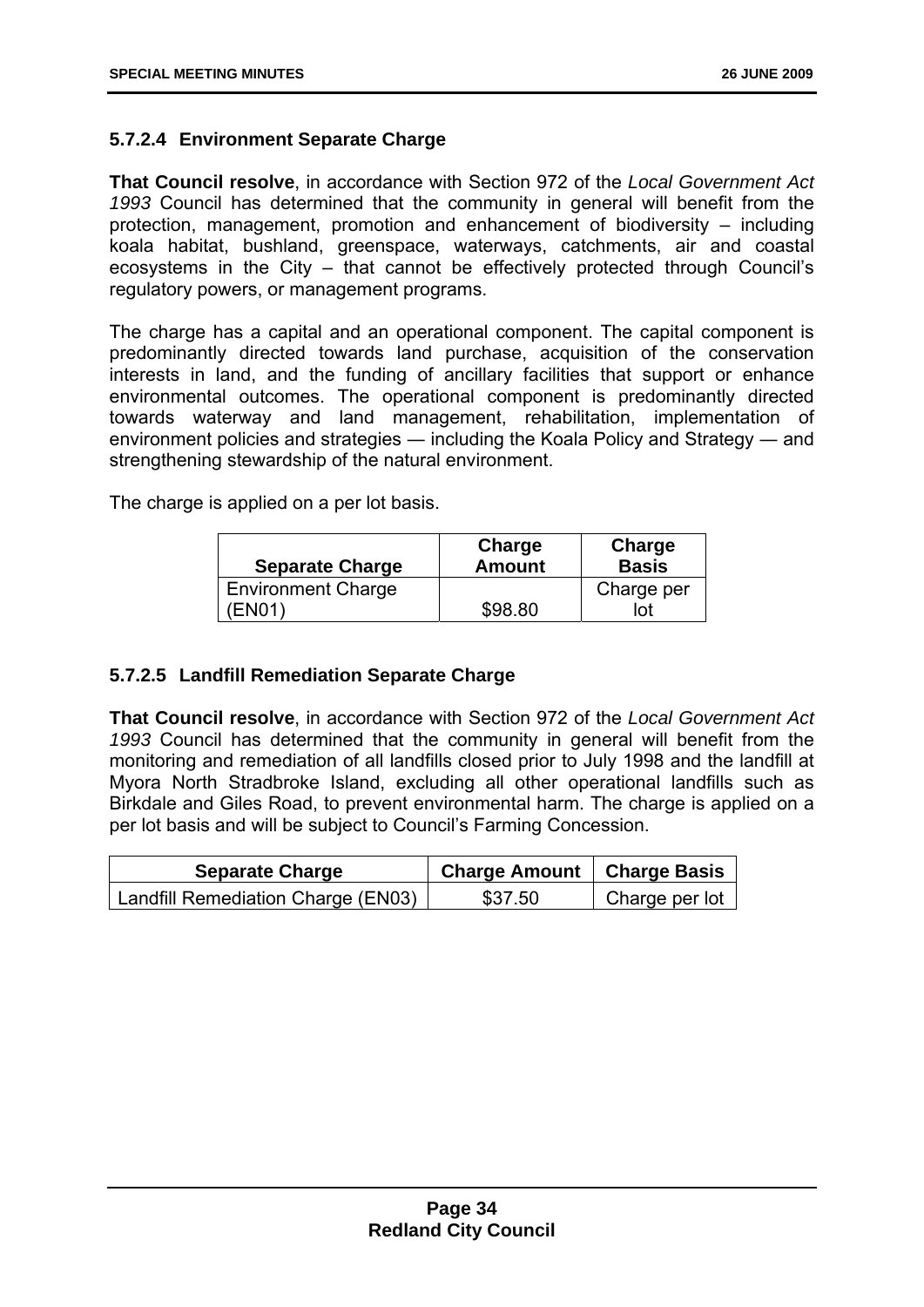#### **5.7.2.6 City Canals Special Charge**

#### **A. Amendment of Overall Plan adopted on 12 July 2000**

**That Council resolve**, pursuant to section 971(4D) of the *Local Government Act 1993*, to amend the overall plan of the "Shire Canals – Special Charge" (adopted by Council on 12 July 2000) by deleting the sentence: -

*"The estimated cost of implementing the overall plan is \$668,200 per year as detailed in annexures 'A' and 'B' attached."* 

and replacing it with the following sentence: -

*"The estimated cost of implementing the overall plan is reviewed on an annual*  basis having regard to the Martine Construction Index and the results of *annual surveys and inspections (in relation to the financial requirements for the canal estates). For 2009/2010, the estimated cost of implementing the overall plan is \$1,969,521."* 

#### **B. 2009/2010 City Canals Special Charge**

**That Council resolve**, in accordance with section 971 of the *Local Government Act 1993,* to make and a levy a special charge, to be known as the City Canals Special Charge (the "special charge") as follows:-

- 1. The service, facility or activity funded by the special charge is the cleaning, dredging, maintenance to navigational aids and wall repairs to canals (and outlet channels) adjacent to the rateable land the subject of the special charge. It is Council's opinion that this service, facility or activity provides a special benefit to that land by ensuring access to the canals and by ensuring the maintenance and integrity of the canal walls retaining the properties fronting the canals.
- 2. The rateable land to which the special charge applies is as identified in the benefitted areas maps RBC-3 (Raby Bay), RBC-3-1 (Raby Bay) and APC-3 (Aquatic Paradise), excluding land that does not have access to a canal.
- 3. The overall plan for the supply of the service, facility or activity funded by the special charge is as set out in Council's resolution of 12 July 2000 (entitled "Shire Canals – Special Charge"), as amended by paragraph A above.
- 4. The annual implementation plan for 2009/2010 comprises:-
	- (a) For the land identified in the benefitted areas maps RBC-3 (Raby Bay) and RBC-3-1 (Raby Bay), the "Amended Raby Bay Canal – Special Charge – Annual Implementation Plan 2009-2010" adopted by Council 24 June 2009; and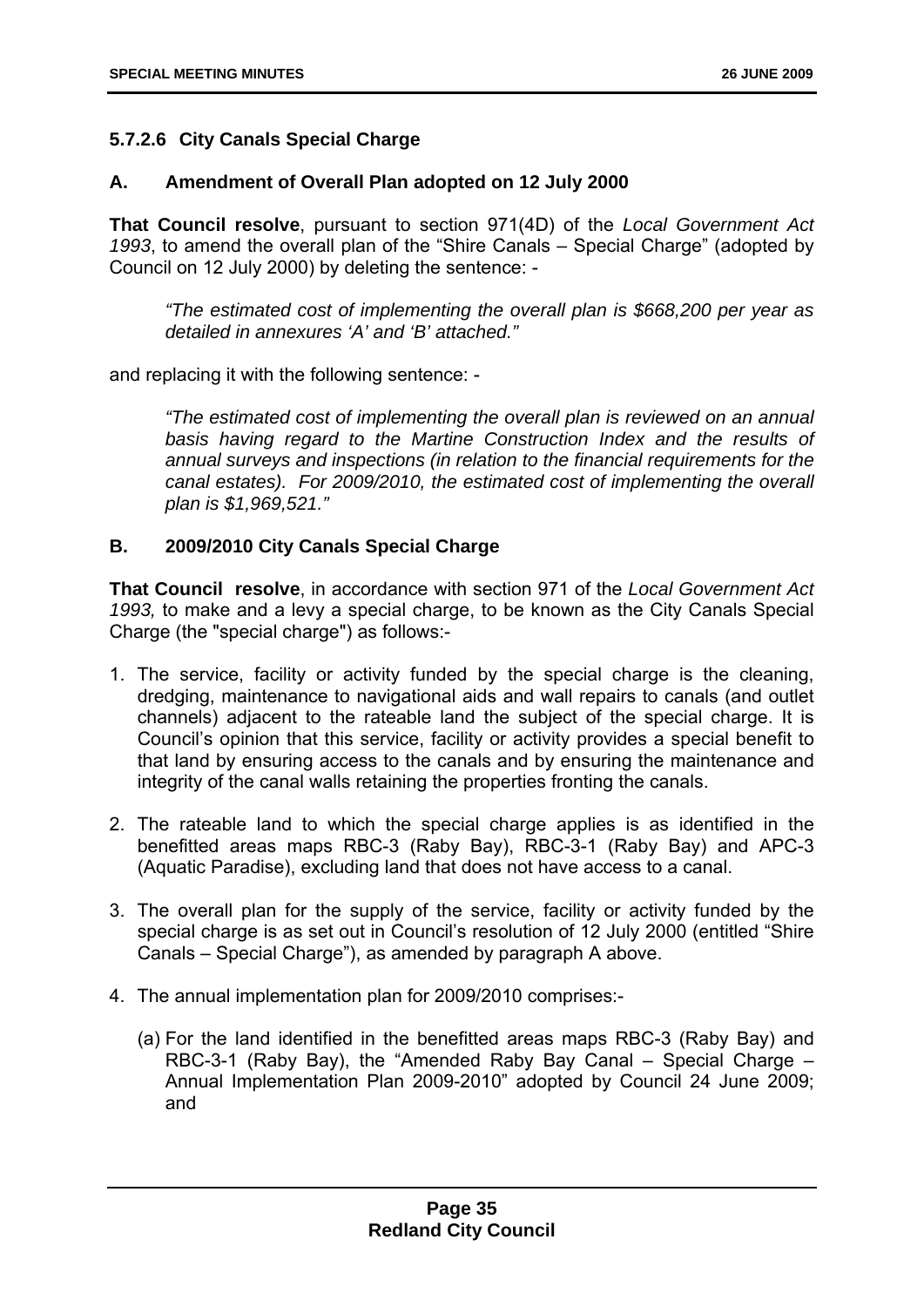- (b) For the land identified in the benefitted areas map APC-3 (Aquatic Paradise), the "Amended Aquatic Paradise Canal – Spec Chg – Annual Implementation Plan 2009-2010" adopted by Council on 24 June 2009.
- 5. In accordance with section 971(3) of the *Local Government Act 1993*, it is Council's opinion that units in home unit developments and marina berths in the Raby Bay Canal Estate do not receive the same amount of benefit as standard lots and the special charge for these types of land has been reduced, accordingly.
- 6. The special charge for the year 2009/2010 is:

| <b>Special Charge</b>                              | Charge<br><b>Amount</b> | <b>Charge Basis</b>                               |
|----------------------------------------------------|-------------------------|---------------------------------------------------|
| <b>City Canals Special Charge</b><br>(CA01)        | \$1,770.00              | Raby Bay - per standard lot                       |
| <b>City Canals Special Charge</b><br>(CA03)        | 902.70<br>\$            | Raby Bay - per unit in a home<br>unit development |
| <b>City Canals Special Charge</b><br>(CA05)        | \$<br>796.50            | Raby Bay - per marina berth                       |
| <b>City Canals Special Charge</b><br>(CA02)        | \$2,000.00              | Aquatic Paradise - per<br>standard lot            |
| <b>City Canals Special Charge</b><br><b>CA04</b> ` | \$2,000.00              | Aquatic Paradise - per marina<br>berth            |

#### **5.7.2.7 Lake Levy Special Charge**

**That Council resolve,** In accordance with Section 971 of the *Local Government Act 1993* Council has determined that waterfront land identified in the Benefited Area Map SWL-1 will specially benefit from the service, facility, or activity provided through the Lake Levy Special Charge. These include defined maintenance work on the lake including repairs to revetment walls, dredging, lake edge and fringe treatments including scheduled vegetation and debris removal as required. Council adopted the Overall Plan for this charge on 12 July 2000 and the Annual Implementation Plan for 2009/2010 on 24 June 2009.

| <b>Special Charge</b> | <b>Charge Amount</b> | <b>Charge Basis</b> |
|-----------------------|----------------------|---------------------|
| Lake Levy (LA01)      | \$953.90             | Charge per lot      |

#### **5.7.2.8 Rural Fire Levy Special Charge**

**That Council resolve,** in accordance with Section 971 of the *Local Government Act 1993* and Section 128A of the *Fire and Rescue Service Act 1990* Council has determined that each parcel of rateable land identified as the whole of Karragarra, Lamb, Macleay, Perulpa and Russell Islands will specially benefit from the service, facility or activity provided through the Rural Fire Levy Special Charge. Funds raised will be contributed to the rural fire brigades within the benefited area to purchase and maintain equipment and provide a fire service to properties in the benefited area. Council adopted the Overall Plan for this charge on 12 July 2000 and the Annual

#### **Page 36 Redland City Council**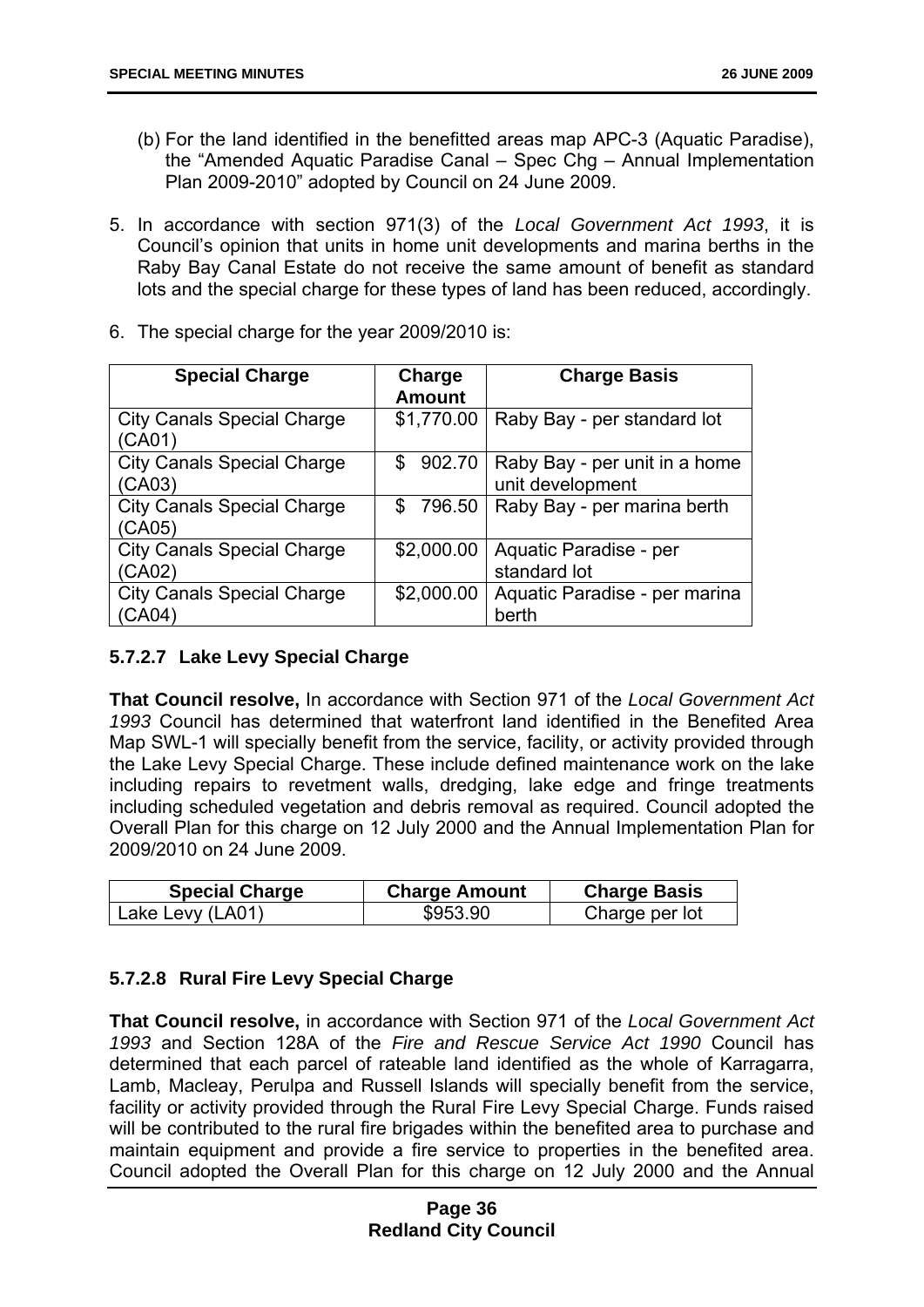Implementation Plan for 2009/2010 on 24 June 2009. The charge will be subject to Council's Farming Concession.

| <b>Special Charge</b>                   | Charge<br><b>Amount</b> | Charge<br><b>Basis</b> |
|-----------------------------------------|-------------------------|------------------------|
| Karragarra, Macleay, and Perulpa        |                         | Charge per             |
| Islands Rural Fire Levy (FL02)          | \$30.00                 | lot                    |
| Lamb and Russell Island Rural Fire Levy |                         | Charge per             |
| (FL03)                                  | \$10.00                 | lot                    |

#### **5.7.2.9 Interest on Overdue Rates**

**That Council resolve,** in accordance with section 1018 of the *Local Government Act 1993* and section 43 of the *Local Government Regulation 2005*, for 2009/2010 financial year, interest will be charged on overdue rates. Interest will accrue at 11% per annum, compound interest calculated on daily balances.

#### **5.7.2.10 Pensioner Concessions**

#### **a) General Rates**

**That Council resolve,** in accordance with section 1035A of the *Local Government Act 1993* and Council's policy POL-2557 Council Pensioner Rebate Policy, for the 2009/2010 year to provide a rebate on General Rates to eligible pensioner ratepayers as follows:

The concessions are:

| For ratepayers in receipt of a maximum   \$324.00 per financial   |      |
|-------------------------------------------------------------------|------|
| pension                                                           | vear |
| For ratepayers NOT in receipt of maximum   \$162.00 per financial |      |
| pension                                                           | vear |

#### **b) Separate and Special Charges**

**That Council resolve,** in accordance with section 1035A of the *Local Government Act 1993* to provide a concession on Separate and Special charges (Canal, Lake, Environment, Landfill Remediation and Rural Fire charges) to pensioners who fulfil the eligibility criteria established in Council's Corporate Policy POL-2557 and are Owner/occupiers of adjoining residential lots in the same ownership name, which are amalgamated for rating purposes, and either-

- the main roof structure of an occupied dwelling is constructed over the
- adjoining boundary line of those lots, or
- one of the adjoining lots would, if sold separately, be unable to lawfully
- accommodate a dwelling, or
- one of the adjoining lots would not be issued a building permit unless an
- existing approved structure was removed,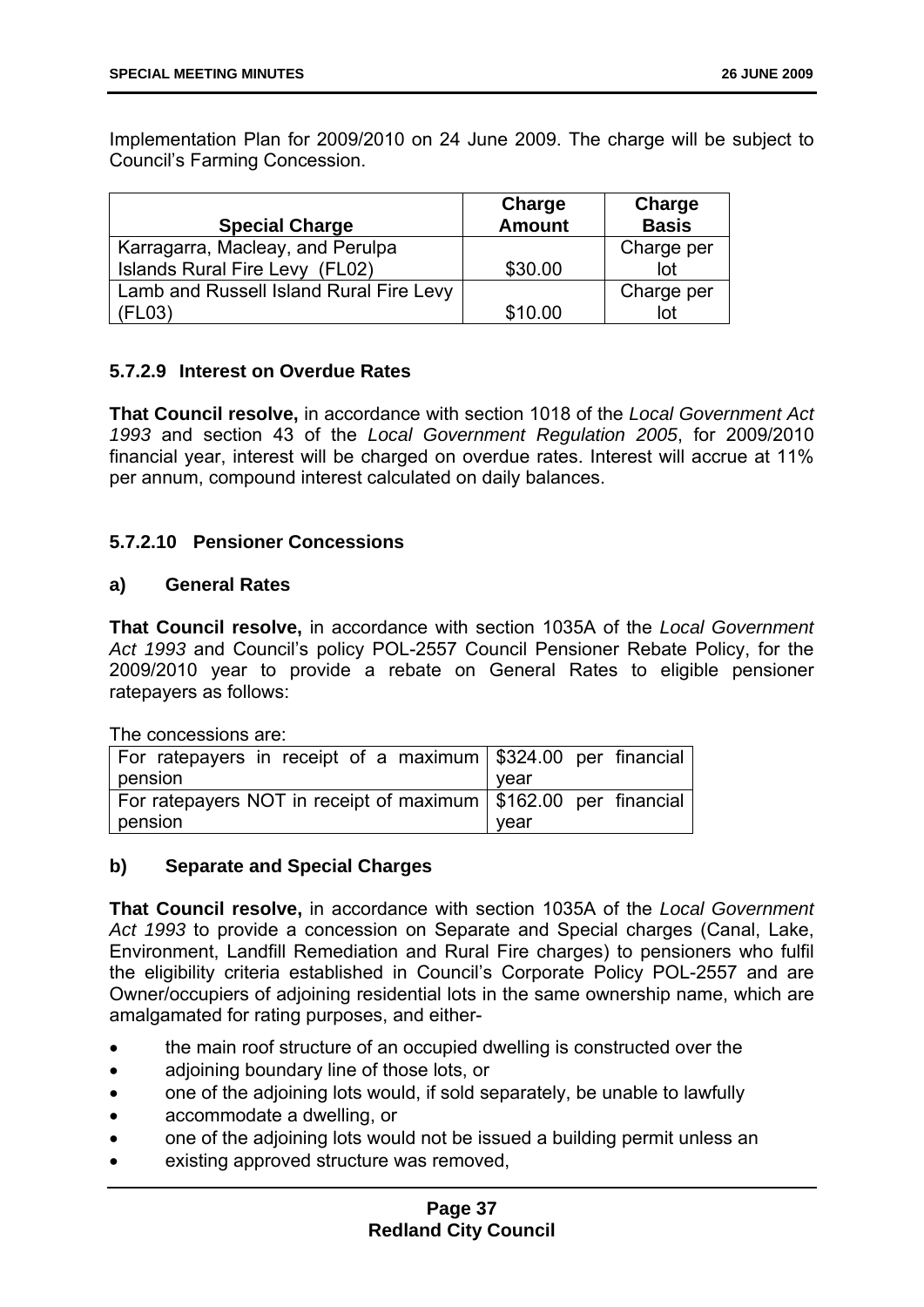whereby only one of each separate and special charge that may be properly made and levied on the adjoining lots will be applied. All other adjoining lots will be charged Separate and Special charges on a per lot basis.

#### **5.7.2.11 Farming Concessions**

**That Council resolve,** in accordance with section 1035A of the *Local Government Act 1993* Council will provide a concession to property owners whose land is being used for the business of farming (primary production) to assist and encourage endurance in their particular industry, which will benefit the economic development of the City as a whole.

- 1. The Concession is available to land owners that are carrying on a business of primary production on contiguous parcels of land in the same ownership name. Land will be considered contiguous when separated by a road. Land will not be considered contiguous where water connections are made to separate parcels of land.
- 2. For the purposes of administration the definition of 'primary production' will be taken from Subsection 6(1) *Income Tax Assessment Act 1936*:
	- a) The cultivation of land;
	- b) The maintenance of animals or poultry for the purpose of selling them or their bodily produce, including natural increase;
	- c) Fishing operations which means:
		- operations relating directly to the taking or catching of fish, turtles,
		- dugong, crustacean or oysters or other shellfish;
		- pearling operations; and includes
		- oyster farming; but does not include whaling.
	- d) Forest operations, which include:
		- the planting or tending in a plantation or forest of trees intended for felling;
		- the felling of trees in a plantation or forest;
	- e) horticulture;

and includes the manufacture of dairy produce by the person who produced the raw material used in that manufacture.

3. In accordance with section 1035A of the *Local Government Act 1993,* for all such land parcels defined in point 1 above, Council will remit all but one of each Water Access, Sewerage, Separate and Special charge that may be properly made and levied on the subject land parcels.